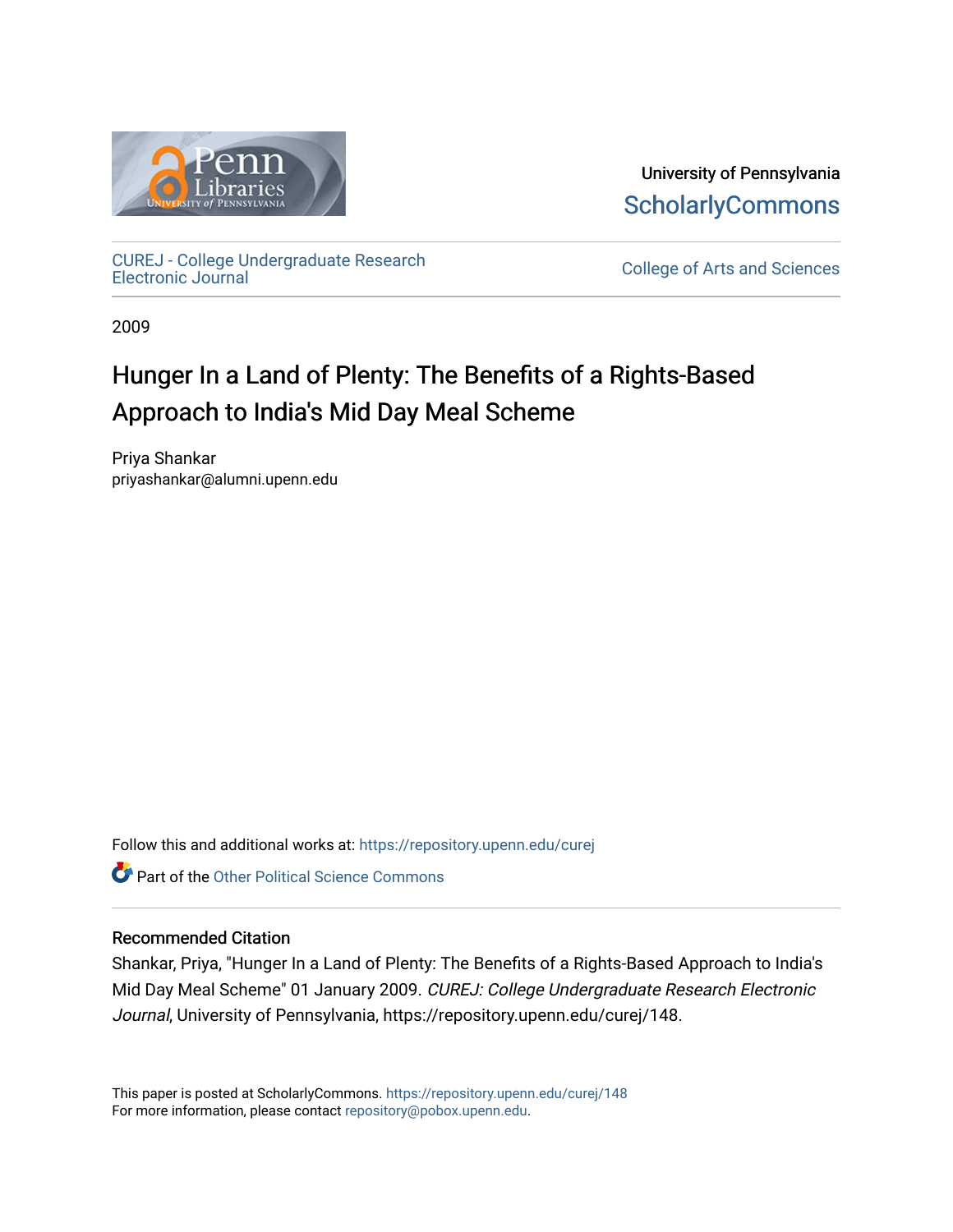# Hunger In a Land of Plenty: The Benefits of a Rights-Based Approach to India's Mid Day Meal Scheme

# **Abstract**

In 2001, the Indian Government made the right to food a legal entitlement through various interim orders and legislation. It implemented the Mid Day Meal Scheme (or school lunch program) as a way of guaranteeing children this right. This study uses a general survey of how this program has been promoted by government officials and discussed by Indian scholars, as well as a more specific case study in two schools in the state of Tamil Nadu, to argue that the kind of "rights based approach" advocated in international human rights discourse for the implementation of such programs has largely been lacking in India. Children are given meals at school, but for the most part, little sense of their "right to food." Interviews with children at a school where parts of a rights-based approach are used suggest that the approach does in fact engender greater understanding of rights and entitlements than occurs in schools where children do not receive such instruction.

#### Keywords

child hunger, noon meal program, human right to food, India, Social Sciences, Political Science, South Asia Studies, Mary Summers, Summers, Mary

# **Disciplines**

Other Political Science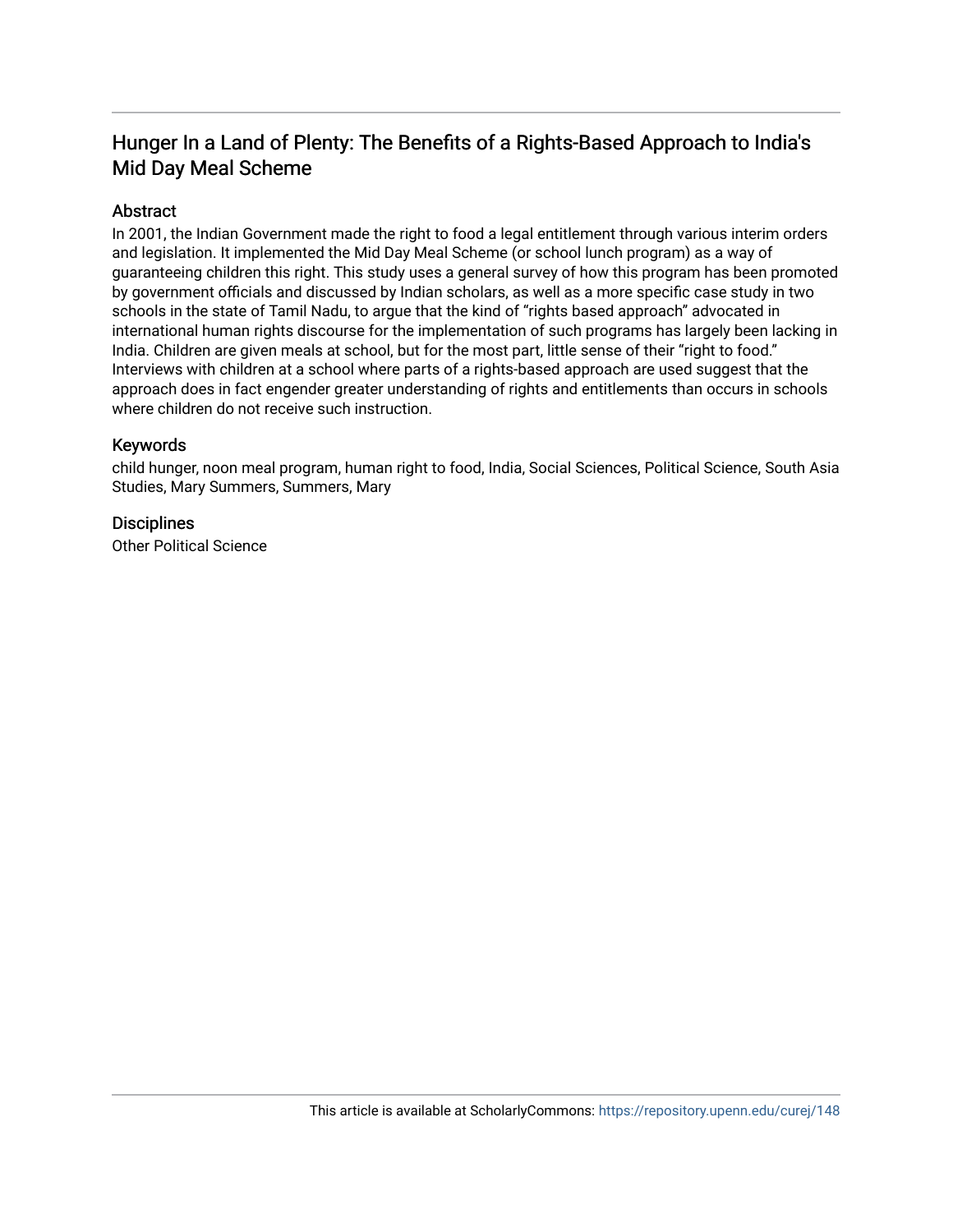# **HUNGER IN A LAND OF PLENTY: THE BENEFITS OF A RIGHTS-BASED APPROACH TO INDIA'S MID DAY MEAL SCHEME**



**Priya Shankar**

Political Science and South Asian Studies Senior Honors Thesis Advised by Professor Mary Summers and Professor Claudia Valeggia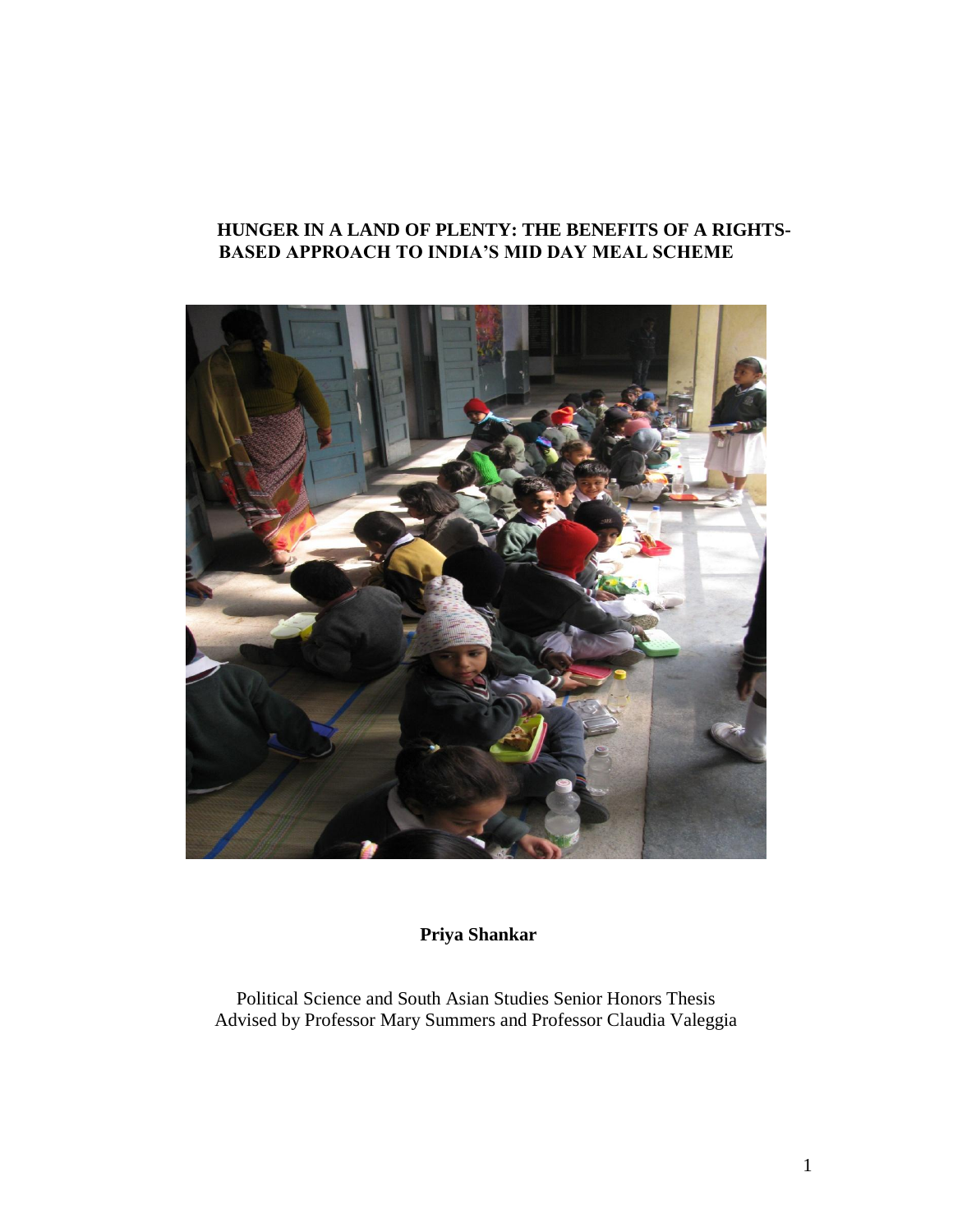# **ABSTRACT:**

In 2001, the Indian Government made the right to food a legal entitlement through various interim orders and legislation. It implemented the Mid Day Meal Scheme (or school lunch program) as a way of guaranteeing children this right. This study uses a general survey of how this program has been promoted by government officials and discussed by Indian scholars, as well as a more specific case study in two schools in the state of Tamil Nadu, to argue that the kind of "rights based approach" advocated in international human rights discourse for the implementation of such programs has largely been lacking in India. Children are given meals at school, but for the most part, little sense of their "right to food." Interviews with children at a school where parts of a rightsbased approach are used suggest that the approach does in fact engender greater understanding of rights and entitlements than occurs in schools where children do not receive such instruction.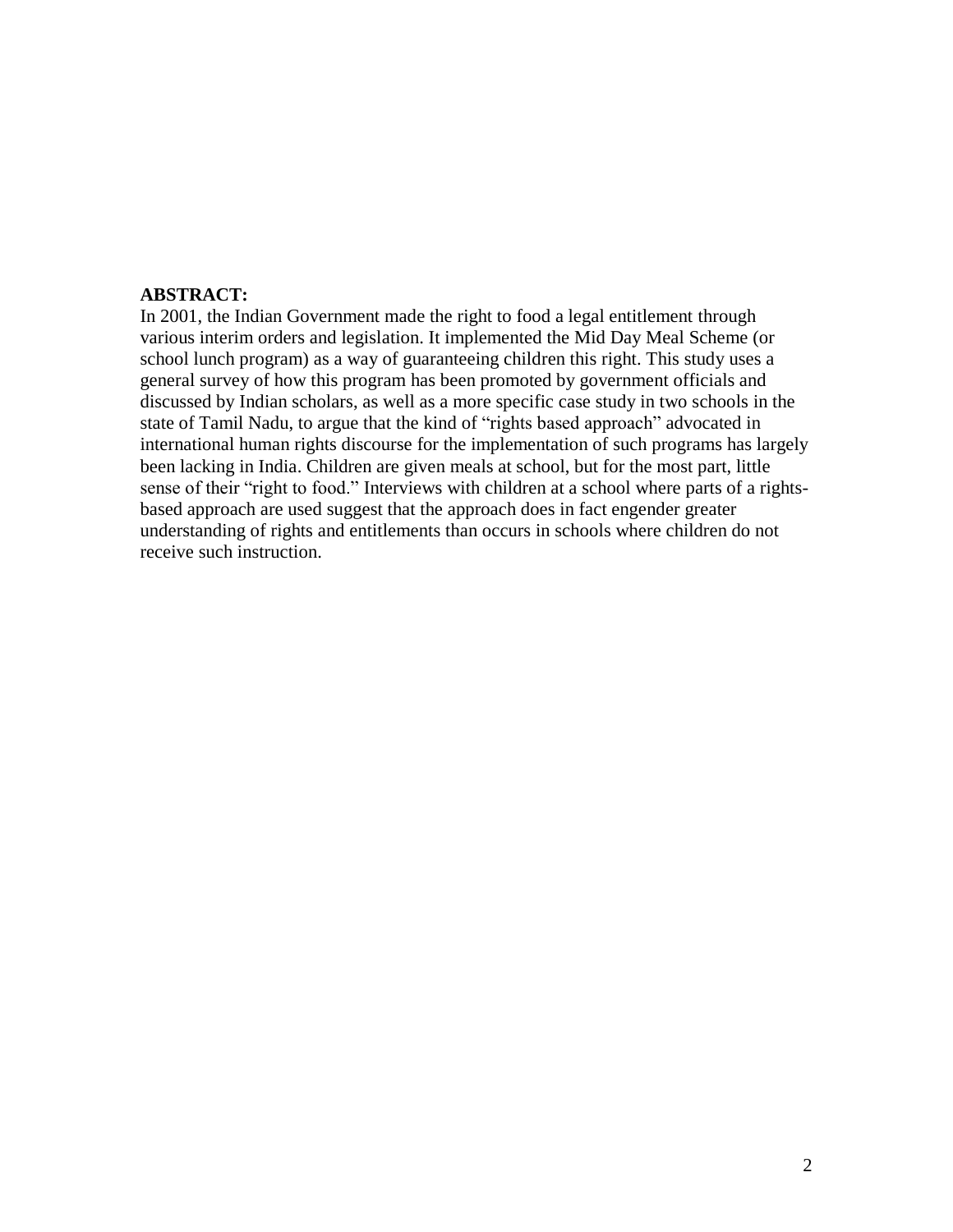# **ACKNOWLEDGMENTS**

I would like to give my sincere thanks to Professor Mary Summers for her continued support and her inspiration. I have been fortunate to know Professor Summers since my sophomore year during which I took the courses Politics of Food and Healthy Schools. Both courses introduced me to literature concerning food policy and hunger in the United States while affording me hands-on experience with children in the Philadelphia school system. Professor Summers' courses and our interactions have served as a unique supplement to my interest in child hunger and malnourishment in India. Moreover, she has been a role model for me. I admire her passion for social change and her ability to bring the best out of her students.

I would also like to thank my advisors, without whom this project would not have been possible. I thank Dr. Rogers Smith for his encouragement of my work and for emphasizing the importance of tight and structured argumentation, Professor Sigal Ben-Porath for her assistance in issues related to child development and psychology, Professor Vasu Renganathan for helping me acquire the language skills necessary to undertake this thesis and for his insight into the Mid Day Meal Scheme in Tamil Nadu, and Dr. Claudia Valeggia for her constant encouragement and help with synthesizing my ideas and conducting interviews with children.

I would like to thank the Prinicipals of Amritanandamayi School and V.P. Koil Government School for giving me an opportunity to meet the children of Tamil Nadu, India. I also would like to thank the Director of Social Welfare of Tamil Nadu for all of his guidance and assistance in finding schools where I could best conduct my research.

I owe a big thank you to my family- my mother, grandmother, and brother for encouraging my passion for this subject and for joining me on my many trips to India. Thank you also to my aunts-Sedhu Chitti, Papa Chitti, and Sudha Aunty- and my uncles, Kuwait Chittappa, and Raja Mama for coming with me on many autorikshaw rides to various government schools.

Lastly, I would like to express my sincere gratitude to all of the participants in this study for sharing their thoughts and their personal experiences with me.

> Priya Shankar The University of Pennsylvania, 2009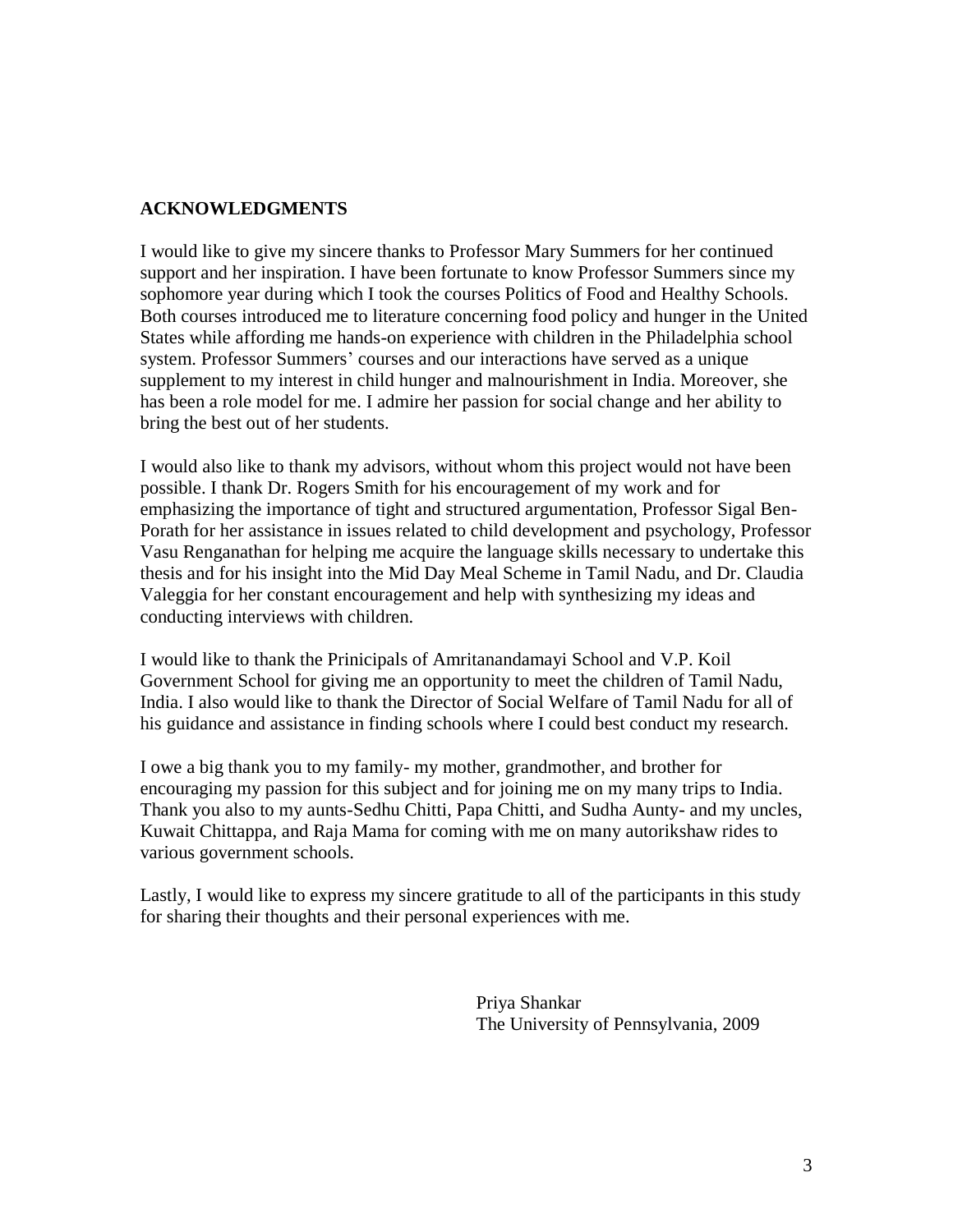# **TABLE OF CONTENTS:**

- I. Introduction
- II. International Human Rights discourse
	- a. The Right to Food
	- b. What does it mean to have a right to food?
	- c. Rights-based Approaches
	- d. Rights-based Approach to School Meals
- III. The Origins of the Mid Day Meal Scheme in India
	- a. Indian Discourse on the Right to Food
	- b. The Court Case
	- c. The Mid Day Meal Scheme in India
	- d. The Mid Day Meal Scheme in Tamil Nadu
- IV. Indian Interpretations of the Implementation of the MDM
	- a. Indian Human Rights Scholars
	- b. The National Right to Food Campaign
	- c. The Supreme Court and Government of India
	- d. Significance
- V. Qualitative Research
	- a. Introduction
	- b. Methodology
	- c. Emerging themes
		- i. Environment of lunch
		- ii. Understanding of the right to food
		- iii. Thoughts on Influencing Decision-Making
		- iv. Civic Understanding
- VI. Conclusion
- VII. Appendix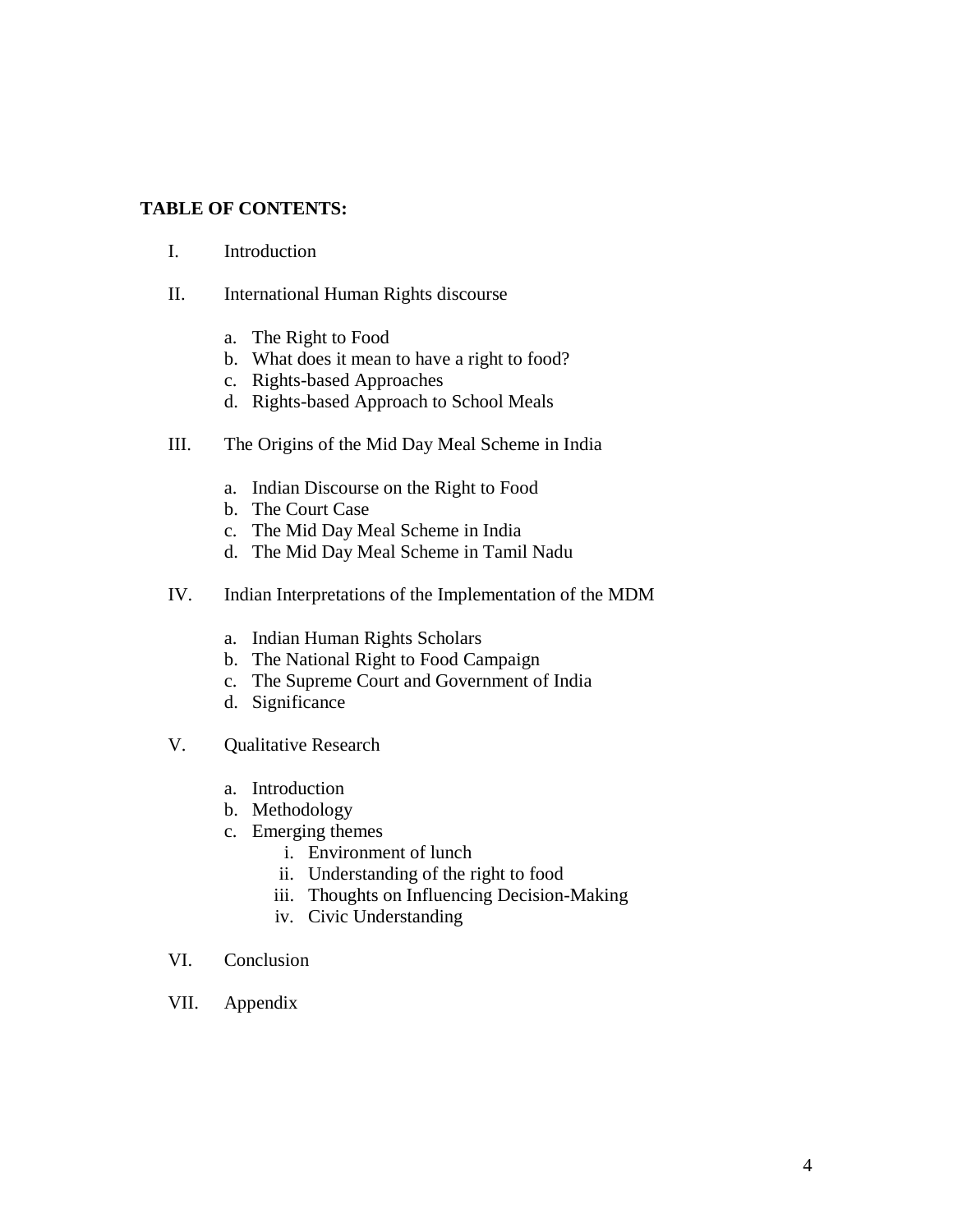#### **I. INTRODUCTION**

He eyed the clock. Ten minutes to noon, he thought, as his stomach churned. During the silences when his teacher gasped for fresh air, one could hear little grumbles of his stomach whispering for a taste of the noon stew that would be served to him everyday. The teacher continued her lecture as sweat trickled down her wrinkled sari; she seemed to be counting down for him… ten, nine, eight…one… zero! He ran out of the classroom at zero, but was still not the first to make it outside to the expanse where he and his friends would share their daily meal. Just a bit too slow today, he thought. Without washing his hands, he picked up an aluminum water tumbler and a "pathram" (plate) and stood in line. He could hear the clang of the cook's ladle on the rusty plates ahead of him. Clang- two more people, Clang- just one more person. And then it was his turn. He made his way to the front of the line, taking the mix of rice and sambar chadam (a salad of eggplant, lentils, and beans) while picking up his daily egg. With a full plate of food and a hungry stomach, he sat with his friends in the mud next to a pile of trash. Yet, in spite of this mucky brown and grey mess next to him, he was satisfied.

This little boy is just one of the many recipients of the Mid Day Meal Scheme in Tamil Nadu, India. The Mid Day Meal Scheme is a noon meal program in India that seeks to end child hunger and malnutrition in the country. Each day, cooks and helpers at government and government-aided schools in India serve hungry children their noon meals. While the implementation of the program differs by state, Tamil Nadu is often noted as a beacon of success for having an efficiently organized and effective Mid Day

5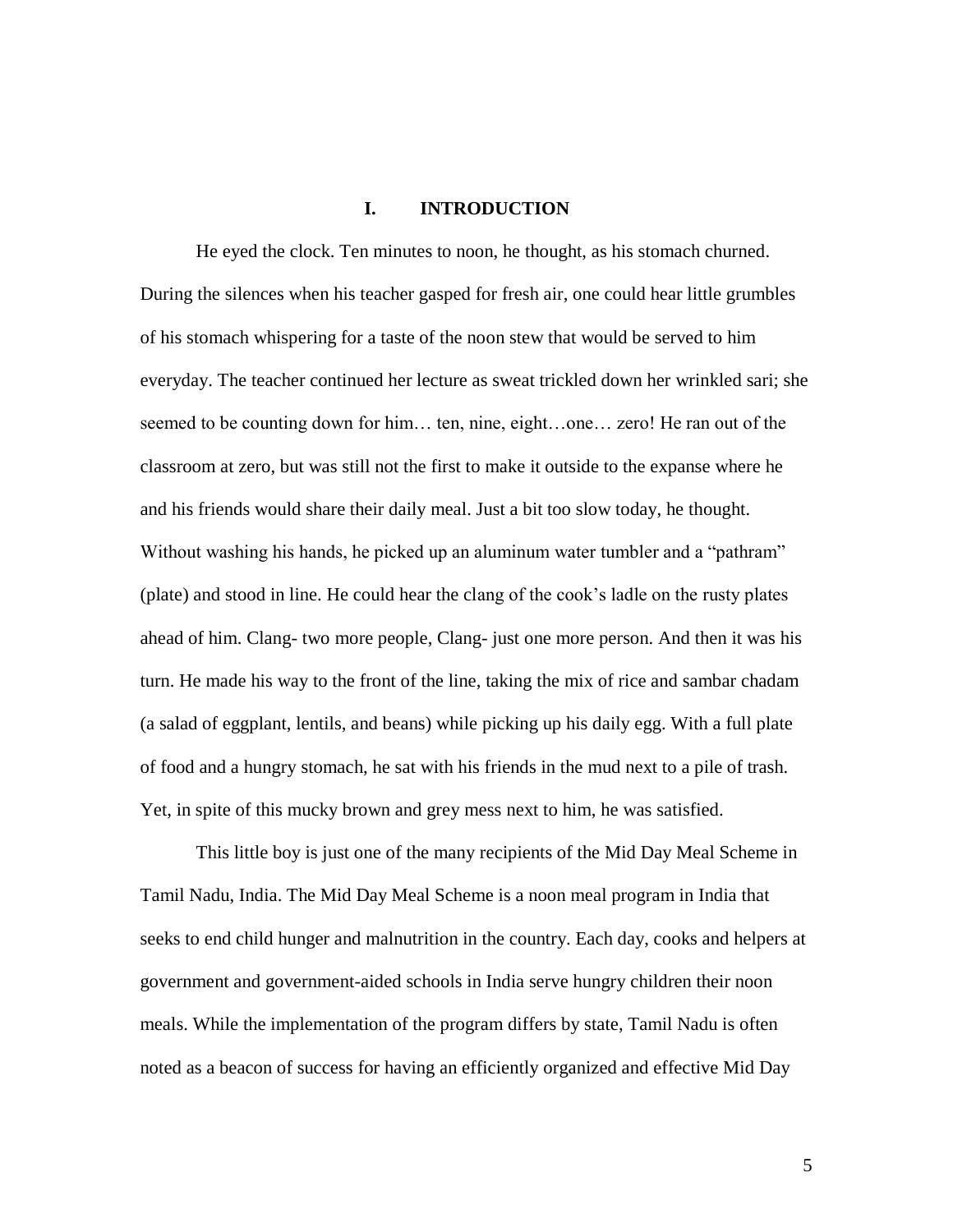Meal Scheme (MDM) and providing nutritious meals that children enjoy. Moreover, many students in the state of Tamil Nadu currently view their meal as a guarantee; there is no doubt in their minds that as soon as the clock strikes twelve, they will be provided a wholesome meal from staff members at their school.

While the nutritional aspects of the Mid Day Meal have served as the topic of much discussion in India, this paper will focus on the MDM from a human rights perspective. The International Bill of Human Rights proclaims that a child can acquire his/her basic human right to adequate food through school- provided meals. The Food and Agriculture Organization of the United Nations and international human rights scholars emphasize the importance of implementing mid day meals using what they call a "rights based approach." Under such an approach, all parties involved in providing the right, as well as the rights-holder, should be aware of what the rights-holder should receive. Additionally, the rights-holder should know who to speak to in the case that his or her right is not being guaranteed and should be able to shape and have a say in the way the meal is provided. In the case of India's Mid Day Meal Scheme, which is the central topic of this paper, a rights-based approach should be child-centered, emphasizing the child's entitlement to the right to food. Children should know how many calories they should be eating or the types of food that will be served and have a means of vocalizing complaints and/or suggestions. Finally, all parties involved in the Mid Day Meal Scheme should be taught basic human rights principles regarding the rights of children.<sup>1</sup>

India's right to food movement serves as an example of an initiative to implement human rights. Even so, in India, a rights-based approach to the application of the right to

<sup>1</sup> Kent, George. *Designing Rights-Based School Feeding Programs.* University of Hawaii. Draft of October 24, 2007. P.6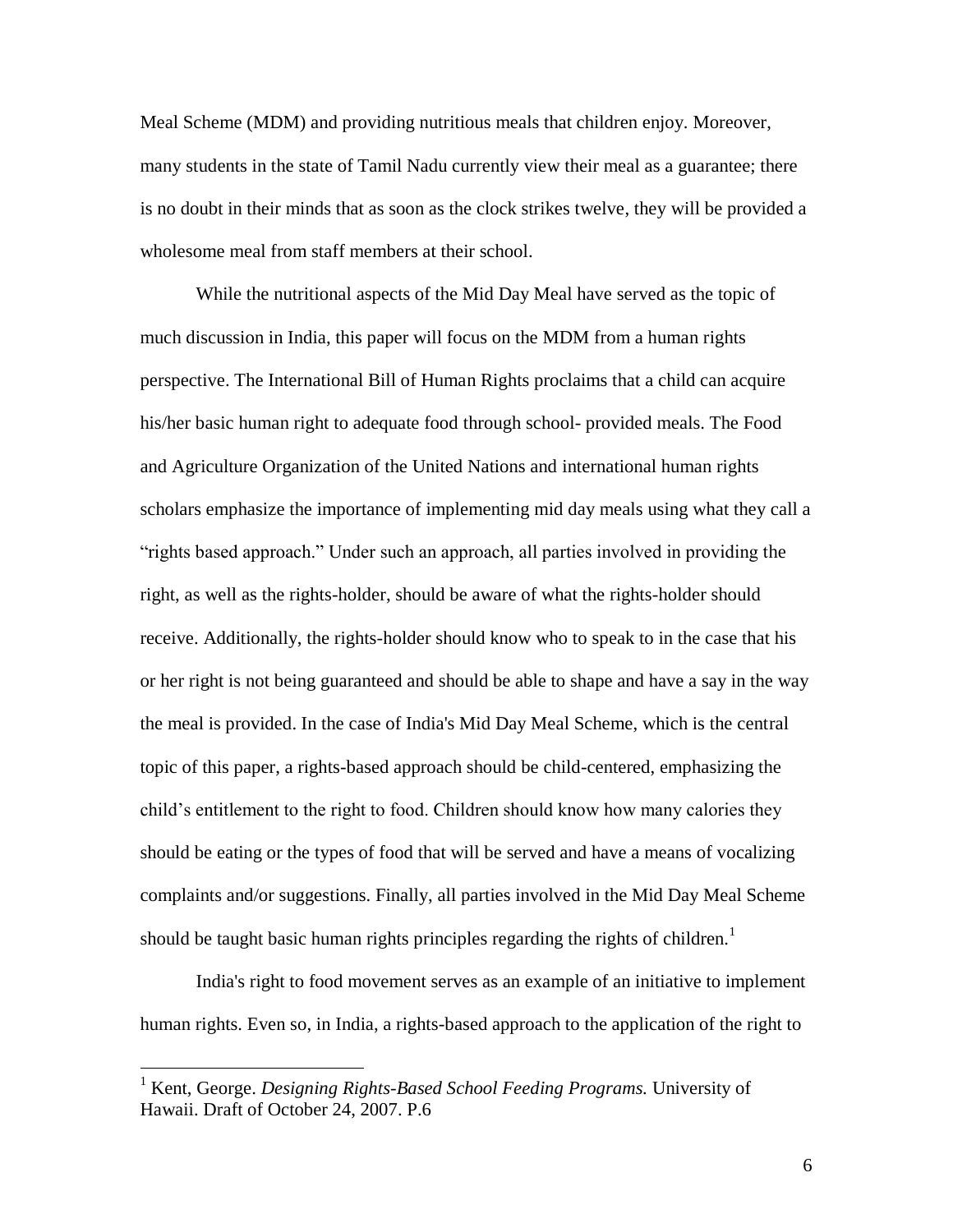food has hardly been harnessed. Most scholars, activists, and government officials focus on the right to food in terms of the nutritional needs of recipients, without laying emphasis on the rights aspect. This thesis will begin with a broad survey of "right to food" discussions in India in which most participants fail to forcefully advocate a rightsbased approach to the Mid Day Meal Scheme.

Secondly, we will use a case study of two public governments schools in Tamil Nadu, India to argue that a rights-based approach can have an impact on the civic participation of recipients of the MDM. The state of Tamil Nadu has already put into place many of the structural features necessary for a successful Mid Day Meal program; under such conditions, the full potential of the rights-based approach can and should be harnessed. There is much possibility through the Mid Day Meal Scheme to impart notions of human rights, entitlement, and civic participation that can empower children as they progress through life. Moreover, only with such active participation of the children of India will it be possible to break the silence in the country surrounding hunger and poverty.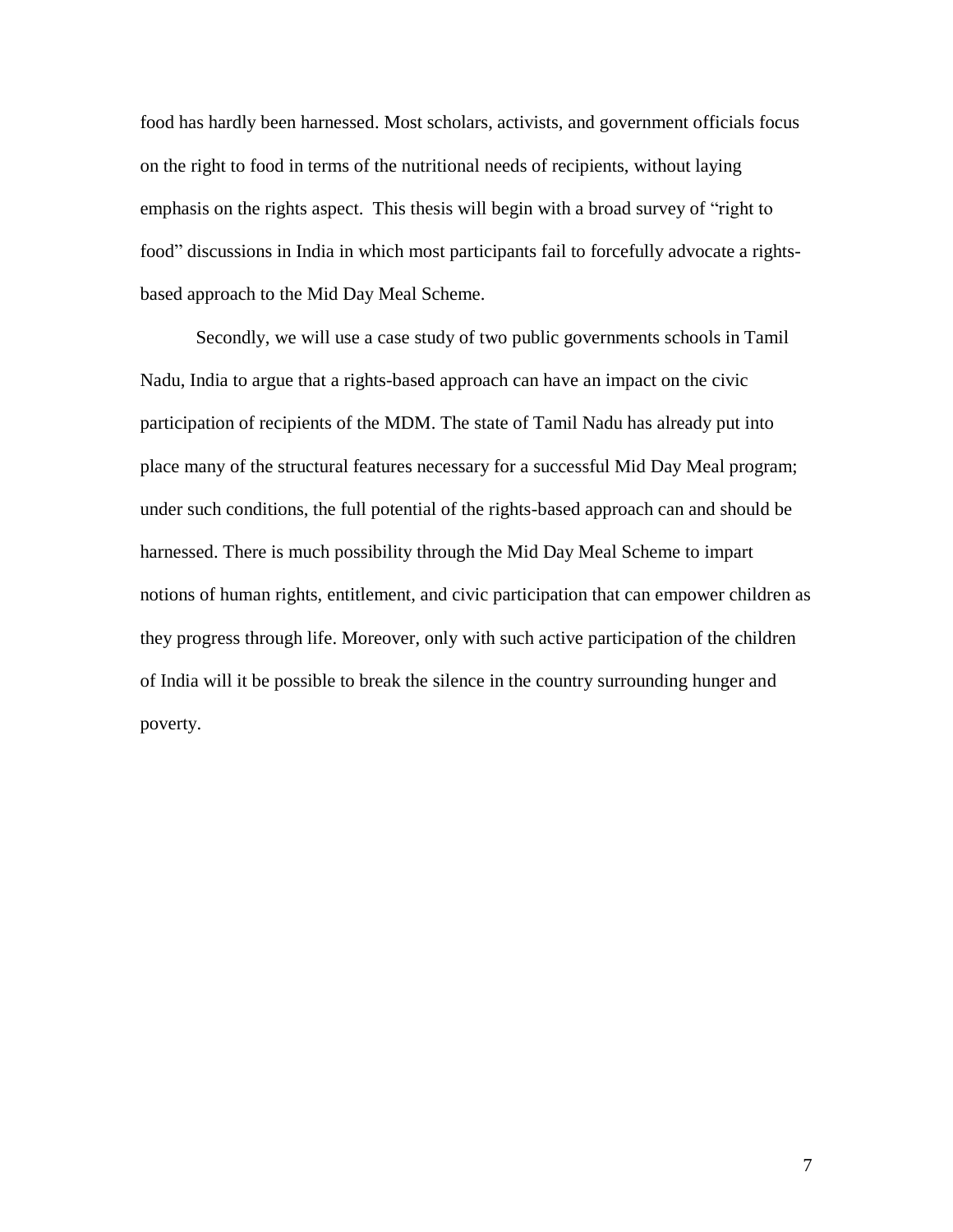# **II. INTERNATIONAL DISCUSSION**

The *Universal Declaration of Human Rights,* the *International Covenants on Economic, Social, and Cultural Rights*, and *the International Covenant on Civil and Political Rights* comprise the International Bill of Human Rights.<sup>2</sup> Many international scholars, activists, and politicians have interpreted and provided practical applications to the rights described in these conventions. This scholarly discussion constitutes the international discussion on the right to food that provides a critical frame for all such dialogue in India.

India is one nation that has attempted to apply this international human rights discourse at the domestic level. The Government of India has vocalized its support of the right to food, while the Supreme Court of India has passed various interim orders making the right to food a legal entitlement.<sup>3</sup> This chapter will focus on international discussion with relation to the right to food. $4$ 

#### **THE RIGHT TO FOOD**

<sup>2</sup> Kent, George. 2005. *Freedom from Want: The Human Right to Adequate Food*. Washington, D.C.: Georgetown University Press. P. 29.

 $3$  Interim orders are orders issued by the court while a case is being heard. Many of these orders are incorporated into the court's final judgment once the case is finalized.

<sup>&</sup>lt;sup>4</sup> There is, of course, no one Indian interpretation on the right to food. Indian discourse is diverse and nuanced. This paper focuses, however, on the arguments of a few of the main actors in Indian discourse on the right to food.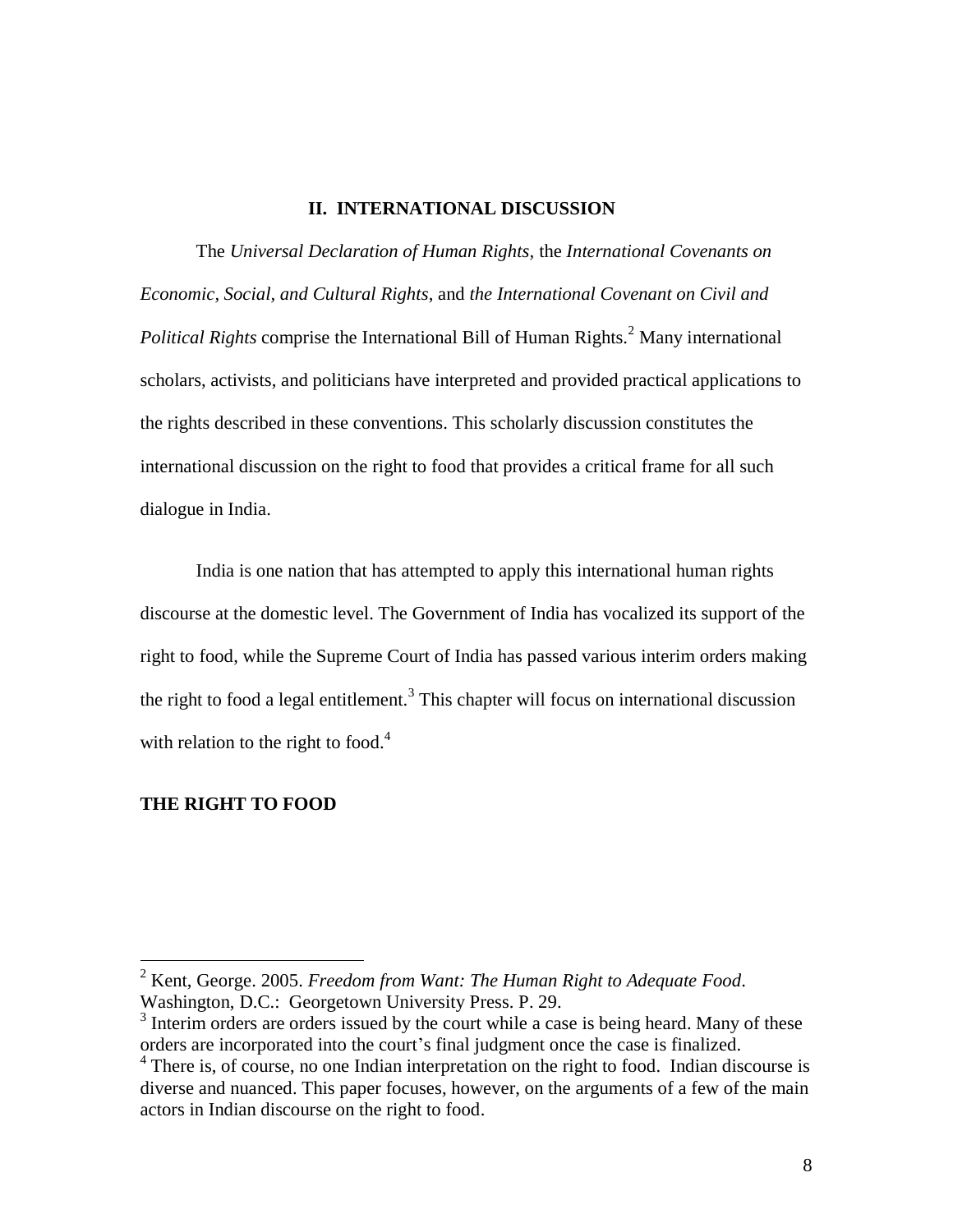Human rights became prominent in the mid-twentieth century as "the extremes of despotism and tyranny in many countries of the world had become intolerable."<sup>5</sup> In particular, the horrors of Nazi Germany resulted in members of the international community beginning to demand overarching standards of human rights. When the Charter of the United Nations was adopted in 1945, nations pledged to take action to achieve "universal respect for, and observance of human rights and fundamental freedoms for all without distinction as to race, sex, language, or religion."<sup>6</sup> The human rights movement also won an important victory with the approval of the Universal Declaration of Human Rights (UDHR) on December 10, 1948 by the United Nations General Assembly.

Since the ratification of the UDHR, the human right to adequate food has become one of the most globally accepted human rights. Even so, there has perhaps been no other human right that has been as flagrantly violated.<sup>7</sup> Such chilling realities become clear with the words of the United Nations' Special Rapporteur on the right to food: "In the world today, it is an affront to human dignity to see how many people starve to death, or live a life… in conditions of squalor… unable to escape, with minds and bodies that are not whole."<sup>8</sup> Today, 840 million people suffer from hunger everyday.<sup>9</sup> Every seven

<sup>6</sup> Kent, George. 2005. *Freedom from Want: The Human Right to Adequate Food*. Washington, D.C.: Georgetown University Press. P. 28.

<sup>7</sup>Weston, B and Claude, R. 2006. *Human Rights in the World Community: Issues and Action.* Philadelphia: University of Pennsylvania Press. P. 194

<sup>8</sup> Kent, George. 2005. *Freedom from Want: The Human Right to Adequate Food*. Washington, D.C.: Georgetown University Press. P. 7.

<sup>5</sup> Kent, George. 2005. *Freedom from Want: The Human Right to Adequate Food*. Washington, D.C.: Georgetown University Press. P. 28.

 $9$  Ibid, P. xv.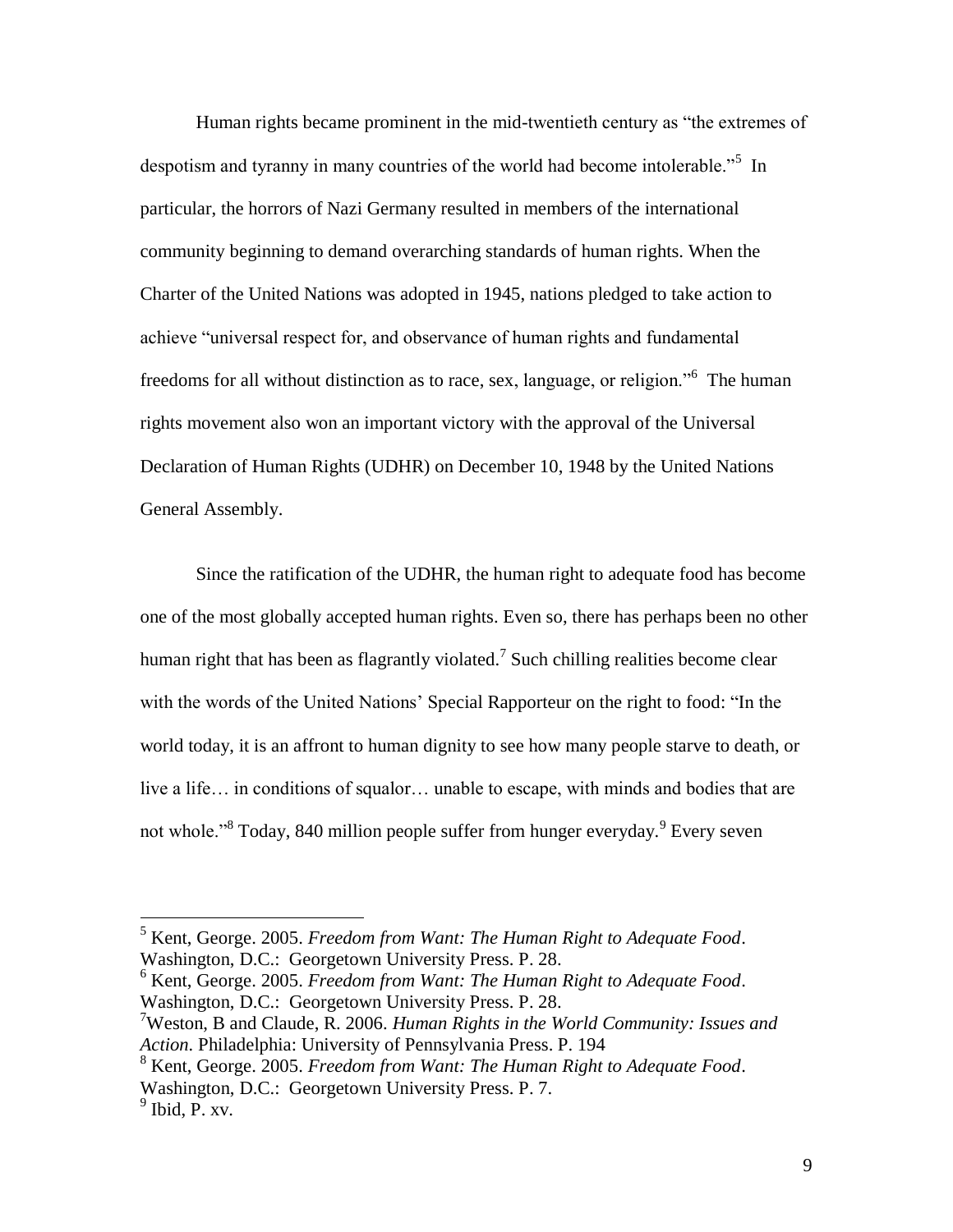seconds, a child dies from hunger or malnutrition-related diseases.<sup>10</sup> In contrast, "there is enough food in the world to feed the world population twice over.<sup>"11</sup> The tragic realities of global hunger and the numerous governmental violations of the human right to adequate food have triggered worldwide responses, such as the emphasis on the right to food in international human rights law, the creation of local feeding programs and charities, and large-scale international action taken by nongovernmental organizations and multilateral organizations such as the United Nations Children's Fund, the World Bank, and the World Food Programme.<sup>12</sup>

The *Universal Declaration of Human Rights*, the *International Covenants* (Economic, Social, and Cultural Rights and Political and Civil Rights) and the *Convention on the Rights of the Child* set the foundations for the human right to food. The *Universal Declaration of Human Rights* (1948) asserts in article 25(1) that "everyone has the right to a standard of living adequate for the health and well-being of himself and his family." <sup>13</sup> Here a right to food can be inferred from the right to an adequate standard of living. The right to food is subsequently reaffirmed in Article 11 of the *International Covenant on Economic, Social, and Cultural Rights* (ICESCR, 1966), which states that "the States Parties to the present Covenant recognize the right of everyone to an adequate standard of living for himself and his family, including adequate food, clothing, and

 $10$  Ibid, P. xv.

 $11$  Ibid, P. xv.

<sup>12</sup> Weston, B and Claude, R. 2006. *Human Rights in the World Community: Issues and Action.* Philadelphia: University of Pennsylvania Press. P. 193.

<sup>&</sup>lt;sup>13</sup> United Nations Declaration on Human Rights. Universal Declaration of Human Rights. 10 April 2009. <http://www.un.org/Overview/rights.html>.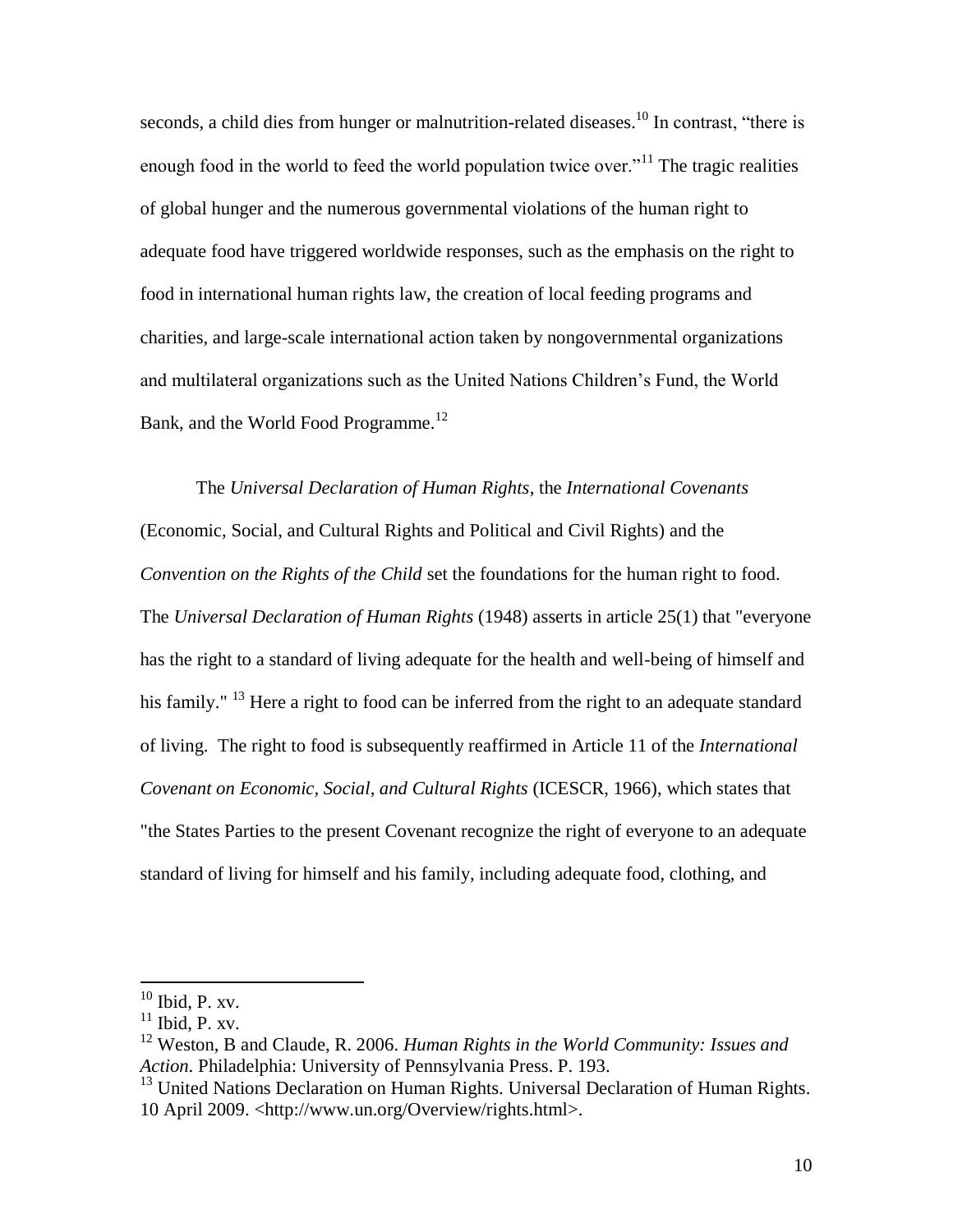housing" and "to be free from hunger."<sup>14</sup> Additionally, the *International Covenant on Civil and Political Rights* (1989), article 1, paragraph 2 states, "In no case may a people be deprived of its own means of subsistence," and adds in article 6 that "every human being has the inherent right to life."<sup>15</sup> These clear references in *the Universal Declaration of Human Rights* and the two *International Covenants* imply the right to adequate food and other necessities for sustaining life.<sup>16</sup> The right to food is also the only human right that the framers of the two International Human Rights Covenants specifically term "fundamental," thereby highlighting the importance of its implementation and realization.<sup>17</sup>

The *Convention on the Rights of the Child* (which came into force in 1990) also consists of two articles addressing the issue of nutrition.<sup>18</sup> Article 24 affirms that "States" Parties recognize the rights of the child to the enjoyment of the highest attainable standard of health…" and shall take appropriate measures "to combat disease and malnutrition . . . through the provision of adequate nutritious foods, clean drinking water,

<sup>14</sup> Marks, Stephen. 2004. *The Right to Development: A Primer*. New Delhi: Sage Publications. P. 75.

 $15$  Ibid, P. 74.

<sup>16</sup> Weston, B and Claude, R. 2006. *Human Rights in the World Community: Issues and Action.* Philadelphia: University of Pennsylvania Press. P. 192.

<sup>17</sup> Marks, Stephen. 2004. *The Right to Development: A Primer*. New Delhi: Sage Publications. P. 76.

<sup>&</sup>lt;sup>18</sup> The Convention is a comprehensive legal instrument, legally binding on all nations that ratify it. The articles specify that national governments that agree to be bound by the convention have the major responsibility for the implementation. Moreover, to provide added international pressure for responsible implementation, article 43 calls for the creation of a Committee on the Rights of the Child. It consists of experts whose main functions are to receive and transmit reports on the status of children's rights in signatory countries. Finally, Article 44 of the Convention requires states parties to submit "reports on the measures they have adopted which give effect to the rights recognized herein and on the progress made on the enjoyment of those rights." In these ways, the Convention on the Rights of the Child has gained an international acceptance and presence.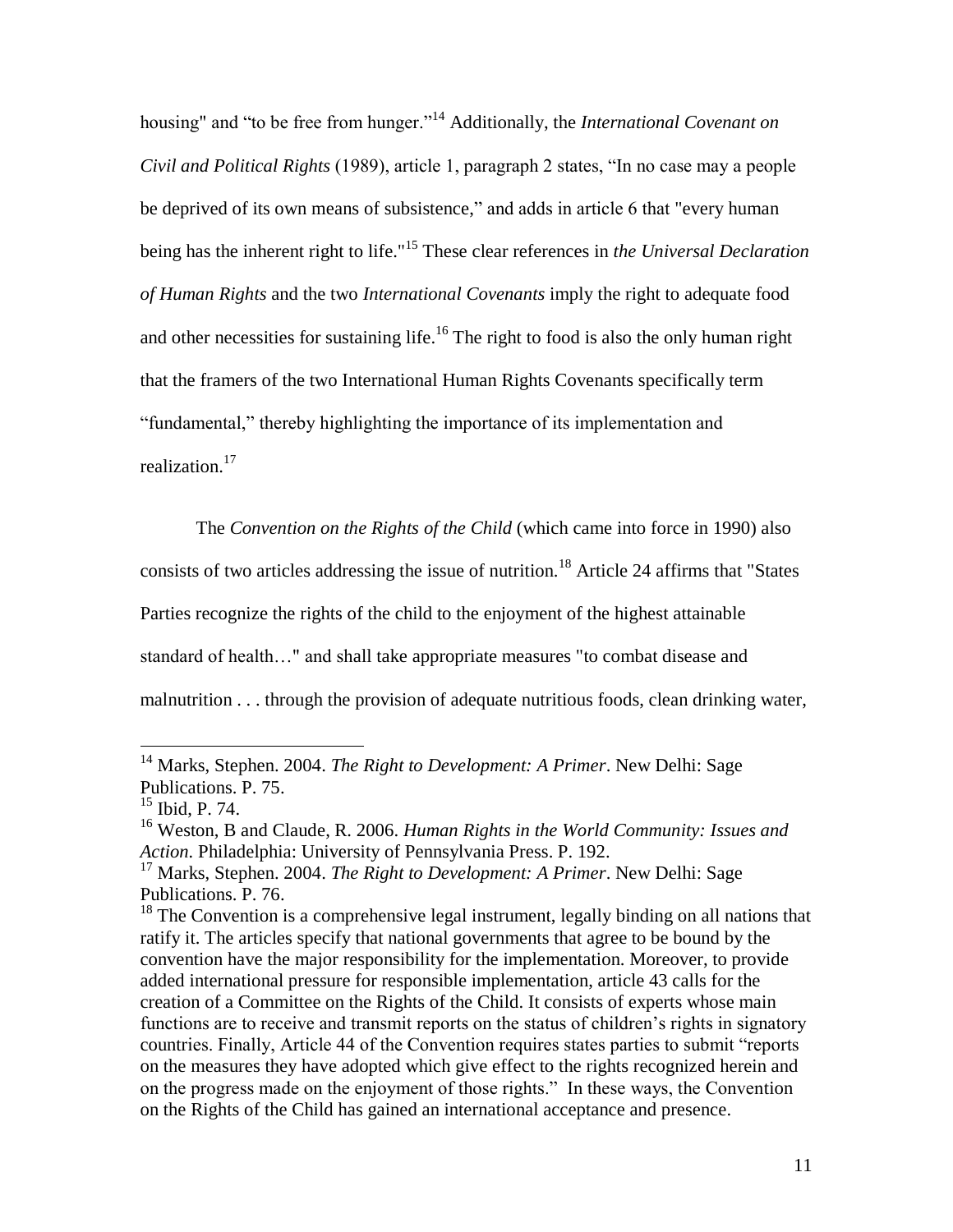and health care."<sup>19</sup> Article 24 also asserts, "States Parties shall take appropriate measures to ensure that all segments of society, in particular parents and children, are informed, have access to education and are supported in the use of basic knowledge of child health and nutrition [and] the advantages of breastfeeding..."<sup>20</sup> In paragraph 3 of Article 27, the Convention requires that Parties "shall in case of need provide material assistance and support programmes, particularly with regard to nutrition, clothing, and housing."<sup>21</sup> These articulations in the *Convention on the Rights of the Child* emphasize that children should also be guaranteed the right to food; only with this right can a child enjoy the "highest attainable standard of health." Moreover, the convention recognizes how dependent children are on both the state and, of course, on their parents in having their rights realized. Only with the education and support of their parents will children be delivered the assistance they need in the realization of the right to food. Also, only with the proper dissemination of information from the state to individual parents or schools will children reap the benefits of their entitlement to the right to food.

In 1996, discourse on the right to food continued via the Rome World Food Summit (WFS).<sup>22</sup> The objective of the summit was to renew a global commitment to hunger alleviation while working to propose ways to implement the right to food. For the members of the Summit, food security could only be achieved if "the UN High Commissioner for Human Rights, in consultation with relevant treaty bodies….[worked] to better define the rights related to food … and to propose ways to implement and realize

<sup>19</sup> Marks, Stephen. 2004. *The Right to Development: A Primer*. New Delhi: Sage Publications. P. 74.

<sup>20</sup> Ibid, p. 74.

<sup>21</sup> Marks, Stephen. 2004. *The Right to Development: A Primer*. New Delhi: Sage Publications. P. 74.

 $22$  Ibid, P. 74.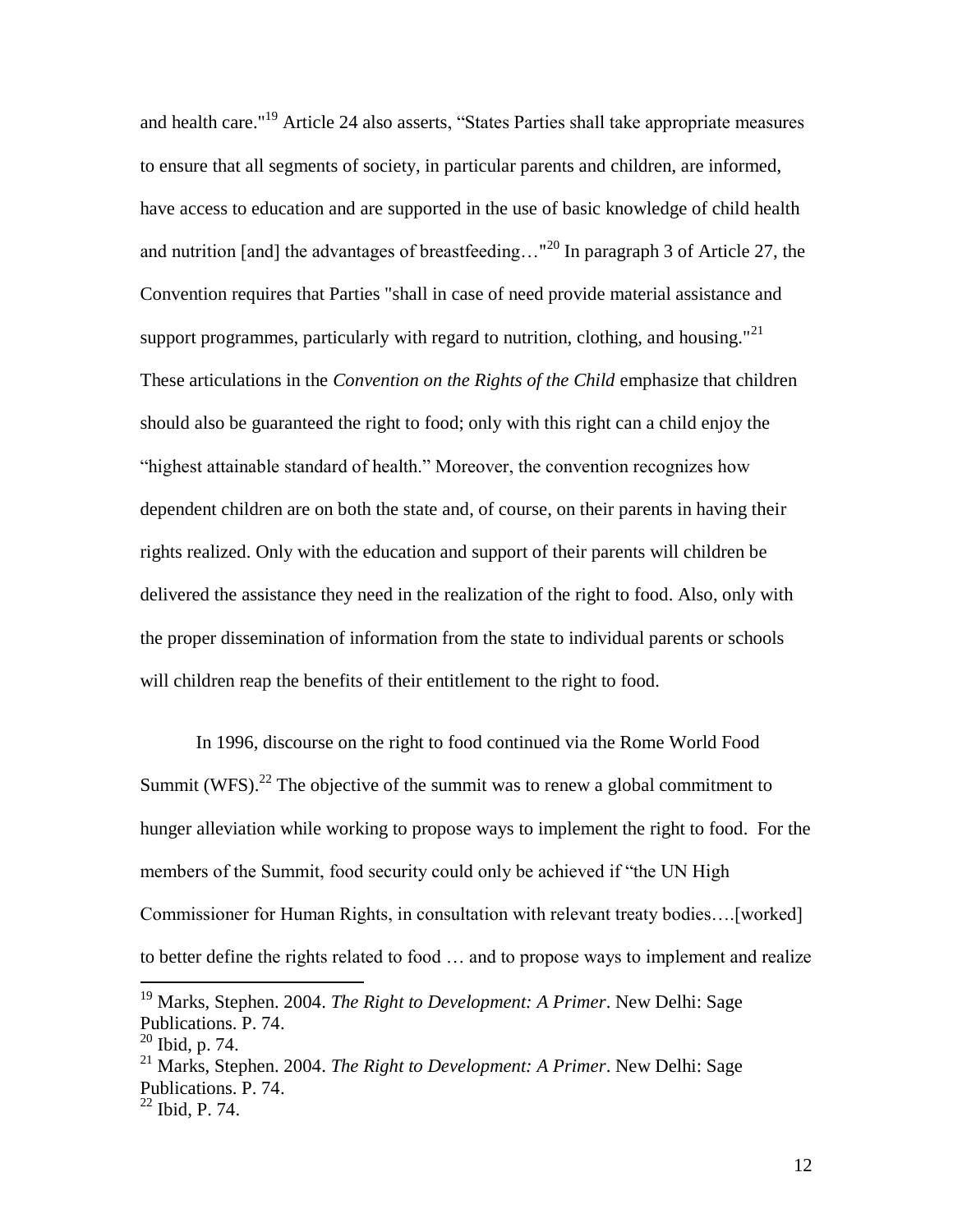these rights…"<sup>23</sup> (FAO 1996). At the conclusion of the Summit, members adopted the Rome Declaration on World Food Security and World Food Summit Plan of Action, which aimed to reduce the number of undernourished people, estimated to be about 800 million in 1996, to half of that number by  $2015.<sup>24</sup>$  This Plan contained seven commitments setting out the implementation of the right to food at national and international levels.

The objectives and claims of the Summit resulted in several initiatives: supportive resolutions from the Commission on Human Rights; a day of discussion on the Right to Food held by the UN Committee on Economic, Social and Cultural Rights; and Expert Consultations on the human right to adequate food held in Geneva, Rome.  $25$  Moreover, in May 1999, the United Nations' Committee on Economic, Social and Cultural Rights released its landmark *General Comment 12* on *The Right to Adequate Food (Art. 11),*  which also aimed to clarify the implementation of the right to food. Finally, all of these efforts were given greater impetus with the appointment of the United Nations Special Rapporteur on the Right to Food and the Millenium Summit of the United Nations in 2000. Goal one of the Eight Millennium Development Goals, supported by 189 nations attending the summit, was to eradicate extreme poverty and hunger.<sup>26</sup>

These various charters, conventions, declarations and summits have brought international attention to the right to food. Scholars and activists have attempted to interpret and implement these rights at the national level. The international interpretations

 $^{23}$  Ibid, P. 76.

 $24$  Ibid, P. 74

<sup>25</sup> Marks, Stephen. 2004. *The Right to Development: A Primer*. New Delhi: Sage Publications. P. 77.

<sup>26</sup> Ibid, P. 77.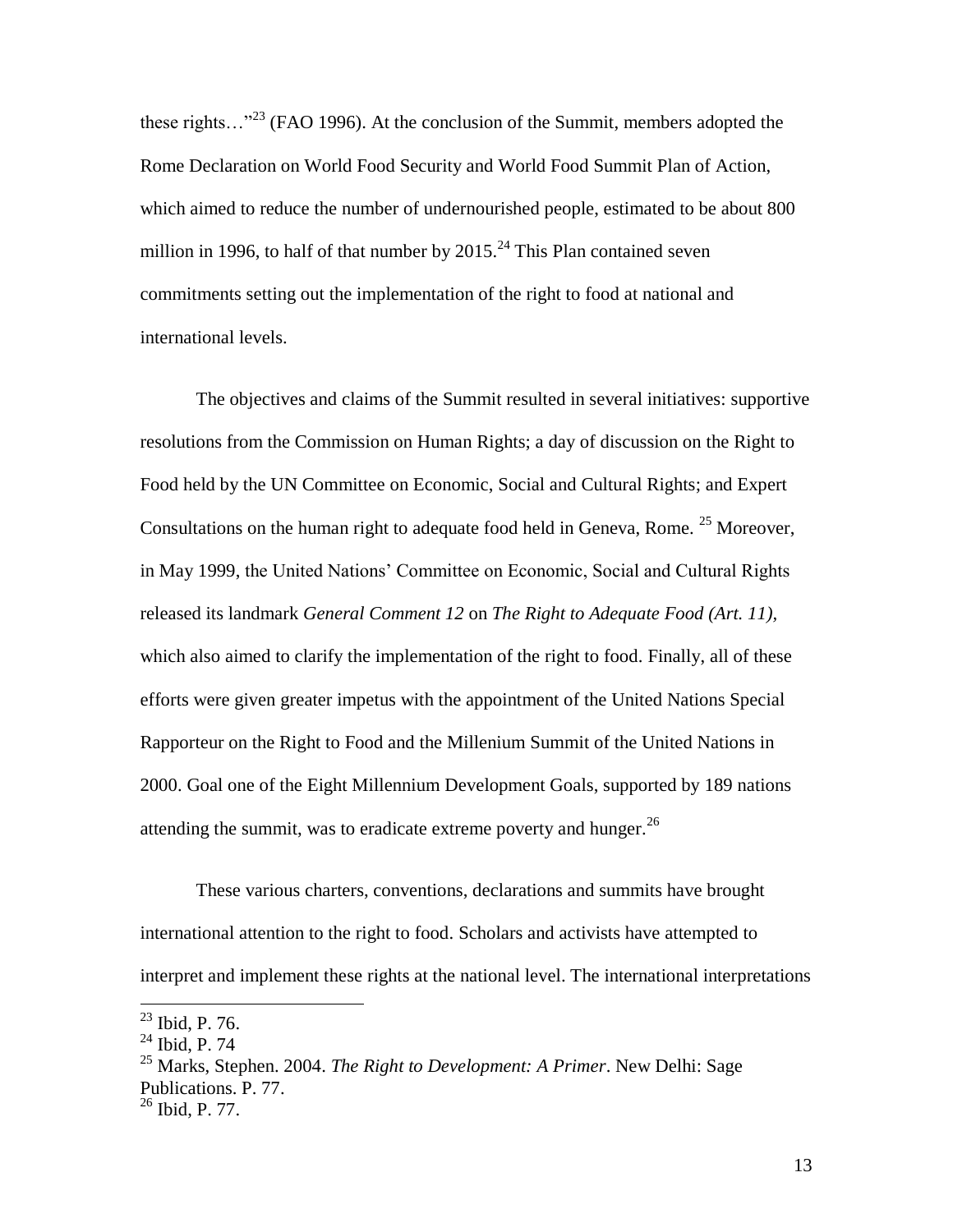of the right to food have emphasized how this right needs to be viewed not only from a biological lens (as in providing for the biological needs of recipients), but also from a social and cultural perspective (as the right to food fulfills and can facilitate certain social and cultural goals). They also emphasize the importance of utilizing rights-based approaches in the framing of food assistance programs.

#### **WHAT DOES IT MEAN TO HAVE A RIGHT TO FOOD?**

Scholar George Kent describes the realization of the right to food by emphasizing that national governments hold the responsibility for implementing these rights. Kent mentions in his work, *Food Is a Human Right*, that both the *Universal Declaration of Human Rights* and the *International Covenant on Economic, Social and Cultural Rights* imply that "the primary responsibility of national governments is to facilitate, which means assure that they are enabling conditions that allow people to provide for themselves."<sup>27</sup> However, in nations where people are not able to feed themselves adequately, governments have some obligation to provide for these individuals.  $^{28}$  In this regard, although international law does not specify the character or exact level of assistance that is required, it is clear that people must not be allowed to go hungry and governments should work to eliminate hunger.<sup>29</sup>

The realization of the right to food requires both the availability of and accessibility to food that is free from adverse substances and is culturally acceptable. Available food must also meet the following criteria: it must satisfy dietary needs and

<sup>27</sup> Weston, B and Claude, R. 2006. *Human Rights in the World Community: Issues and Action.* Philadelphia: University of Pennsylvania Press. P. 194

 $^{28}$  Ibid, P. 193.

 $29$  Ibid, P. 193.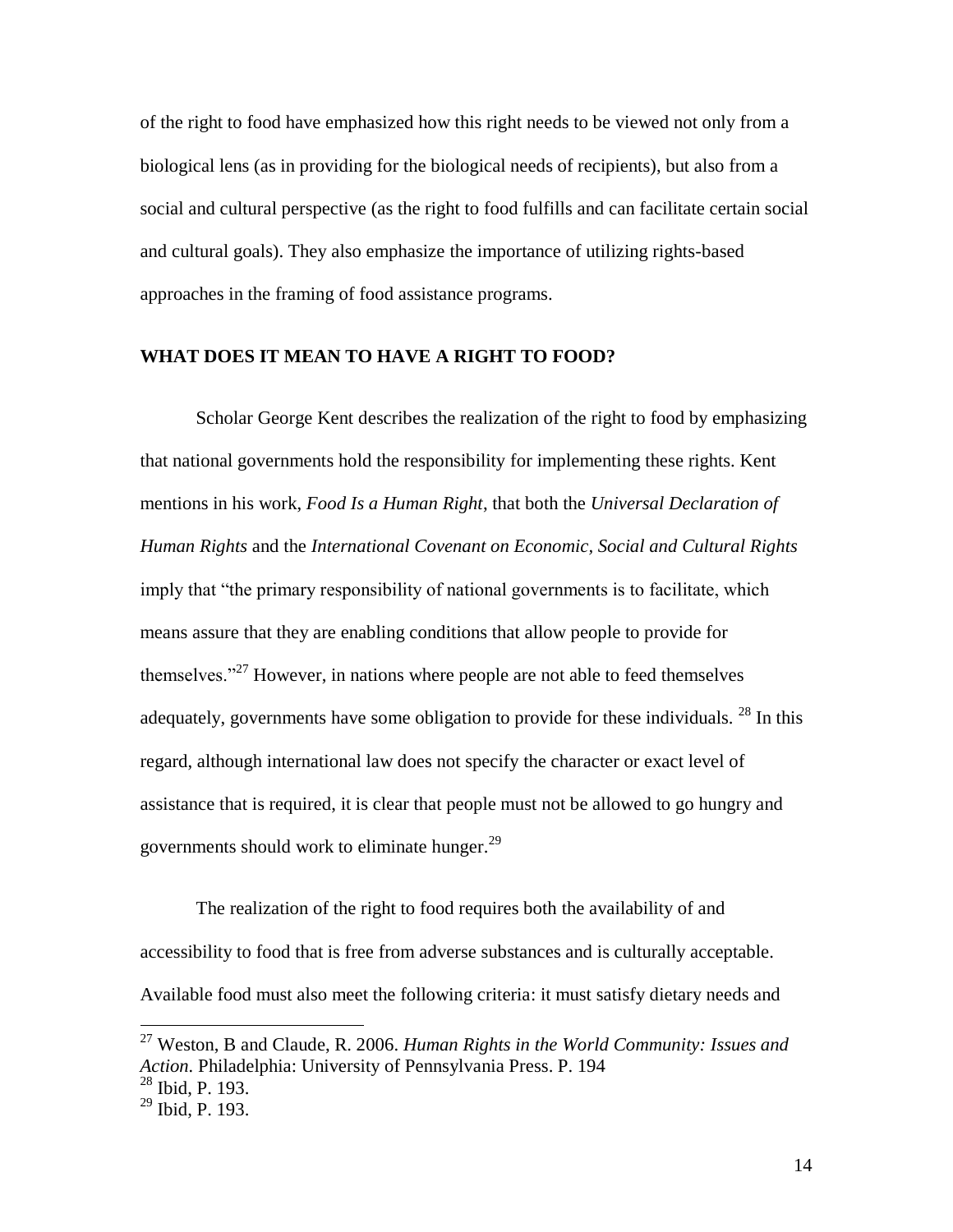include nutrients such as iron, vitamin, and iodine; be culturally acceptable by fitting in with prevailing food or dietary culture; be safe and free of toxic elements and contaminants; and be of good quality with regards to taste and texture.<sup>30</sup> In terms of accessibility, realizing the right to food requires both physical and economic accessibility.<sup>31</sup> Economic accessibility implies that the personal or household financial cost associated with the acquisition of food or adequate diet should not be so high as to compromise other basic needs. Socially vulnerable groups, such as children and impoverished segments of the population may need attention through special programs in order to facilitate economic accessibility.<sup>32</sup> Physical accessibility implies that adequate food must be physically accessible to everyone. Sections of the population deserving special attention should be identified and ensured that they have physical access to food. These groups include "infants and young children, elderly people, the physically disabled, the terminally ill and people with persistent medical problems, etc.<sup>33</sup> The Mid Day Meal Scheme (MDM) or the school lunch program in India is one way to ensure that children have both physical and economic access to the right to food. Through the MDM, children have access to food that is free of cost (economic access). Moreover, by attending government schools, they can also be ensured physical accessibility to adequate food.

#### **OTHER FACETS OF THE RIGHT TO FOOD**

<sup>30</sup> Marks, Stephen. 2004. *The Right to Development: A Primer*. New Delhi: Sage Publications. P. 76.

<sup>31</sup> Marks, Stephen. 2004. *The Right to Development: A Primer*. New Delhi: Sage Publications. P. 86.

<sup>32</sup> Ibid, P. 86.

<sup>33</sup> Ibid, P. 87.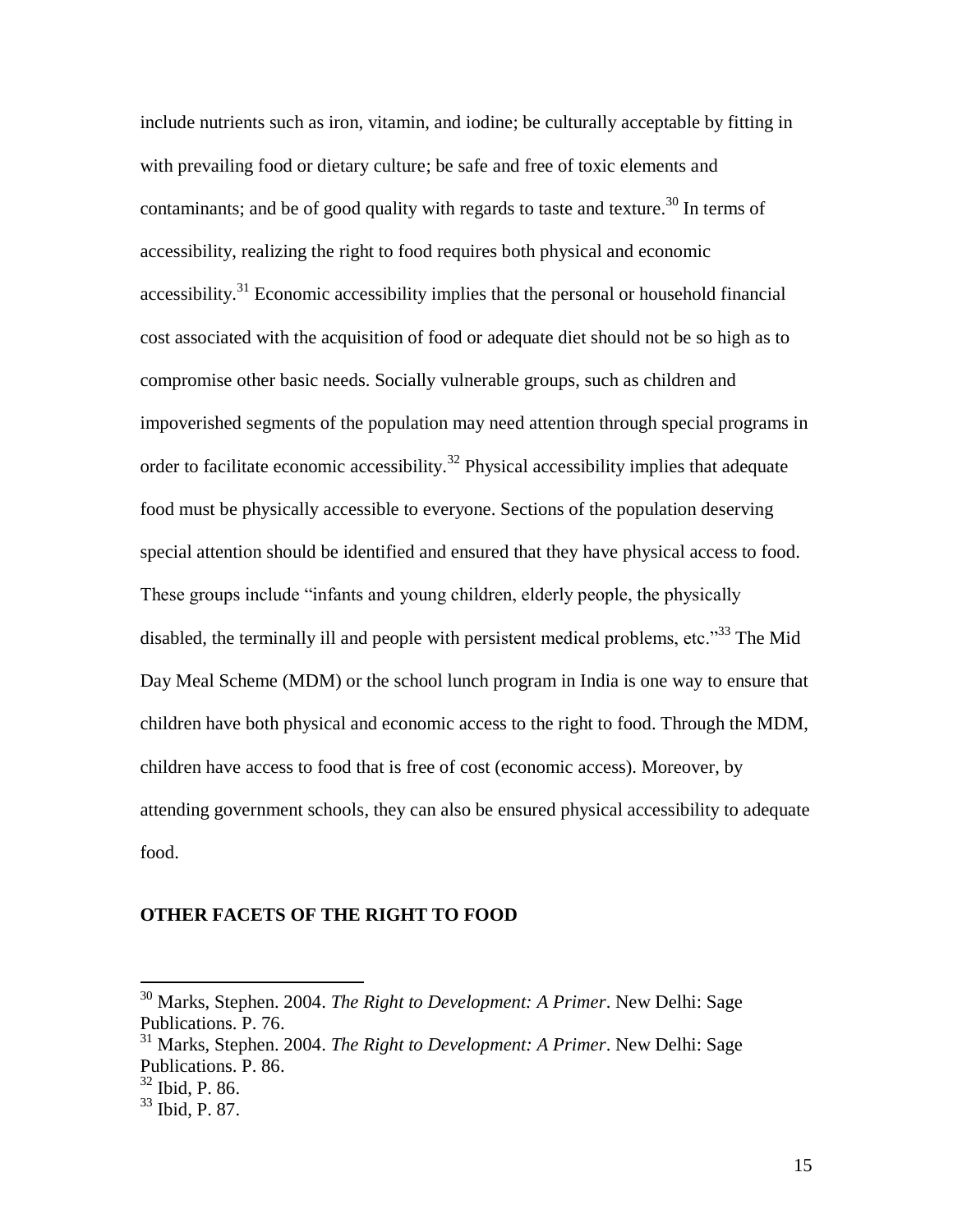The right to food is highly interrelated with the implementation of a wide range of other human rights and conditions. For instance, to implement programs such as the Mid Day Meal Scheme, children first need to access their right to education by attending schools before they can be recipients of a right to food. The realization of the right to food also depends on the freedom of information and association. To implement programs such as the Public Distribution System in India, access to information (or the right to information) is required for the target population to know the time at which ration shops open and appropriate information on the supply of food grains. Finally, fulfilling the right to food also depends on conditions such as the availability of adequate amounts of food to distribute to its population. Availability is dependent on whether a country produces adequate food resources domestically or imports them. These circumstances affect a country's "development programmes and policies," which in turn affect the availability of food and purchasing power of individuals.<sup>34</sup> In these ways, the realization of the right to food is interrelated and interdependent on a host of other human rights and national policies, as well as economic and agricultural conditions.

International human rights scholar George Kent discusses another facet of the right to food, explaining how it must be looked at from social and political *as well as* biological perspectives. Participants should have the opportunity to vocalize their opinions about the food that is being served to them and "*must* have some institutionalized remedies available to them that they can call upon if they feel they are

<sup>34</sup> Marks, Stephen. 2004. *The Right to Development: A Primer*. New Delhi: Sage Publications. P. 102.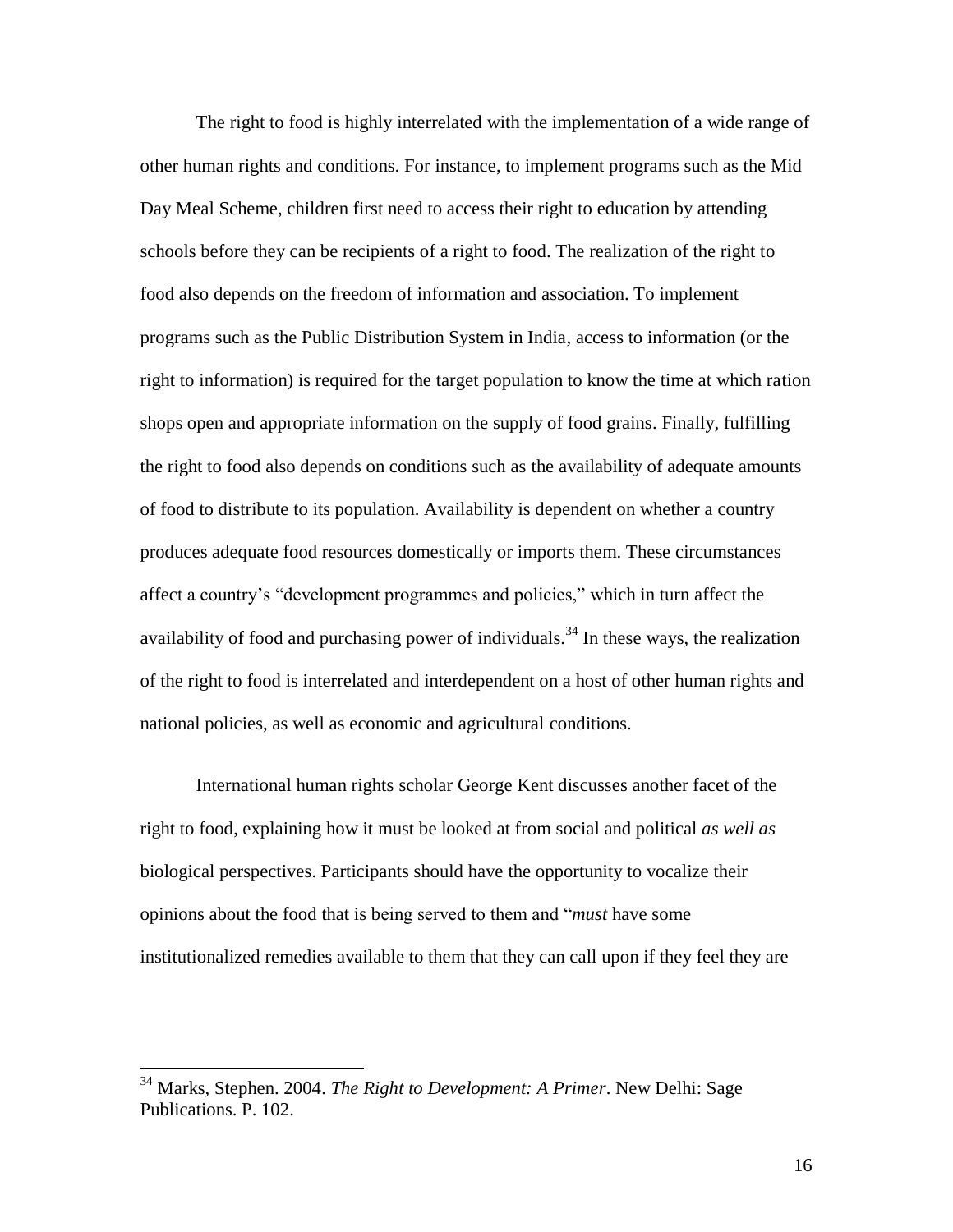not being treated properly.<sup>35</sup> People should feel they are able to speak out if their rights are being violated. Moreover, rights-holders should have the opportunity to freely participate in shaping the conditions in which they live. As Kent describes, "people must be recognized as social beings with a need and a right to share in shaping not only their individual futures but also the futures of their communities."<sup>36</sup>

Kent argues that the right to food cannot be actualized under an authoritarian regime that strips people of their political and social rights. He explains that while it would be possible to ensure that an individual's biological needs are met via authoritarian measures, the broader right to food requires that people can influence what and how they are fed: "if they are fed prepackaged rations or capsules from a trough, their right to adequate food is not being met."<sup>37</sup> The political and social aspects of the right to food constitute the focus of this paper. This approach to the right to food, endorsed by international covenants, declarations, and international human rights scholars, argues for a rights-based approach to the implementation of welfare schemes that takes into account human biological, social, political, and cultural needs.

#### **RIGHTS-BASED APPROACHES**

 $\overline{a}$ 

International scholars and members of the Food and Agricultural Organization of the United Nations have discussed national strategies for the implementation of the right to food. One of the key strategies they have advocated is the aforementioned rights-based

<sup>35</sup> Weston, B and Claude, R. 2006. *Human Rights in the World Community: Issues and Action.* Philadelphia: University of Pennsylvania Press. P. 192 <sup>36</sup> Ibid, 192.

<sup>37</sup> Weston, B and Claude, R. 2006. *Human Rights in the World Community: Issues and Action.* Philadelphia: University of Pennsylvania Press. P. 192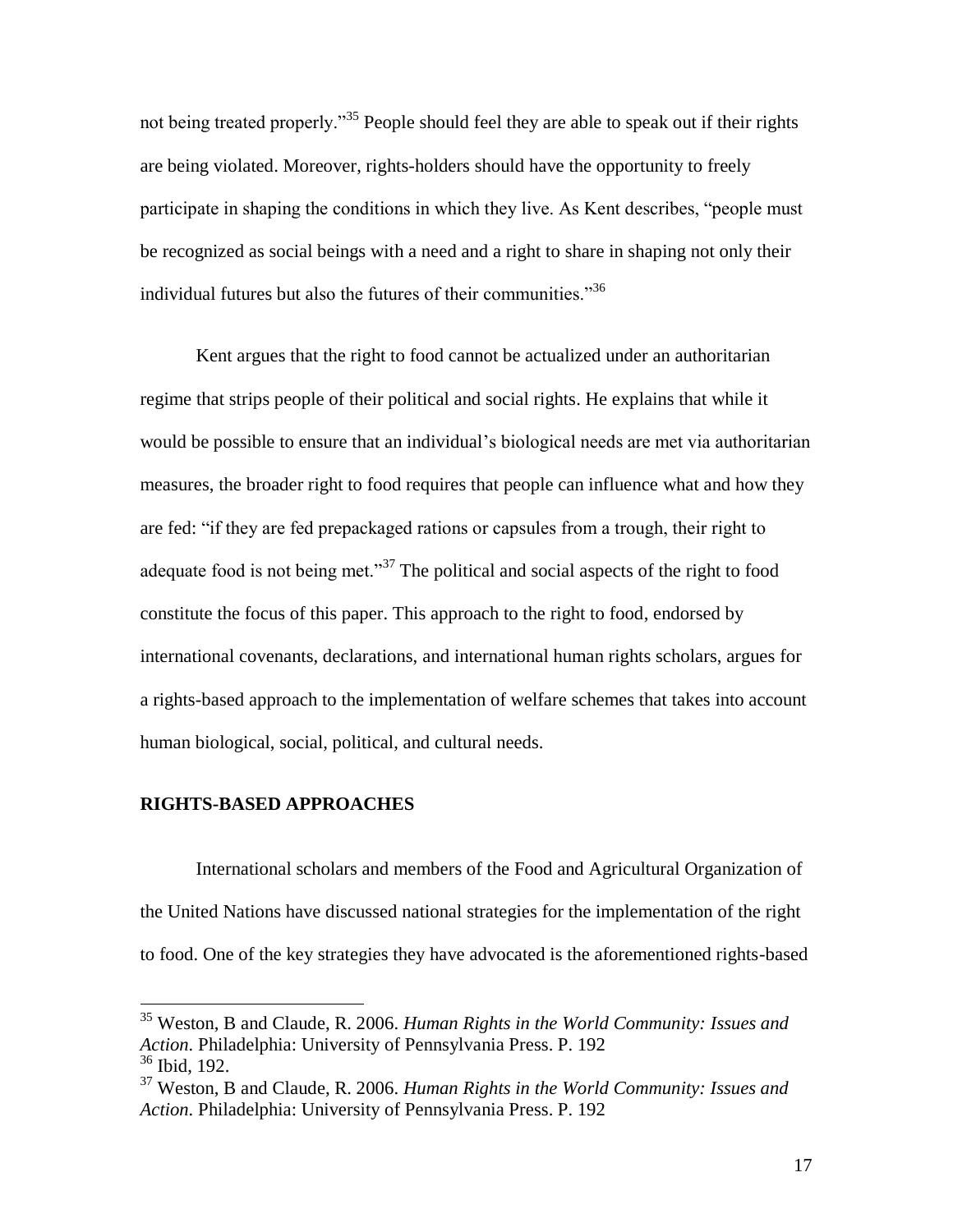approach to the application of the right to food. A rights-based approach utilizes the principles of the international human rights system in order to prescribe plans for the execution of welfare schemes.<sup>38</sup> The main facets of this approach include equality, accountability, empowerment, and participation. Moreover, under a rights-based approach, people are considered key actors in their own development instead of passive recipients of commodities and services. In turn, the approach aims to foster active participation that puts beneficiaries in power with the "[capability] to change their own lives, to improve their own communities and to influence their own destinies.<sup>39</sup> Moreover, rights-based approaches empower citizens who take part in government schemes "to participate in decision-making, to claim their rights and to demand recourse [by] holding governments and public officials accountable for their policies and actions."**<sup>40</sup>** To achieve these objectives, the main strategies of a rights-based approach include educating individuals about rights, monitoring the outcomes of government schemes, utilizing both "top-down" and "bottom-up" approaches in synergy (better implementation of welfare schemes, while fostering rights consciousness in individuals), and working to ensure the accountability of all stakeholders.

Under this method, governments should view the promotion of food security as an obligation and not merely as an act of charity. In this sense, governments should act as top-down providers, working to end hunger while ensuring that citizens know that they

<sup>38</sup> OHCHR Homepage. United Nations High Commissioner for Human Rights. 03 May 2009 <http://www.unhchr.ch/development/approaches-04.html>.

<sup>&</sup>lt;sup>39</sup> OHCHR Homepage. United Nations High Commissioner for Human Rights. 03 May 2009 <http://www.unhchr.ch/development/approaches-04.html>.

<sup>40</sup> Food and Agricultural Organization of the United Nations. 2006. *The Right to Food in Practice: Implementation at the National Level.* Rome: Right to Food Unit. P. 25.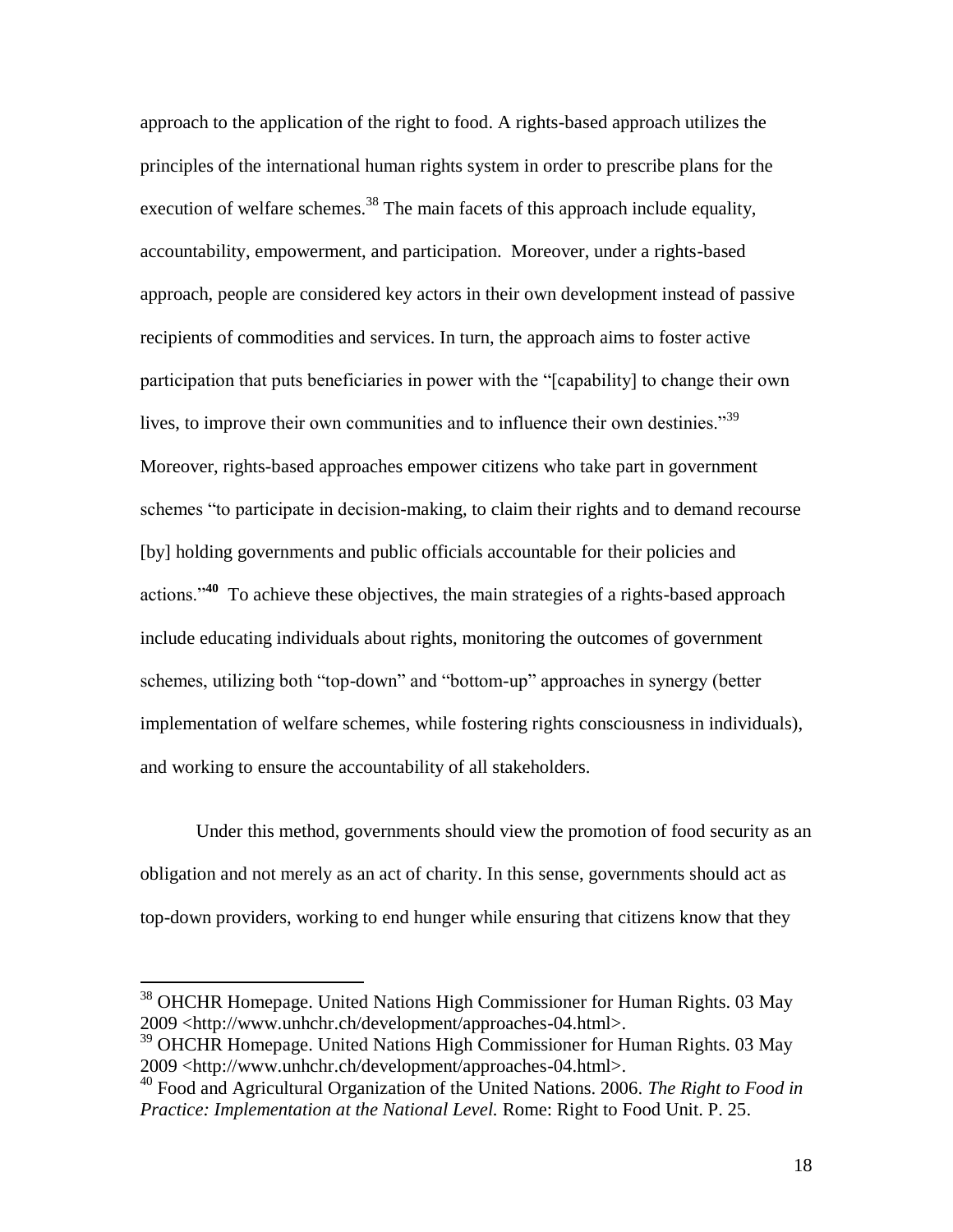are entitled food. Much of this top-down provision can be done via governmentsponsored food distribution schemes, such as the Mid Day Meal Scheme in India. Moreover, under a rights-based approach to government schemes, "special emphasis [is placed] on the active participation of all stakeholders in policy development, transparency in government, and on ensuring through an independent legal framework that people have access to effective remedy whenever they have not received their due.  $41$  As such, the rights-based approach to government welfare schemes goes beyond ensuring that biological needs of participants are being met and is more than simply a top-down model. This approach works to create a human rights culture surrounding welfare schemes where from the top down, the governments' promotion of food security is viewed as an obligation, and where from the bottom up beneficiaries of the scheme are empowered, can participate, know their rights, and can shape government policy affecting them.<sup>42</sup>

*The Right to Food in Practice: Food and Agriculture Organization Instructions*  explains that utilizing a rights-based approach does not solely mean that the government should recognize all individuals as rights-holders, but also that individuals should see themselves as entitled rights-holders. The authors of these *Instructions*, explain that "the individual-and that means each and every individual—must be empowered."<sup>43</sup> In other words, a rights-based approach strengthens the capacity of duty bearers to carry out their obligations to rights-holders, while ensuring that communities and rights-holders are

 $41$  Ibid, P. 3.

 $42$  This study defines a culture of human rights as one that promotes a rights-based approach. Children know they are entitled rights-holders and all parties involved in the meal know their respective duties. Moreover, children are taught human rights education and/or encouraged to participate in shaping the MDM.

<sup>43</sup> Food and Agricultural Organization of the United Nations. 2006. *The Right to Food in Practice: Implementation at the National Level*. Rome: Right to Food Unit. P. 3.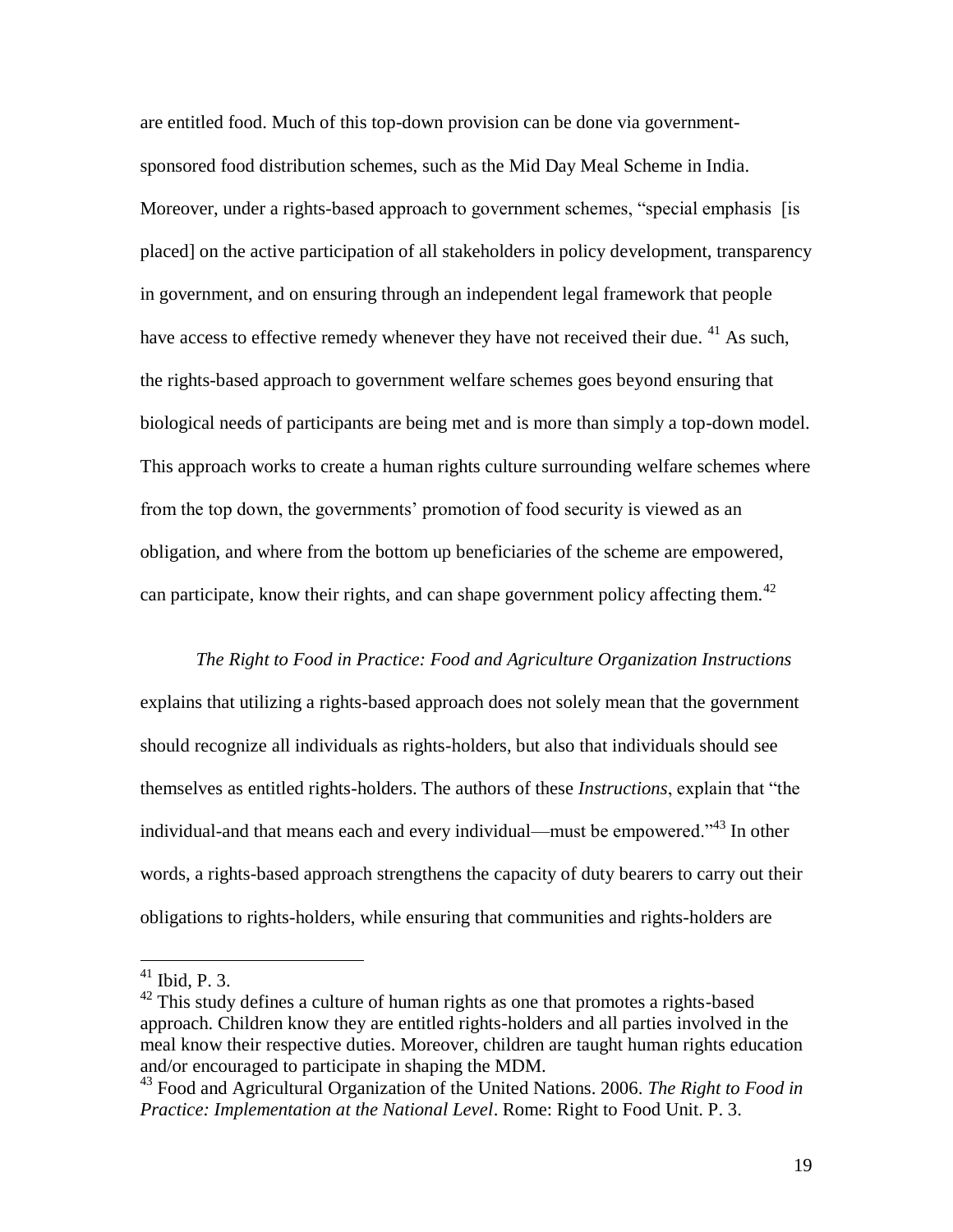empowered to demand accountability.<sup>44</sup> To create this "top-down and bottom-up synergy", the FAO states that participants in food assistance programs must receive "education on the right to food and the underlying reasons why it is not always realized."<sup>45</sup> Moreover, under a rights-based approach, laws and policies must be developed to deliver beneficiaries' entitlements, and to respond to violations of rights.

The FAO also points out the importance of imparting human rights education to beneficiaries of welfare schemes stating, "education is important not only to spread awareness to duty bearers about their roles in realizing the right to food, but also to ensure that recipients know their rights" and are aware of the entitlements they can claim.<sup>46</sup> With relation to children and school feeding programs, the FAO explains that "children's capacities to ensure their own future food security are enhanced if human rights, agriculture, food, safety, nutrition, environmental education are integrated into school curricula at all levels."<sup>47</sup> The FAO further points out that human rights education can supplement school meals in a way that empowers children, imparting knowledge that will help them "ensure their own food security." The FAO makes this claim even more specific by advocating the use of books, such as *The Right to Food: A Window on the World,* which are designed to help children understand their entitlement to the right to food.<sup>48</sup> Moreover, the FAO states that only by using these educational methods can the

 $44$  Ibid, P. 6.

 $45$  Ibid, P. 6.

<sup>46</sup> Food and Agricultural Organization of the United Nations. 2006. *The Right to Food in Practice: Implementation at the National Level. Rome: Right to Food Unit. P. 9.* <sup>47</sup> Ibid, P. 9.

<sup>&</sup>lt;sup>48</sup> This book is created by the FAO and the World Association of Girl Guides and Girl Scouts (WAGGGS), a global education initiative that has produced an instructional cartoon book containing eight stories set in eight different countries, with illustrations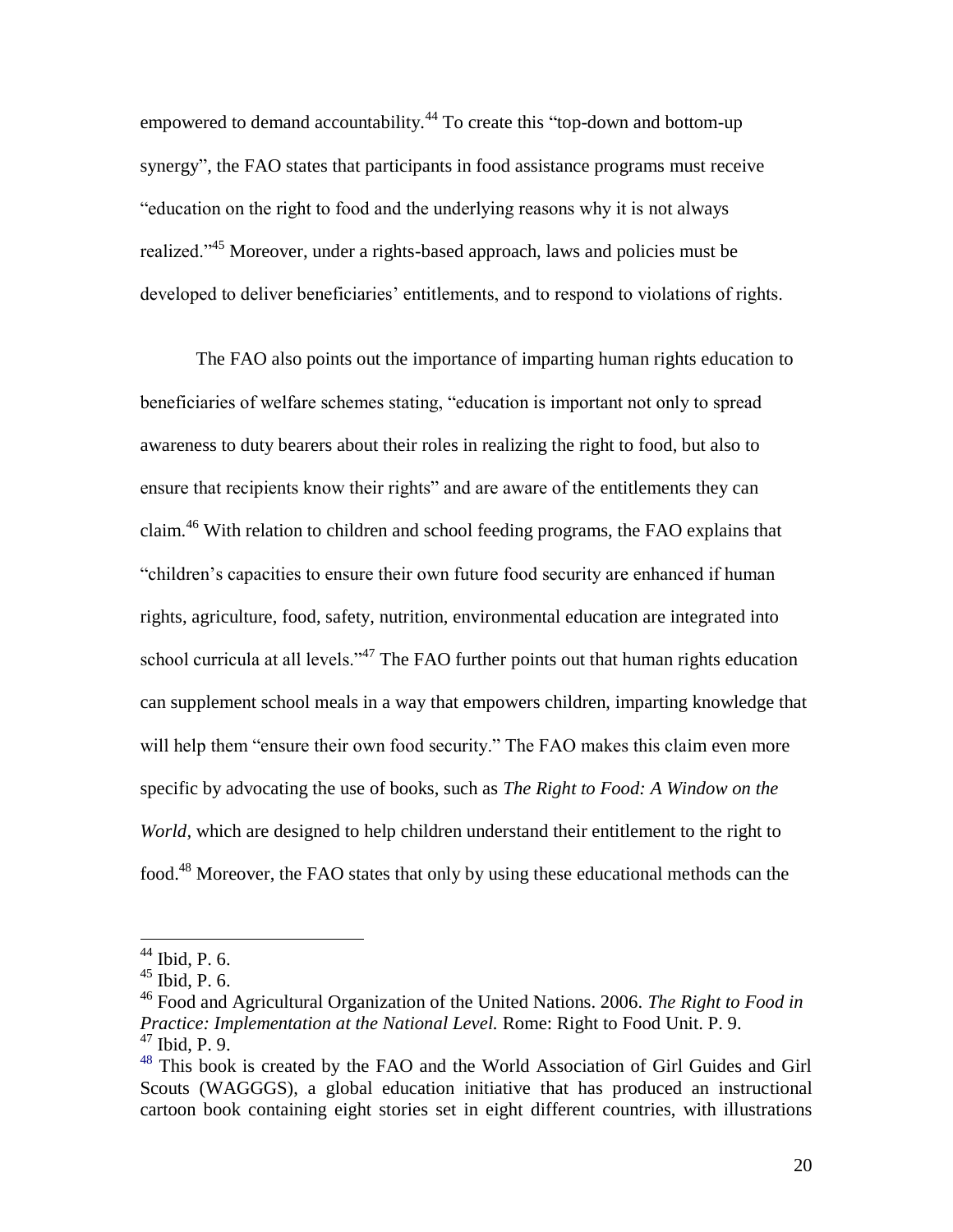right to food become a reality at the national level.<sup>49</sup> Education can empower rightsholders to push duty-bearers to fulfill their responsibilities. Also, once educated, individuals can then keep duty-bearers accountable by bringing their right to food violations before courts or other institutions providing compensation.

In short, the FAO argues that a rights-based approach is critical to the implementation of government welfare schemes as a means of ensuring that rightsholders participate in decision-making, claim their rights, and keep the government accountable for its policies and actions. Rights-based approaches give preference to strategies for empowerment over charity. They focus on beneficiaries as "the owners of rights and the directors of development, and emphasize the human person as the centre of the development process."<sup>50</sup>

#### **RIGHTS-BASED APPROACHES TO SCHOOL MEALS**

Under human rights law, school-feeding programs are one way of ensuring the right to food of school-going children. This study will focus on India's Mid Day Meal Scheme as an example of such initiatives. School meals contribute to the realization of children's rights to education and to food, both of which are spelled out in the *Convention on the Rights of the Child* and other international agreements. <sup>51</sup> School feeding programs are also the most widely applied food programs across the world; they have been

49 Ibid, P. 13.

drawn by young people from those countries, and designed to present right to food issues in a new and vivid way. The book was launched on World Food Day, 16 October 2006, in Rome.

 $50$  OHCHR Homepage. United Nations High Commissioner for Human Rights. 03 May 2009 <http://www.unhchr.ch/development/approaches-04.html>.

<sup>&</sup>lt;sup>51</sup> Kent, George. "School Meals as Entitlements." Presented at the University of Hawaii.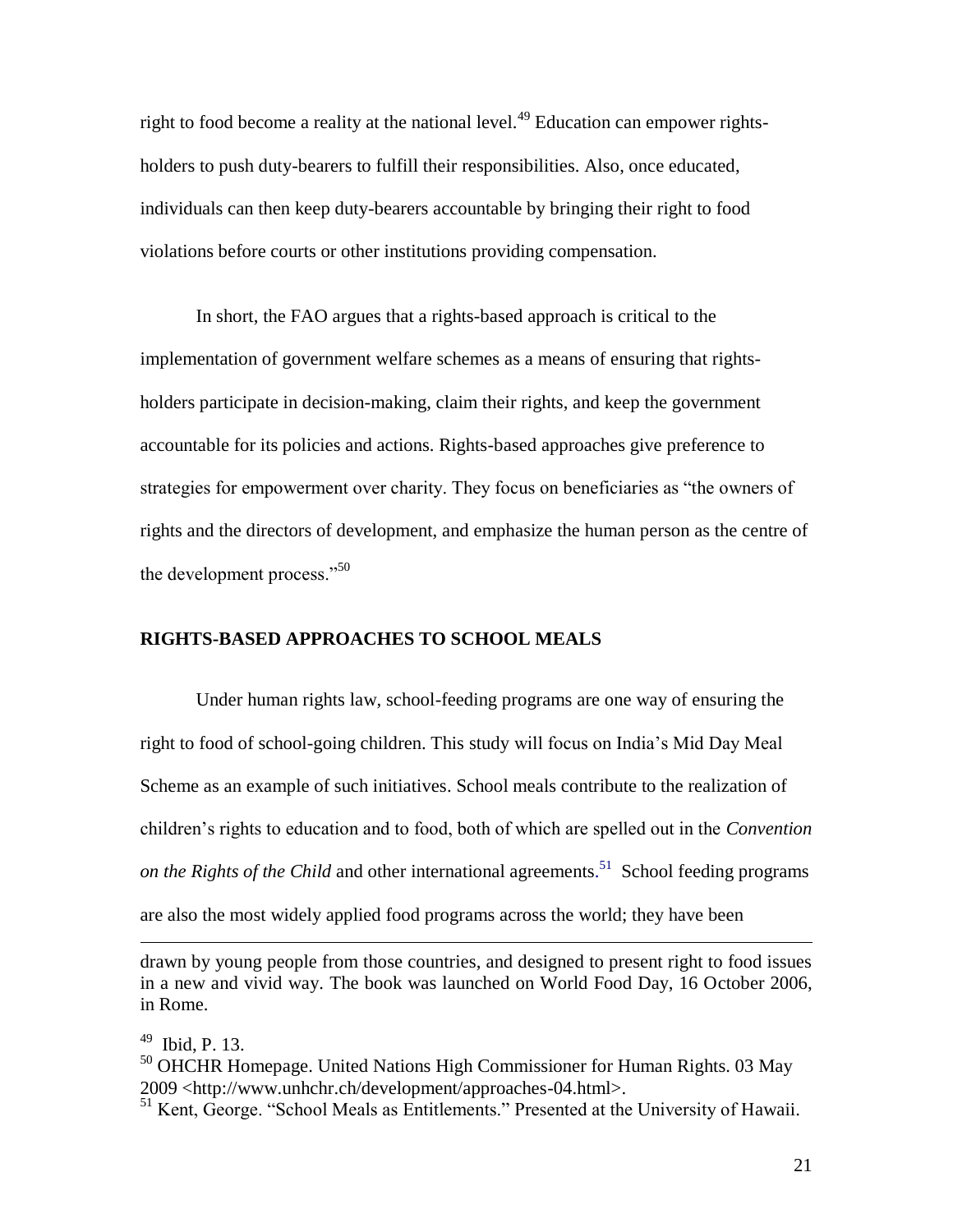implemented in many countries, from the richest, including the US, to the poorest.<sup>52</sup> School lunch "is within administrative capacity of all governments to implement."<sup>53</sup> Moreover, feeding is surprisingly cheap. S. Vivek, an activist supporting the realization of the right to food in India, suggests that "the World Food Programme (WFP) spends an average of just nineteen cents per child per day…while in India the cost is almost half that of WFP."<sup>54</sup> These programs have many benefits including improving school attendance, protecting children from hunger and increasing academic achievement. Beyond that, "meal programs can provide special opportunities for teaching. For example, the lunch period can be used to talk about various aspects of food and nutrition while the children are eating."<sup>55</sup>

Human rights activists and scholars argue that as beneficiaries of school meal programs, children become recipients of the right to food; a right that their societies, communities, and national governments are obligated to provide them in order to facilitate their growth and future independence. Children pick up some of their most crucial skills, including literacy, numeracy, and the ability to use a wide range of modern institutions in school. As a result, "society has an obligation to ensure that children are provided school meals as hunger has serious detrimental effects on a child's education."<sup>56</sup>

Scholar George Kent serves as one of the most ardent international advocates of a rights-based approach to school meals. His interpretation of the International Bill of

<sup>52</sup> Kent, George. 2008. *Global Obligations for the Right to Food*. Maryland: Rowman & Littlefield Publishers, Inc. P. 192.

<sup>53</sup> Ibid, P. 193.

 $54$  Ibid, P. 193.

<sup>&</sup>lt;sup>55</sup> Kent, George. "School Meals as Entitlements." Presented at the University of Hawaii. <sup>56</sup> Kent, George. 2008. *Global Obligations for the Right to Food*. Maryland: Rowman & Littlefield Publishers, Inc. P. 194.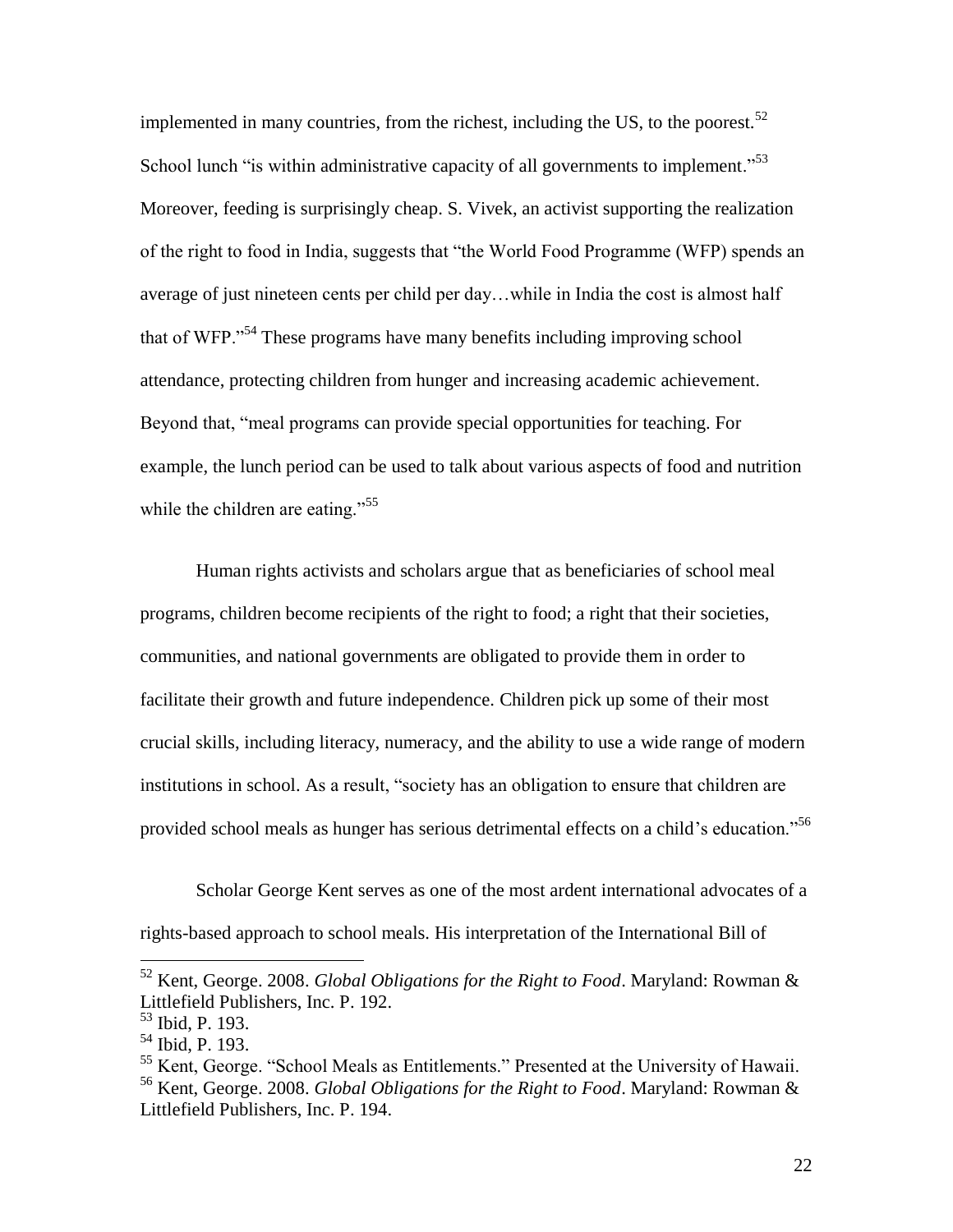Human Rights emphasizes that rights-based approaches to feeding should make meals "clear and effective entitlements" that can be vocalized and enforced.<sup>57</sup> Moreover, he argues that introducing a rights-based meal program will result in better meal service and opportunities for students to "learn about the human right to food and the workings of the rights system."<sup>58</sup>

Under a rights-based school meal system, children should have a clear sense of what they should and should not be receiving, while understanding that they are not merely recipients of charity, but are instead entitled rights-holders. Moreover, children should have a means of remedying or changing the system if they are not receiving the adequate quality and quantity of food; they should also know who is accountable for the food and feel as though they have the right to speak out when they do not receive their due. 59

Additionally, Kent argues that a well-developed rights-based school meal program should consist of three main roles: the rights-holders, the duty bearers, and the agents of accountability. $60$  The agents of accountability should ensure that those who have certain obligations to rights-holders have carried out their duties. Such a framework implies that rights-holders must know the nature of their rights and should have a means of contacting and seeking remedies from agents of accountability; duty bearers must

<sup>&</sup>lt;sup>57</sup> Kent, George. "School Meals as Entitlements." Presented at the University of Hawaii. <sup>58</sup> Ibid.

<sup>59</sup> Kent, George. "School Meals as Entitlements." Presented at the University of Hawaii. <sup>60</sup> In Kent's *Designing Rights-Based School Feeding Programs,* he explains that duty bearers include cooks, servers, cleaners, the school principal, and the government agencies that fund and oversee the school feeding programs.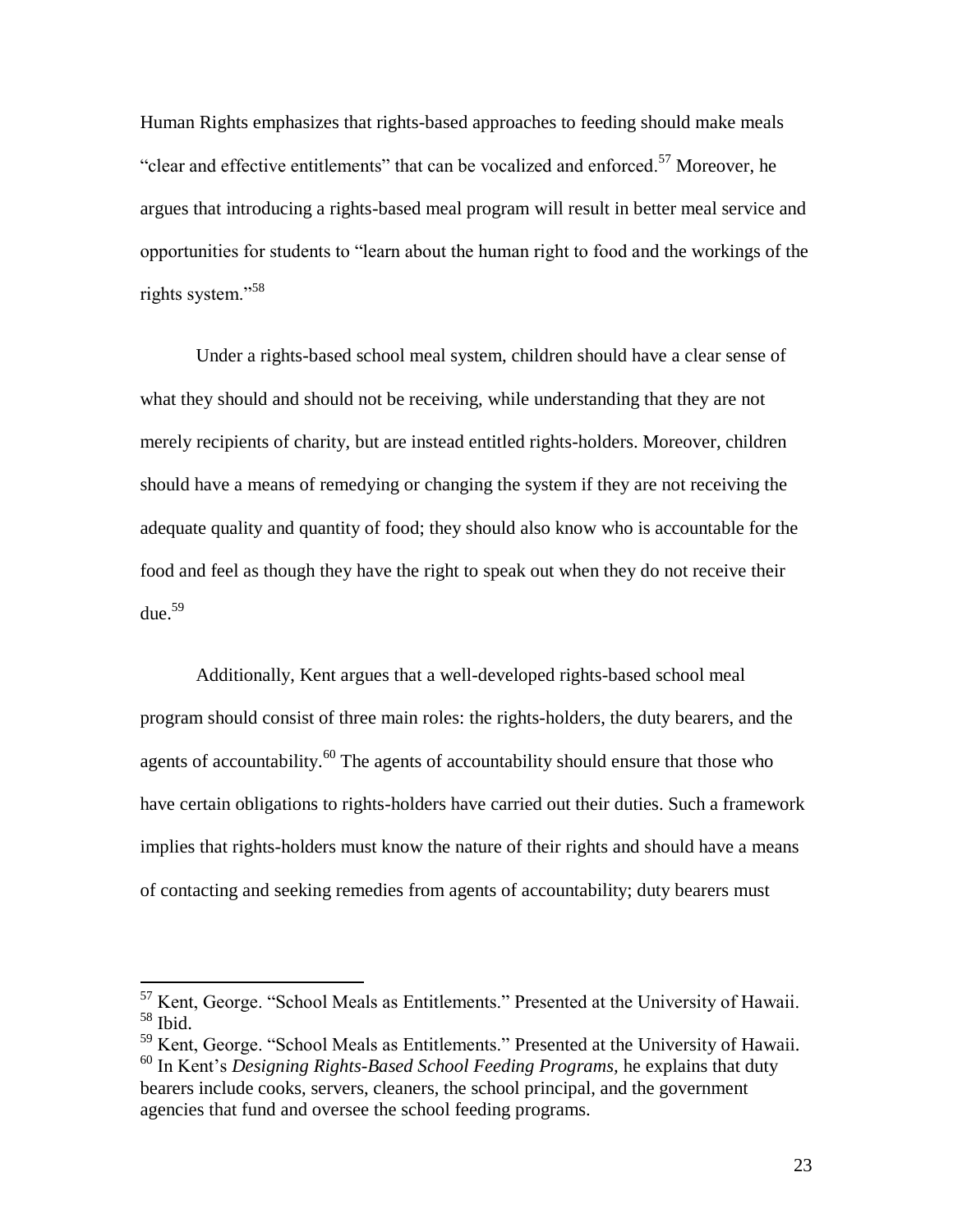know their duties corresponding with the rights of the rights-holder; and agents of accountability should ensure proper implementation.

Kent argues that all rights rest on the notion that where there is a right there must be remedy and where there are no remedies, there are no effective rights.<sup>61</sup> He, therefore, suggests that a complaint procedure should be in place for rights-holders who do not feel they have obtained their entitlements to complain to the duty bearer. However, if the duty bearer is much more powerful than the rights-holder, then the rights-holder may only have a soft or weak voice. In effective programs, the rights-holder should then be able to complain to agents of accountability who pass on complaints to duty bearers with a stronger voice. $62$ 

Kent conditions his argument on rights-based approaches to school meals by explaining that this method requires a stable, non-emergency situation in which there are reasonable levels of resources to work with, including food and human labor. With limited resources, school meal programs are generally run in a manner that promotes children's passive acquisition of food. Some students may offer suggestions or complain from time to time, but they tend to learn that their views have little impact. In essence, they take what they can get. Effective rights-based programs can transcend these limits by encouraging vigorous participation of students, and working to ensure that they participate in taking complaints to appropriate authorities. In his work *Designing Effective Rights Based School Feeding Programs*, Kent explains that schools utilizing a rights-based approach to school meals should create a School Feeding Monitoring

 $61$  Kent, George. "School Meals as Entitlements." Presented at the University of Hawaii.

 $62$  Kent, George. "School Meals as Entitlements." Presented at the University of Hawaii.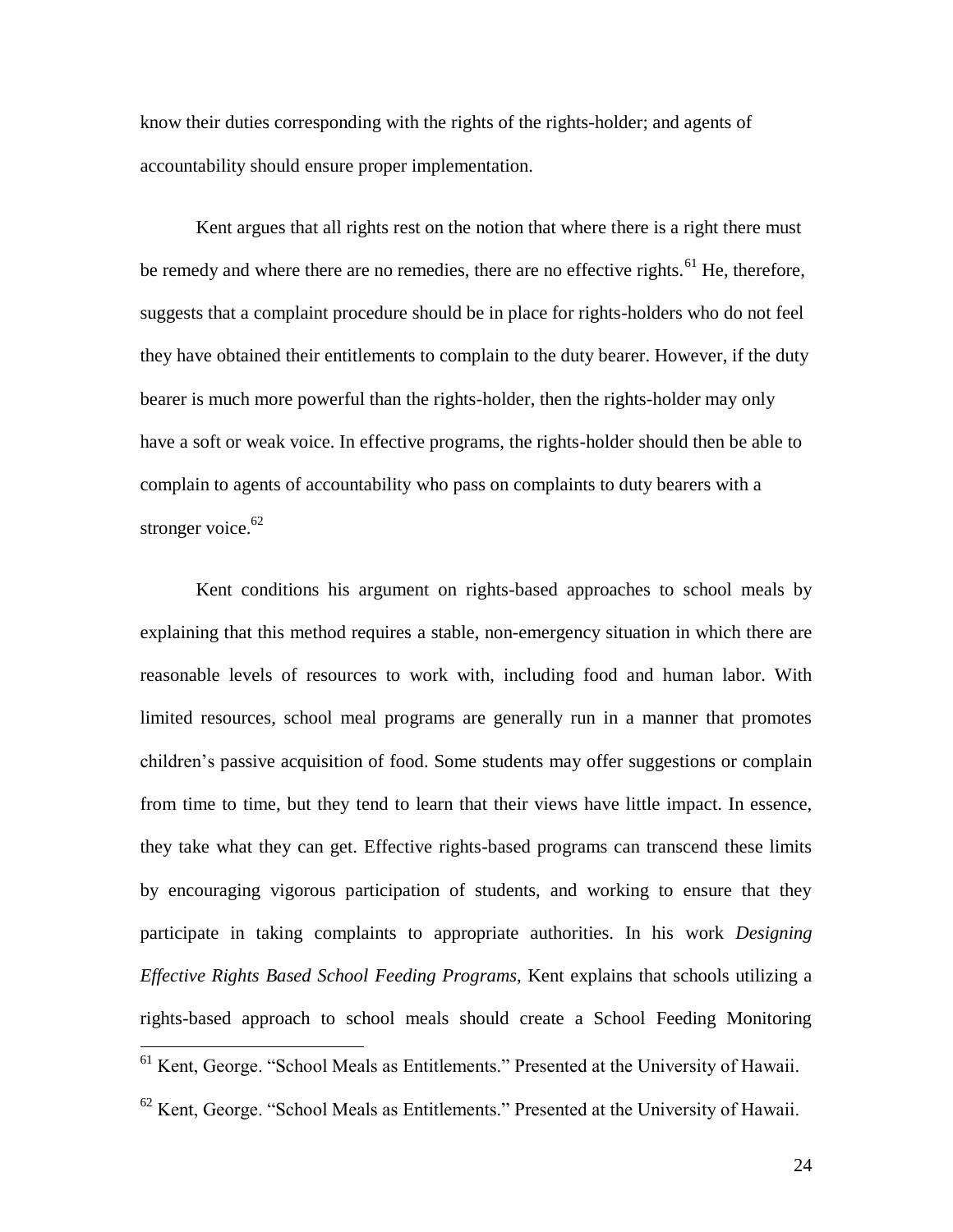Committee (SFMC) where students and staff members work together to take complaints to the appropriate authorities. He suggests that "the committee could be formed of…one student from each grade level, and two teachers," and adds that, "to encourage vigorous participation by students, they should constitute a majority of the membership.<sup>763</sup> Kent also points out that these SFMC's should prepare statements on rights of children including details about the content of meals; about duties of all parties involved; and about accountability mechanisms including the committee's own role in ensuring accountability of duty-bearers and transferring complaints to the appropriate authorities.<sup>64</sup>

As Kent emphasizes, the task of the rights-based approach to school meals is to overcome the culture of silence surrounding hunger and to empower students to find their voice. Establishing school meals as entitlements is a way of ensuring that children realize they are active rights-holders and that they can do more than passively receive food from school staff. This method also applies the insight of many educational reformists who explain that education can often degenerate to an act of depositing information on children who are then forced to passively accept ideas. Similarly, school meal programs can simply be a way of depositing food in children who passively accept it without vocalizing their opinions. As Kent describes, "whether dealing with information or with food, students should be encouraged to become more critically engaged as they mature."<sup>65</sup> School meals can become an important point of entry for empowering

<sup>63</sup> Kent, George. *Designing Rights-Based School Feeding Programs.* University of Hawaii. Draft of October 24, 2007. P. 9.

<sup>64</sup> Kent, George. *Designing Rights-Based School Feeding Programs.* University of Hawaii. Draft of October 24, 2007. P. 9.

<sup>65</sup> Kent, George. "School Meals as Entitlements." Presented at the University of Hawaii.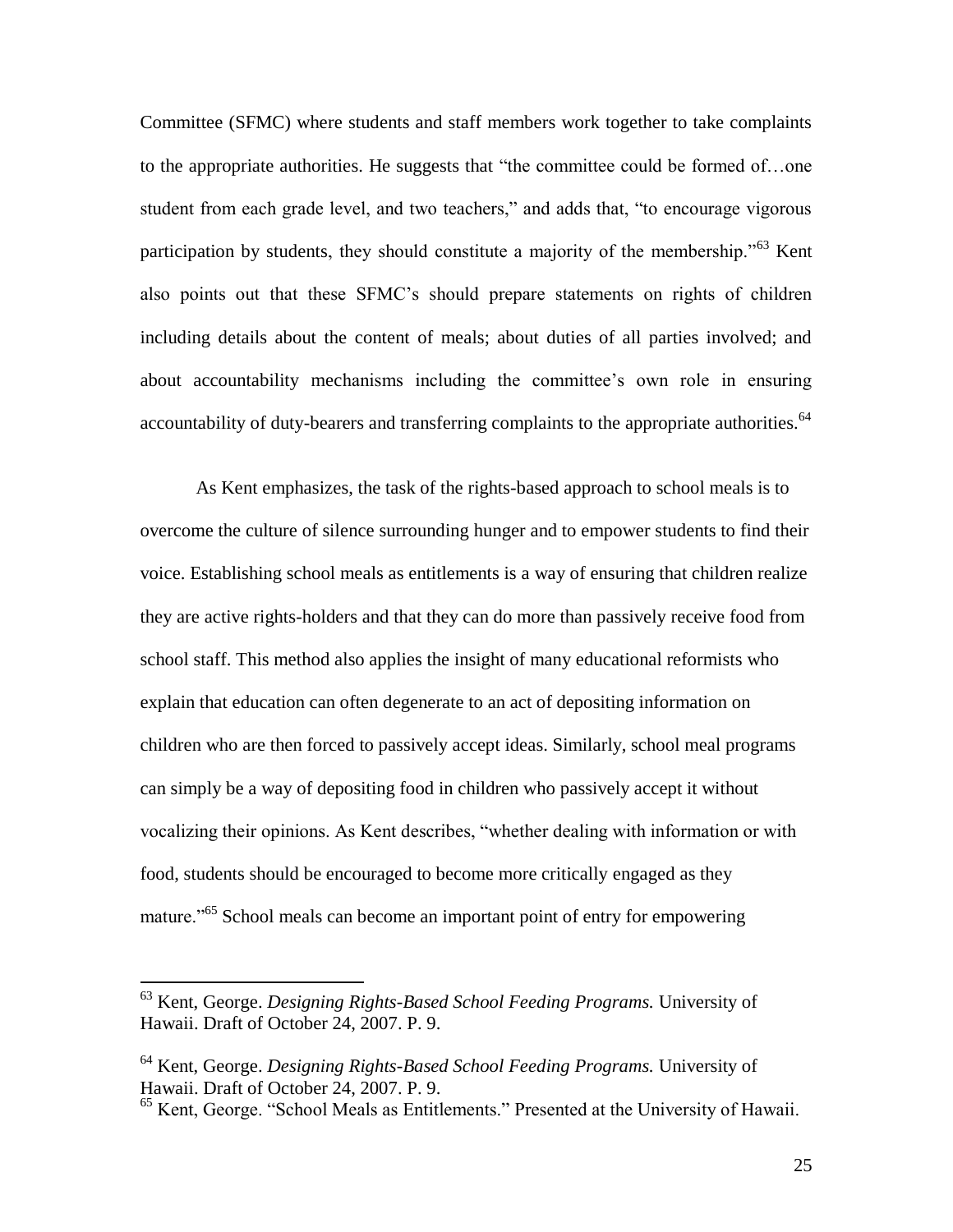students, school staff, and a society as a whole.<sup>66</sup> Students who learn that they have rights and learn to stand up for those rights in relation to school meals are more likely to stand up for their rights in the larger world.<sup>67</sup> Finally, studies show that rights-based school meal programs do better than conventional programs in both nutritional and educational dimensions.<sup>68</sup> These higher expectations arise because coverage of students and quality of the meals is likely to improve through these programs.

George Kent's interpretation of the International Bill of Human Rights and his discussion of rights-based approaches to school meals serves as the centerpiece of this thesis. While India has attempted to apply the right to food nationally, it has, like many other nations including the United States, largely failed to use the types of rights method described by Kent, especially with relation to the Mid Day Meal Scheme. The next section will discuss the Indian interpretation on the right to food, while examining how they differ from those prescribed by Kent and the FAO.

#### **III. ORIGINS OF THE MID DAY MEAL IN INDIA**

This chapter explores India's efforts to implement a right to food within the context of international human rights discourse. By providing a description of both the Government of India's orders related to the right to food and activists' perception of this right, this chapter will provide a broader context for understanding why India has failed to emphasize rights-based approaches to government schemes.

P. 55.

<sup>&</sup>lt;sup>66</sup> Ibid, P. 55.

<sup>67</sup> Kent, George. *Designing Rights-Based School Feeding Programs.* University of Hawaii. Draft of October 24, 2007

<sup>68</sup> Kent, George. "School Meals as Entitlements." Presented at the University of Hawaii. P. 56.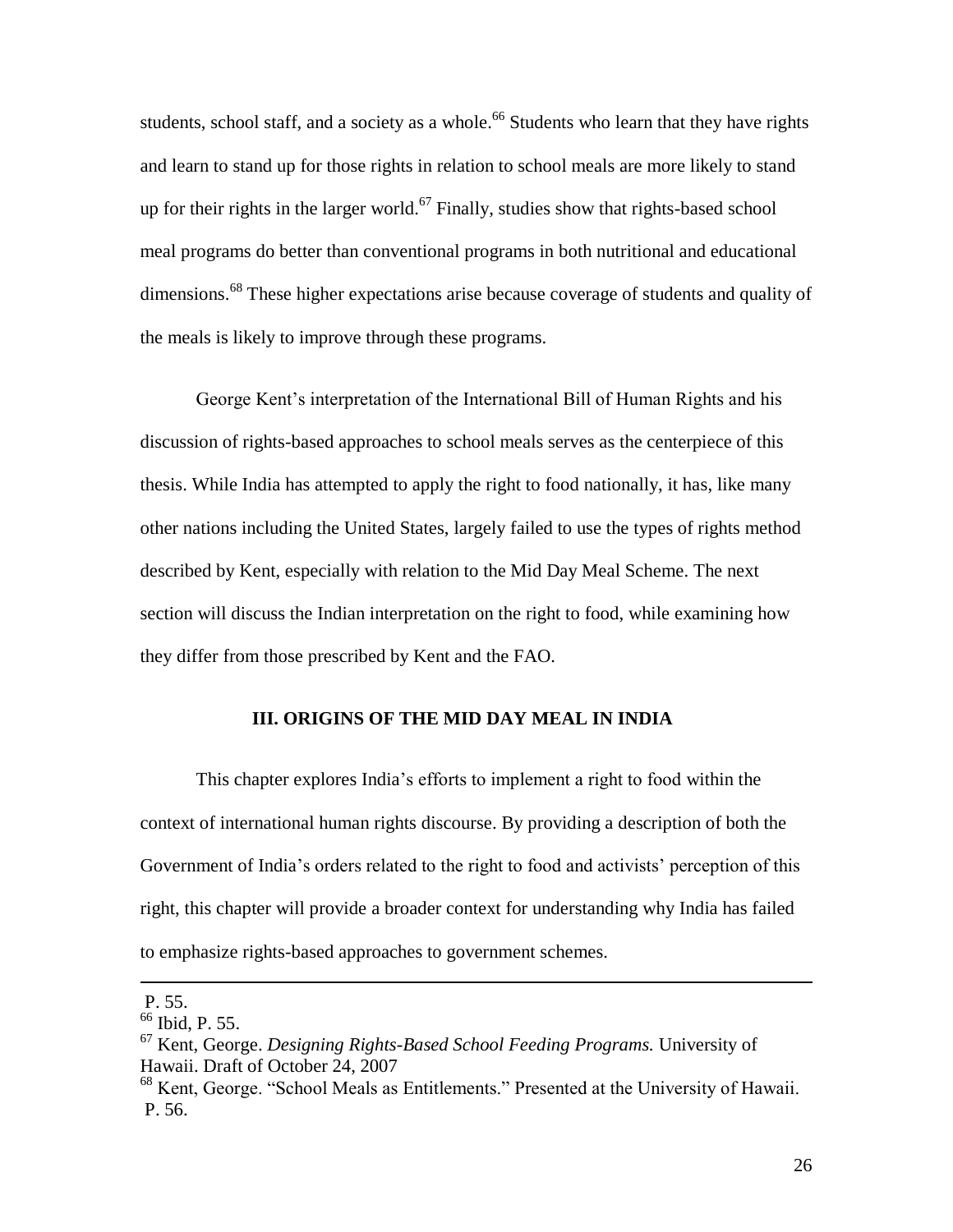India is a party to the *Universal Declaration of Human Rights*, the *International Covenant on Civil and Political Rights*, the *International Covenant on Economic, Social and Cultural Rights* and the *Convention on the Rights of the Child*; as such, the country has, at least in theory, "committed itself to honoring the right to adequate food."<sup>69</sup> Currently, these treaties have not been incorporated into the legal system, yet the Government of India has acknowledged the importance of creating harmony between domestic and international obligations. Article 51 (c) of the Indian constitution states that the Government of India should "foster respect for international law and treaty obligations..."<sup>70</sup> Moreover, Indian courts interpret domestic laws as much as possible in a manner agreeable to India's international obligations. Only in the case of conflict between international law and national law, does national law prevail.<sup>71</sup>

Influenced by the international human rights treaties it has signed and the efforts of national human rights advocates, the Government of India attempted to actualize the right to food in 2001. These efforts took on more legal force after the public interest litigation, P.U.C.L. vs. Union of India, which will be explored below. Using national law as a mechanism to enshrine the right to food, the Government of India issued several orders creating government schemes, subsidizing the price of food for poor citizens, and ordering the provision of free and universal meals to children who attend government schools. Yet, despite the existence of these food distribution plans and visions to

<sup>69</sup> Kent, George. 2005. *Freedom from Want: The Human Right to Adequate Food*. Washington, D.C.: Georgetown University Press. P. 146.

<sup>&</sup>lt;sup>70</sup> "Constitution of India -- with all the Amendments." About India Code Updated Acts. 29 July 2008. Government of India. 07 May 2009.

<sup>&</sup>lt;http://indiacode.nic.in/coiweb/welcome.html>.

<sup>71</sup> Kundu, A and Jain, S. 2004. *Right to Food Case Study: India*. Food and Agricultural Organization. P. 9.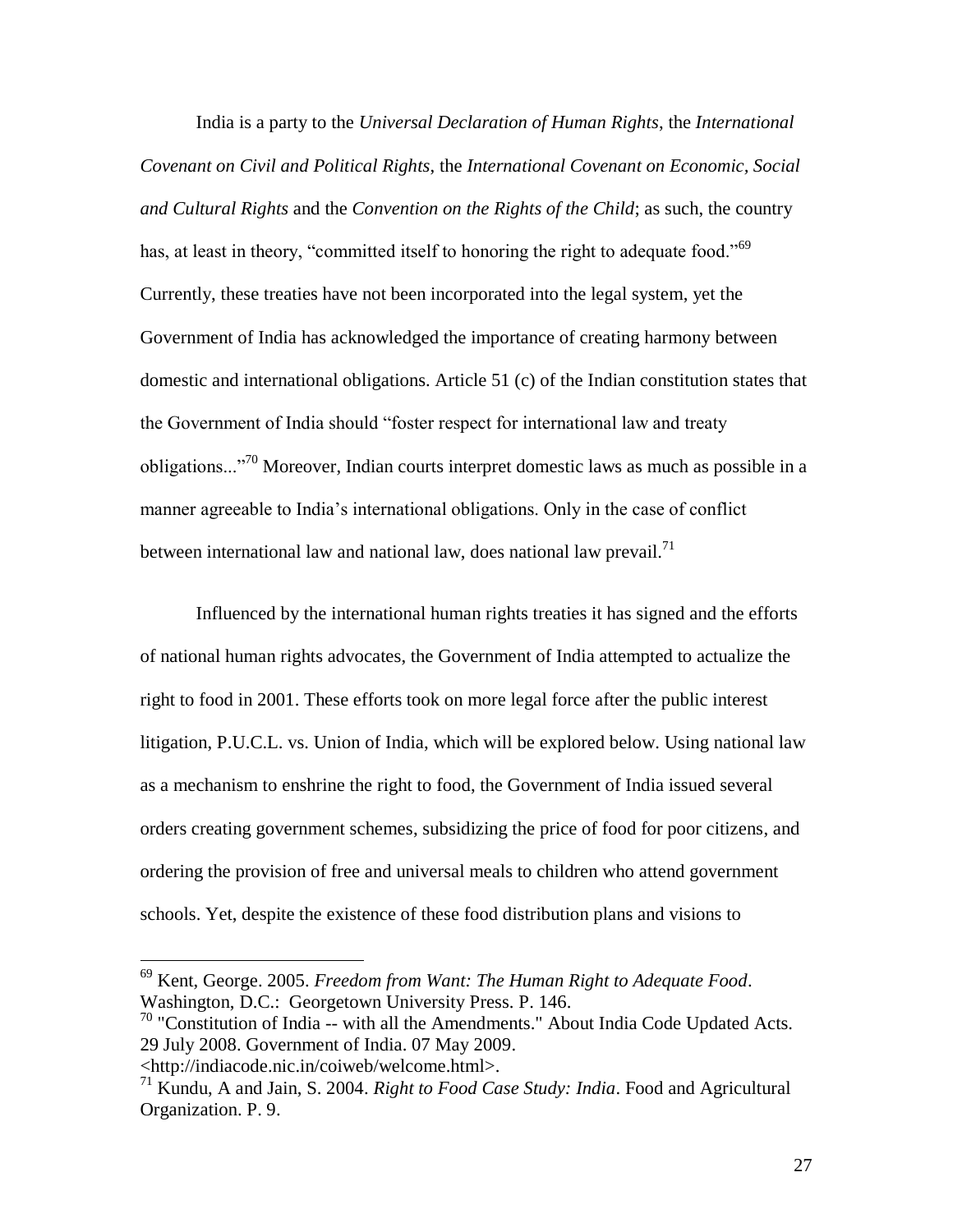implement the human right to food, "this right is nowhere near realization in India, where under-nutrition levels are among the highest in the world."  $^{72}$ 

The second National Family Health Survey (1988-99) illustrated the tremendous poverty and hunger in the country. According to the survey, "47 per cent of all Indian children (were) undernourished, 52 percent of all adult women [were anemic], and 36 per cent (had) a body mass index (BMI) below the cut-off of 18.5 commonly associated with chronic energy deficiency.<sup>73</sup> In 2001, the problem persisted with around 213 million undernourished people, meaning that India 'is hungrier' than any other country in the world, including all of the countries in Sub-Saharan Africa combined.<sup>74</sup> In India, citizens struggle with even the slightest disruption in the food system by natural disasters as "they live so close to the edge of disaster under normal conditions.<sup>775</sup> In comparison, China's accomplishments in reducing child-malnutrition, with now "just 7 percent of its children under 5 underweight," stand in sharp contrast to India's statistics.  $^{76}$ 

The supply of food in the country, moreover, underlines the fact that the problem in India is one of distribution, of economic and political institutions, and will, rather than of environmental and agricultural constraints or an actual physical lack of food. India achieved food security at the macro level in the late seventies. Additionally, the total

<sup>72</sup> Dreze, Jean. 2004. *Democracy and the Right to Food*. New Delhi: Economic and Political Weekly. P. 1.

<sup>73</sup> Dreze, Jean. 2004. *Democracy and the Right to Food*. New Delhi: Economic and Political Weekly. P. 1.

 $74$  According to the Food and Agricultural Organization, South Asia has a higher prevalence (47 percent) of underweight pre-school children than Sub-Saharan Africa (31 percent) date????

<sup>75</sup> Dreze, Jean. 2004. *Democracy and the Right to Food*. New Delhi: Economic and Political Weekly. P. 1.

<sup>&</sup>lt;sup>76</sup> "As Indian Growth Soars, Child Hunger Persists." NY Times. March  $12<sup>th</sup>$ , 2009. <http://www.nytimes.com/2009/03/13/world/asia/13malnutrition.html?\_r=1&emc=eta>.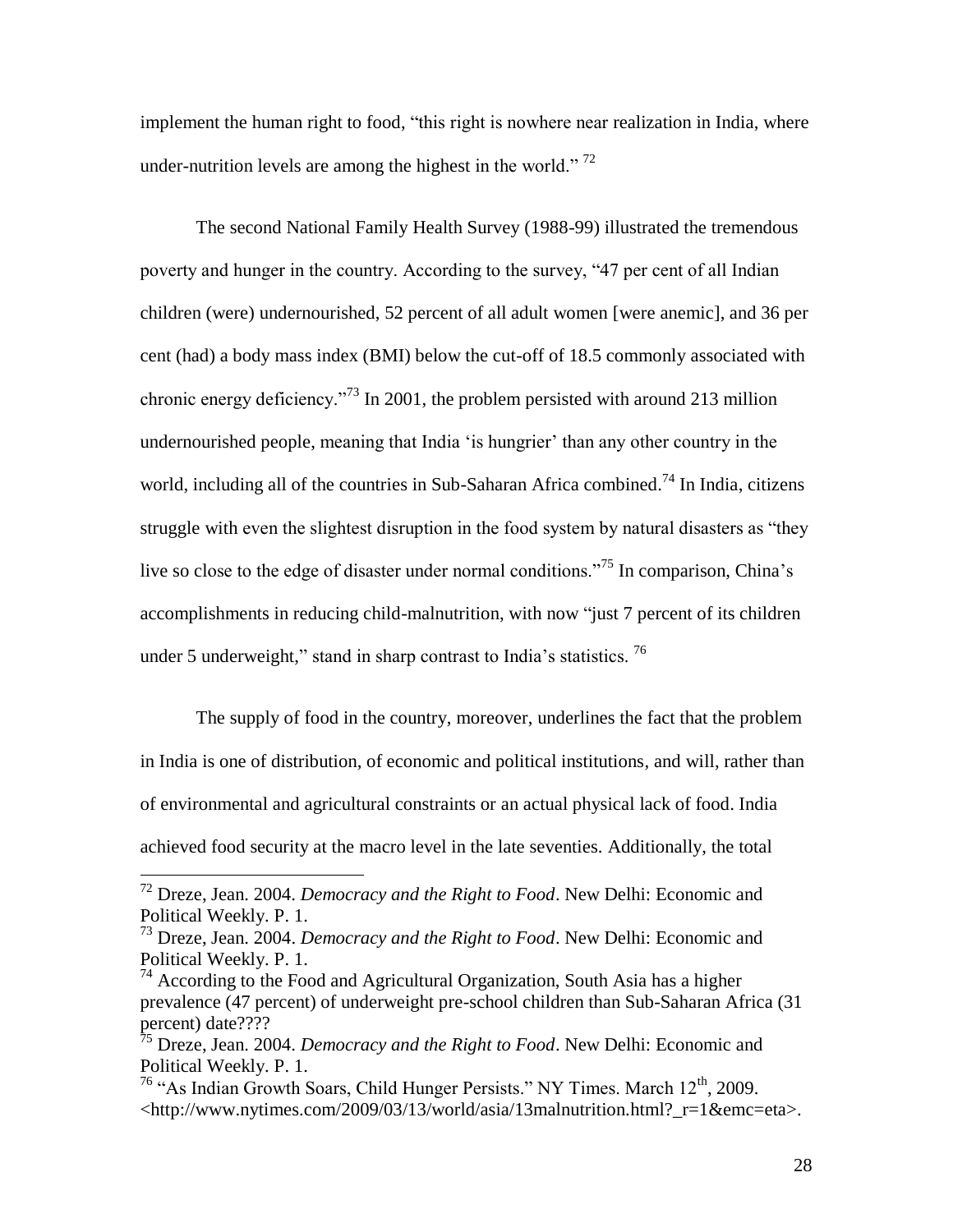production of food grains reached 130 MT in 1980-81, which was "considered to be adequate to meet certain normative requirements of the entire population.<sup>"77</sup> In the nineties, "India not only remained self sufficient in food grain production, but [was] able to build a reserve to meet exigencies" to protect the domestic economy from fluctuations in the world market, and to reduce seasonal as well as regional variation in the price of food grains.<sup>78</sup>

In short, India has the means of providing for its citizens, yet fails to do so. In 2001, more than "60 million tons of [surplus stock of] rice and wheat were lying idle in public warehouses across the country."<sup>79</sup> Many Indian human rights activists witnessed such realities upon visiting a village near Jaipur, Rajasthan where "people had no food at all ... [and lack of food had] prematurely aged the young people."<sup>80</sup> In contrast, the warehouses of the nearby Food Corporation of India (FCI) were full of grains that were being eaten by rats.  $81$ 

In 2001, outrage at this contradiction between food surplus and existing hunger led to public interest litigation against the Government of India. The People's Union of Civil Liberties Rajasthan, one of India's oldest and largest human rights organizations, filed a writ petition on the right to food citing the governments' neglect of basic human dignity and the right to life of citizens of India. Moreover, the group referenced various

<sup>77</sup> Kundu, A and Jain, S. 2004. *Right to Food Case Study: India*. Food and Agricultural Organization. P. 11.

<sup>78</sup> Kundu, A and Jain, S. 2004. *Right to Food Case Study: India*. Food and Agricultural Organization. P. 9.

<sup>79</sup> Swaminathan, M.S. and Medrano, Pedro. 2004. *Towards Hunger Free India: From Vision to Action*. Madras: East West Books. P. 146

<sup>80</sup> Gonsalves, C.; Ramesh Kumar, P.; Srivastava, A. 2005. *Right to Food*. Delhi: Human Rights Law Network. P. 5.

 $81$  Ibid. P. 5.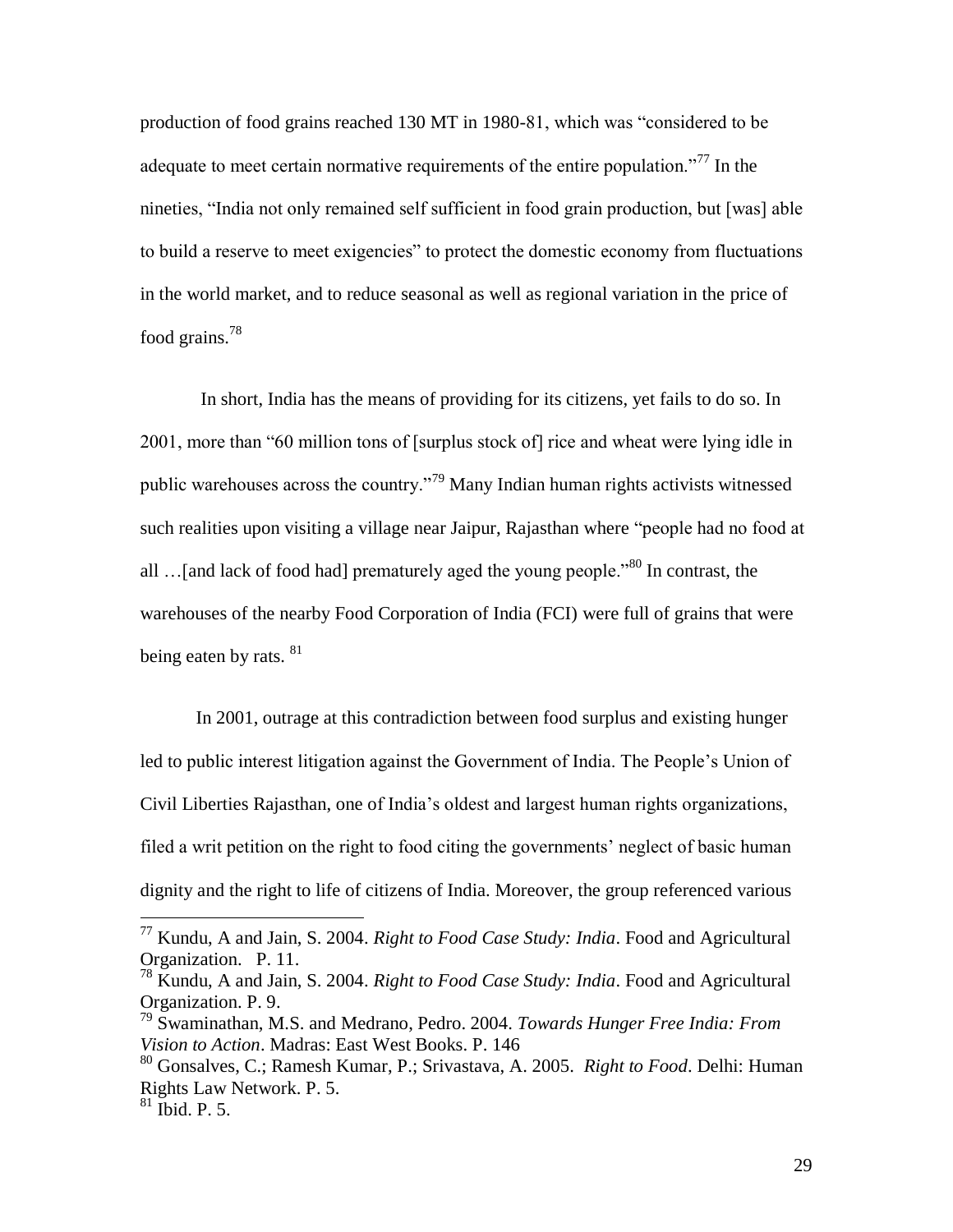constitutional commitments and federal and state laws that the Indian government had failed to uphold. This public interest litigation known as "the People's Union of Civil Liberties (Rajasthan) v. Union of India and Others, Writ Petition (Civil) 196 of 2001", was one of the first major advocacy efforts pushing the government to end its neglect of hunger and to make real a right to food. To address these demands, the Supreme Court of India issued various rulings creating food distribution schemes such as the Mid Day Meal Scheme, the Public Distribution System and the Integrated Child Development Scheme. Moreover, the case has helped to spark the creation of a National Right to Food Campaign that has worked to protect and defend the right to food.

#### **THE COURT CASE**

 $\overline{a}$ 

One way that activists of the People's Union of Civil Liberties Rajasthan (P.U.C.L.) under Attorney Kavita Srivastava pushed the Indian government to implement the right to food was via a "writ petition" to the Supreme Court of India. The petitioners cited that the central and state governments for violating the right to food by failing to respond to droughts and neglecting the breakdown of the Public Distribution System (PDS). The petitioners requested the Supreme Court to issue orders urging "the government to provide immediate open-ended employment in drought-affected villages, to provide gratuitous relief to persons unable to work, to raise food entitlements under the PDS, to provide subsidized food grains to all families, and to ensure that the central government supplies free [food grains] to these programmes."<sup>82</sup>

<sup>82</sup> Secretariat of the Right to Food Campaign. 2005. *Supreme Court Orders on the Right to Food: A Tool for Action*. Delhi: Right to Food Campaign. p. 11.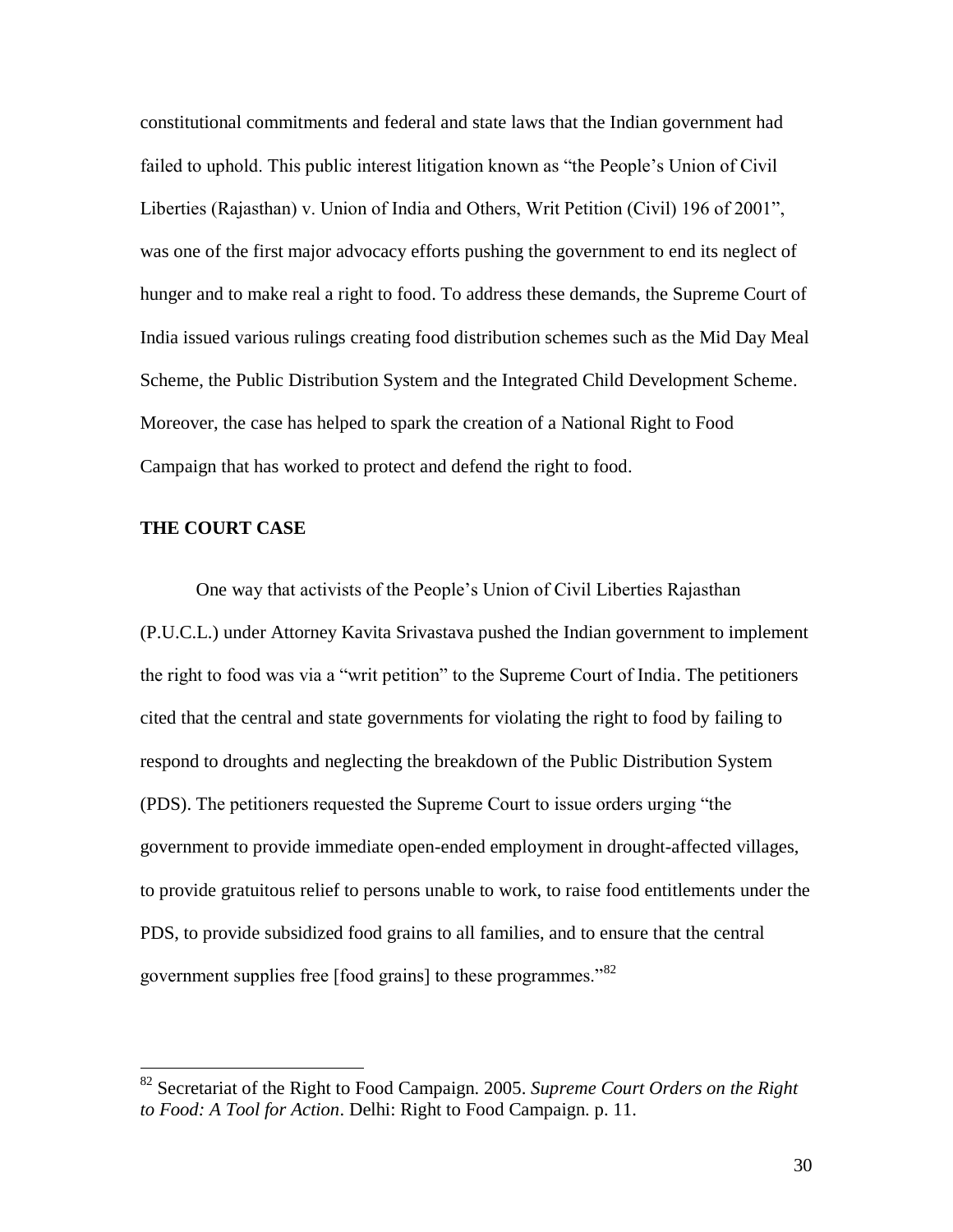In their pursuit of these claims, the PUCL focused on the legal commitments to the right to food that could already be found in the Indian Constitution and in the Indian Directive Principles (non-binding articles that helped frame the Indian Constitution). Specifically, the petitioners highlighted Articles 21 and 32 of the Indian Constitution, and Articles 39 (a) and 48 of the Directive Principles.

Article 21 of the India Constitution states, "No person shall be deprived of his life or personal liberty except according to procedure established by law."<sup>83</sup> Based on this article, the petitioners argued that food is necessary for one's survival (or life) and that the right to food can be inferred from the allusion to both the right to life and personal liberty.<sup>84</sup> Emphasizing such notions, the National Human Rights Commission (NHRC) explained in the proceedings of a hearing on January  $17<sup>th</sup>$ , 2003 that,

"the expression 'Life' has been judicially interpreted to mean a life with human dignity and not mere survival or animal existence. In light of this, the State is obligated to provide…those minimum requirements which must be satisfied in order to enable a person to live with human dignity…In the view of the Commission, the Right to Food is inherent to a life with dignity<sup> $35$ </sup>

As such, the petitioners urged the Supreme Court to interpret Article 21 of the constitution in light of the links between the right to life, to live with dignity, and to have means of basic sustenance. The group also tied Article 21 with Articles 39 (a) and 48 of

<sup>&</sup>lt;sup>83</sup> "Constitution of India -- with all the Amendments." About India Code Updated Acts. 29 July 2008. Government of India. 07 May 2009

<sup>&</sup>lt;http://indiacode.nic.in/coiweb/welcome.html>.

<sup>84</sup> Secretariat of the Right to Food Campaign. 2005. *Supreme Court Orders on the Right to Food: A Tool for Action*. Delhi: Right to Food Campaign. P 10.

<sup>85</sup> Ibid. P. 8.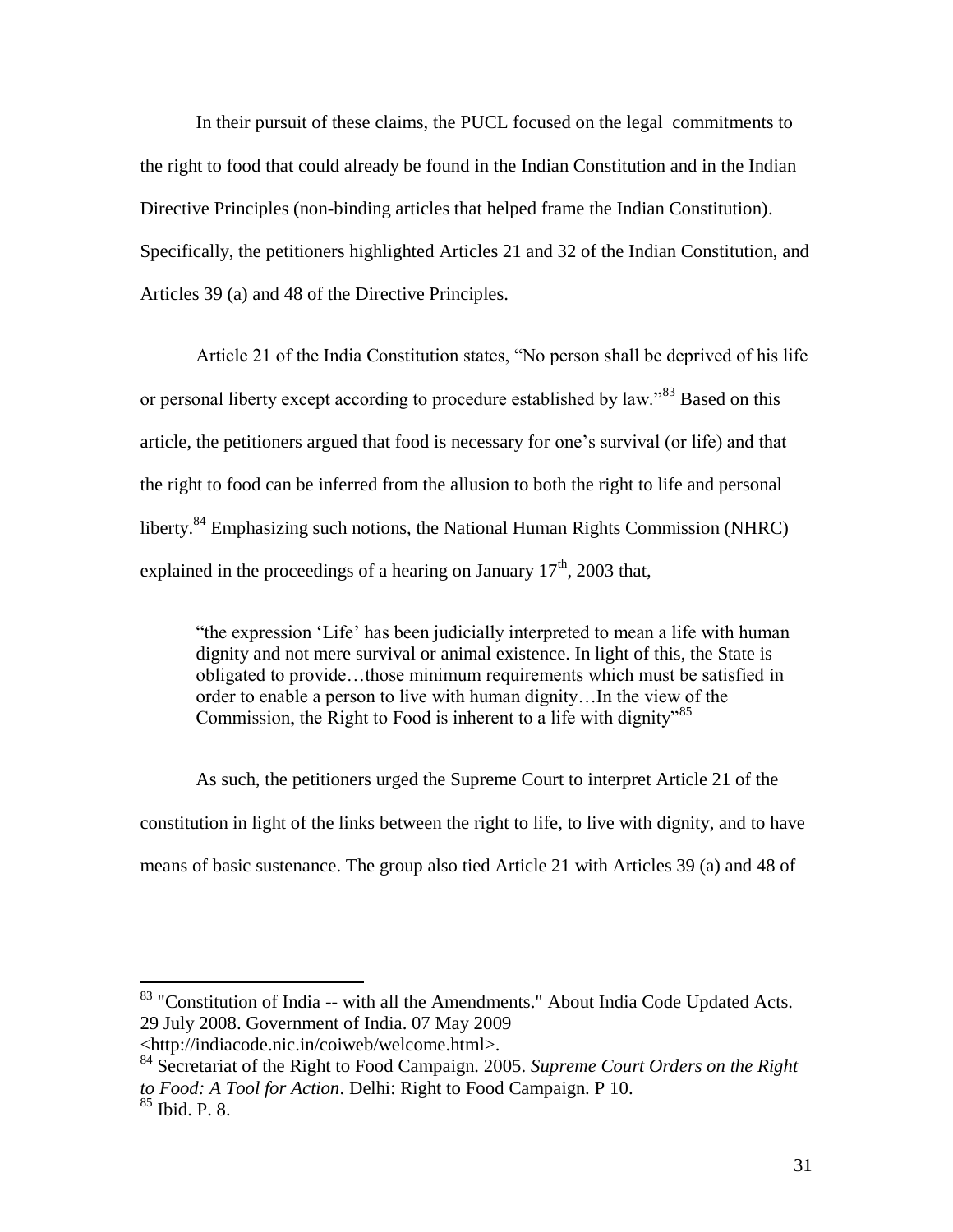the Directive Principles, claiming that they were necessary "to understand the nature of the obligation of the State ...to ensure the effective realization of [the right to food].<sup>86</sup>

Under Article 39 (a), "the State shall…direct its policy towards securing that the citizen, men and women equally, have the right to an adequate means of livelihood," and under Article 47, "the State shall regard the raising of the level of nutrition and the standard of living of its people and the improvement of public health as among its primary duties." While these two articles of the Directive Principles are unenforceable, they provide insight and lend guidance to the ways in which the Supreme Court should interpret laws. As such, the petitioners argued that the state is obligated to:

"…[raise] the level of nutrition in the country, ensure that citizens have a means of livelihood, and ensure that all citizens have a right to a dignified life…making the Right to Food a guaranteed Fundamental Right which is enforceable by virtue of the constitutional remedy.<sup>87</sup>

Since 2001, the scope of the public interest litigation has grown to cover issues such as the implementation of food related schemes (including the Mid Day Meal Scheme), urban destitution, the right to work, starvation deaths, general transparency and accountability.<sup>88</sup> All of these various addendums to the litigation relating back to the right to life (mentioned in Article 21 of the Constitution), have pushed the government to recognize the multi-faceted and interdependent nature of this right and the key

<sup>86</sup> Ibid. P. 9.

 $87$  The right to food became an enforceable claim as a result Article 32 of the Constitution which provides the right to move the Supreme Court by appropriate proceedings for the enforcement of the rights conferred.

<sup>88</sup> Secretariat of the Right to Food Campaign. 2005. *Supreme Court Orders on the Right to Food: A Tool for Action*. Delhi: Right to Food Campaign. P. 9.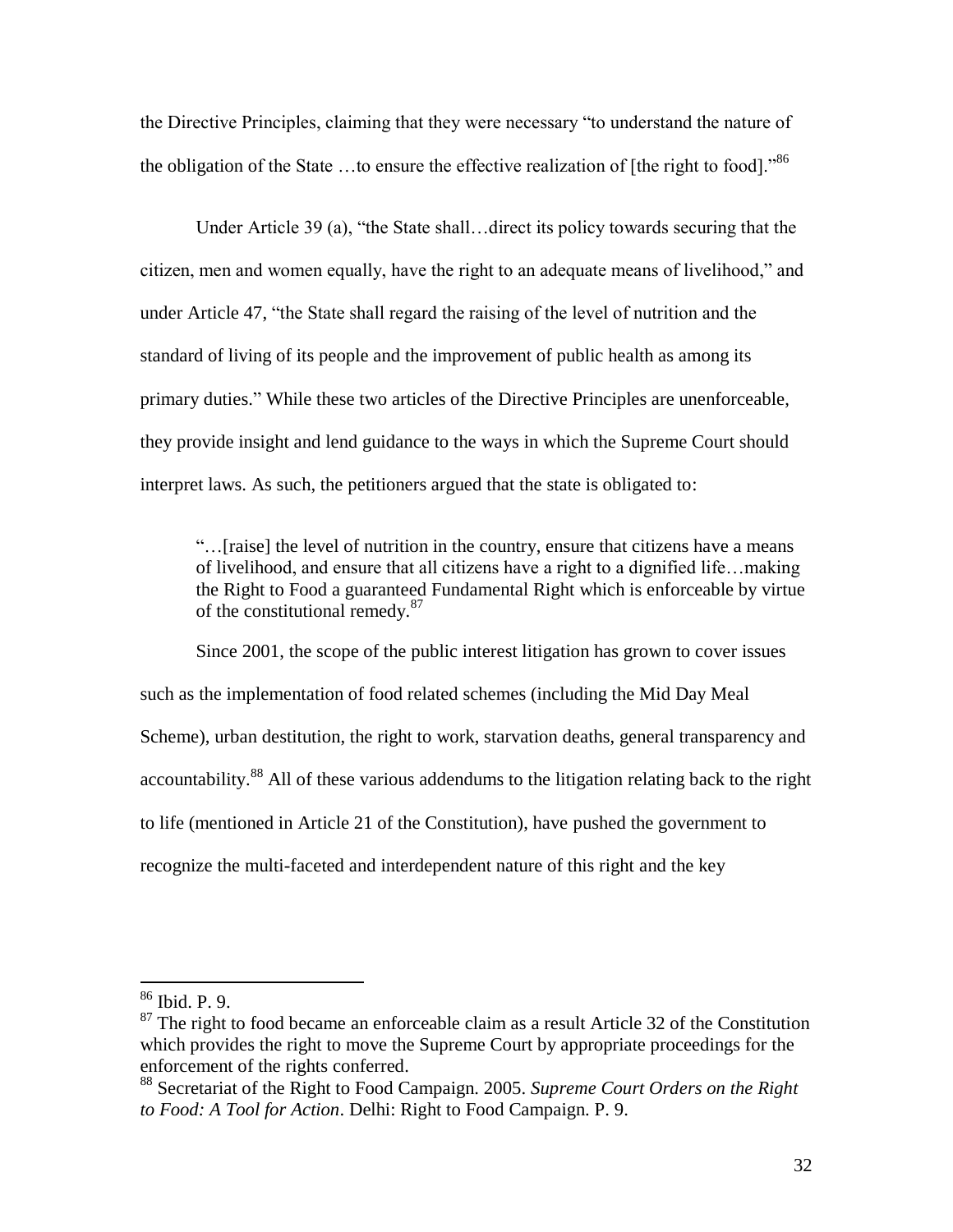importance of the right to food. As such, to-date 382 affidavits have been submitted, 55 "interim applications" filed, and 44 "interim orders" created.<sup>89</sup>

The first major interim order of the Supreme Court, issued on November  $28<sup>th</sup>$ , 2001, focused on eight food-related schemes: The Public Distribution System, Antyodaya Anna Yojana, the National Programme of Nutritional Support to Primary Education, also know as the MDM, the Integrated Child Development services (ICDS), Annapurna, the National Old Age Pension Scheme, the National Maternity Benefit Scheme, and the National Family Benefit Scheme. This interim order is especially significant as it converted the benefits of these eight schemes into legal entitlements. In other words, recipients of these schemes can now seek redress if not given their prescribed allotment of grains.<sup>90</sup>

In the case of the MDM, this interim order not only gave children legal protection to existing entitlements, but also directed the government to replace monthly dry rations of grain with daily, cooked meals in government and government-aided schools. Underlying this order was the belief that the national and state governments should be held accountable for protecting the right to food via the implementation of these foodrelated schemes.<sup>91</sup> The next section will discuss how Indian scholars have since the passage of these orders interpreted and discussed the implementation of the MDM.

<sup>90</sup> Secretariat of the Right to Food Campaign. 2005. *Supreme Court Orders on the Right to Food: A Tool for Action*. Delhi: Right to Food Campaign. P. 19. <sup>91</sup> Ibid. P. 19.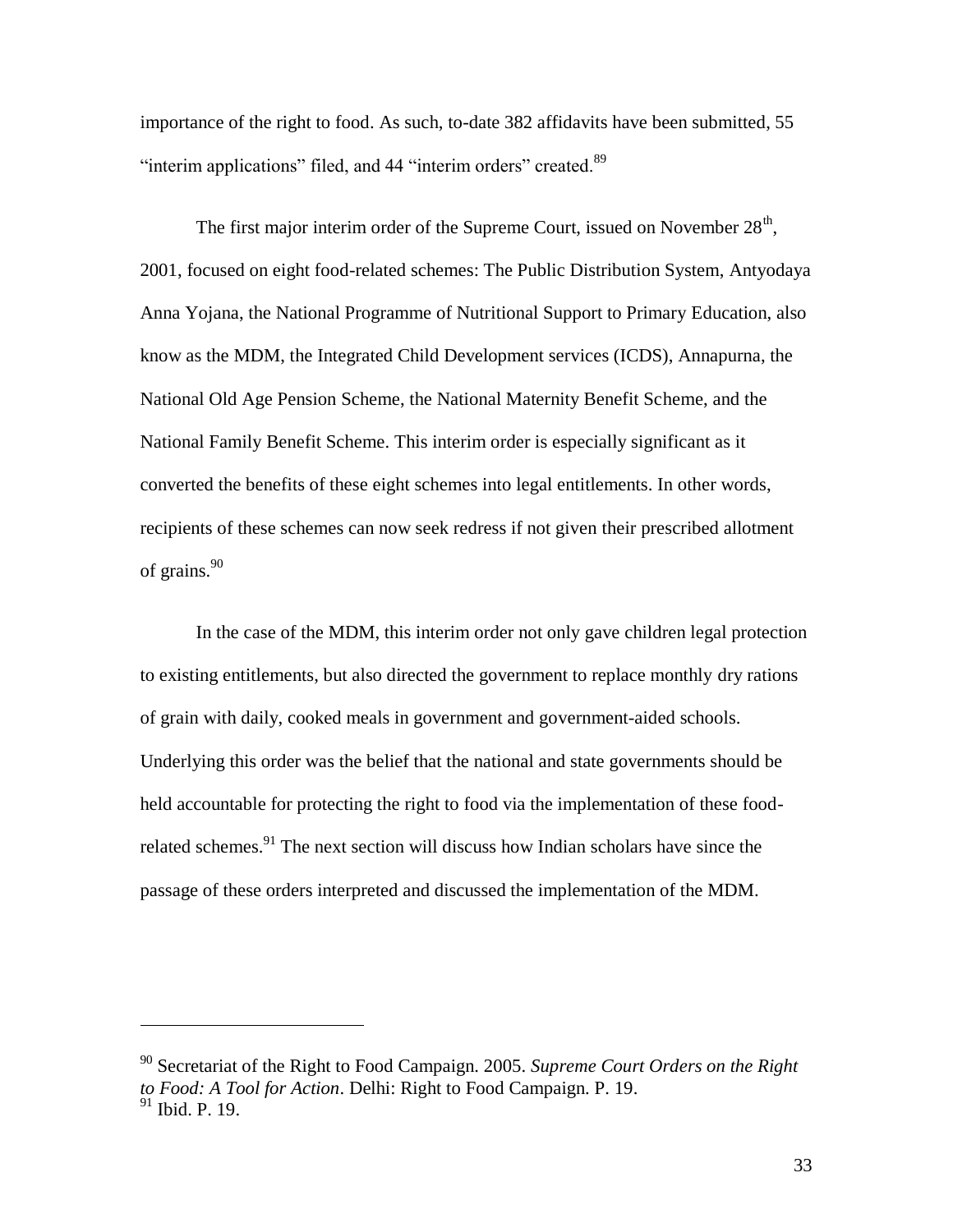

# **THE MID DAY MEAL SCHEME**

 $\overline{a}$ 

The Mid Day Meal Scheme is the popular name for school noon meal programs in India. Currently, fifty million children are recipients of the scheme, making it the largest nutrition program in the world.<sup>93</sup> Since its inception, the scheme has worked to achieve multiple goals: protecting children from hunger in the classroom: increasing school attendance and enrollment (contributing both to the right to food and the right to

<sup>92</sup> Dreze, J. and Goyal, A. 2003. *The Future of Mid Day Meals in India*. New Delhi: Economic and Political Weekly. P. 4676.

<sup>93</sup> Dreze, Jean. 2004. *Democracy and the Right to Food*. Economic and Political Weekly. P. 6.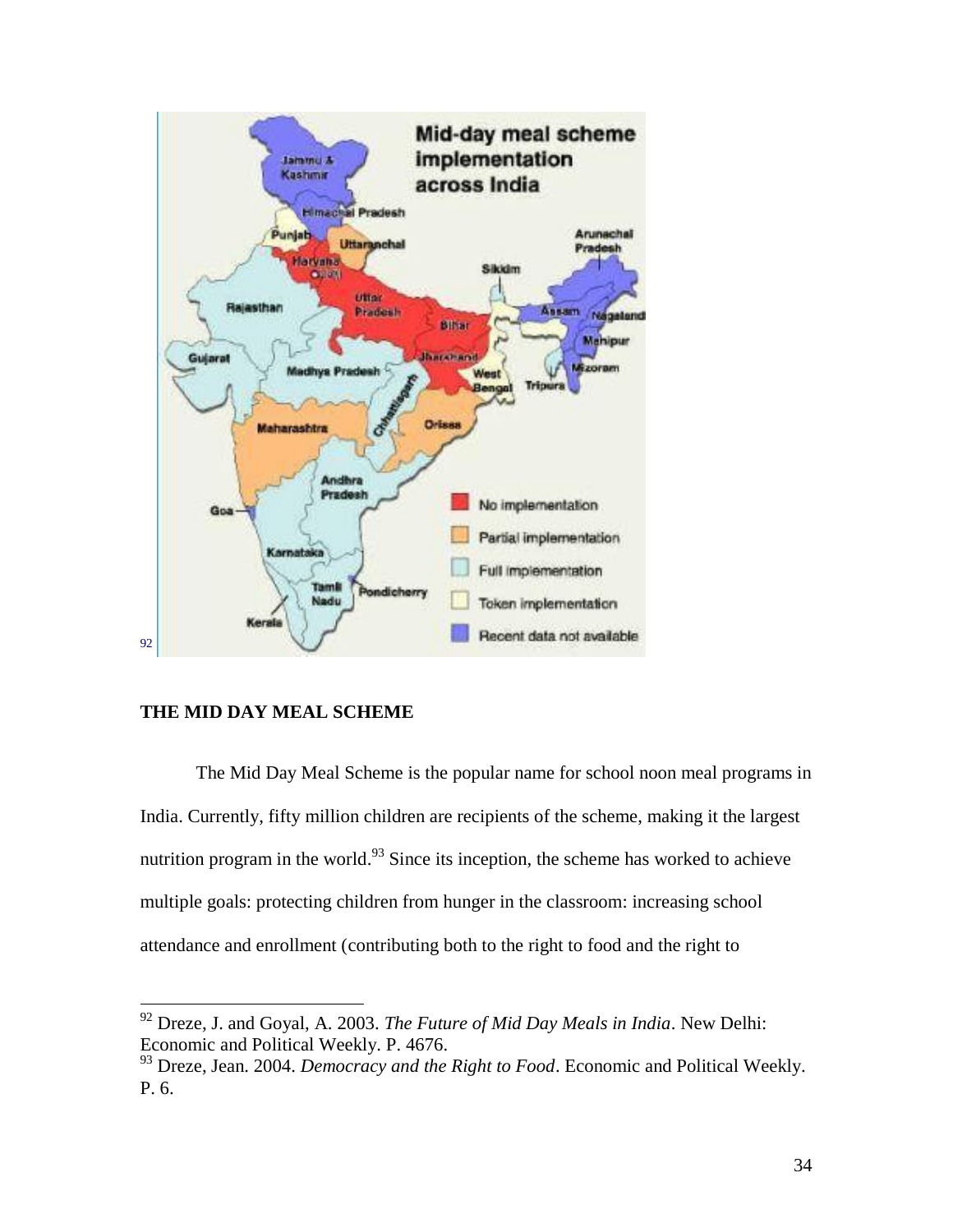education): working to undermine caste prejudices by teaching children to sit together and share common meals: reducing the gender gap by increasing school enrollment and providing an important source of employment for women; "[liberating] working women from the burden of feeding their children during lunch"; and providing a source of economic support and employment for scheduled castes and scheduled tribes.Moreover, when the meal has been nutritious, it has also helped to foster the healthy development of the child. $94$ 

The central government first sponsored the Mid Day Meal Scheme in 1995 via the National Programme of Nutritional Support to Primary Education, aimed at introducing cooked meals in all government and government-aided schools by 1997. Under the Nutrition Program, state governments could distribute "monthly grain rations (known as 'drying rations') to school children instead of cooked meals."<sup>95</sup> Realizing that most state governments had failed to implement this task, the 2001 public interest litigation culminated in the urgent Supreme Court orders (mentioned previously) directing the state governments to introduce cooked meals in schools within six months. However, as Indian development economic Jean Dreze explains, "once again, most states missed the deadline, and even today, some states (notably Bihar, Jharkand, and Uttar Pradesh) are yet to comply."<sup>96</sup> In some states such issues as corruption, poor quality of food, lack of staff or utensils for serving the food, unhygienic conditions, and lack of the adequate quantity of grains significantly undermine the program's impact. (see above map for

 $94$  Supreme Court Orders on the Right to Food: A Tool for Action. October 2005. P. 27-30

<sup>&</sup>lt;sup>95</sup> Dreze, J. and Goyal, A. 2003. *The Future of Mid Day Meals in India*. New Delhi: Economic and Political Weekly. P. 1

<sup>&</sup>lt;sup>96</sup> Ibid, P. 6.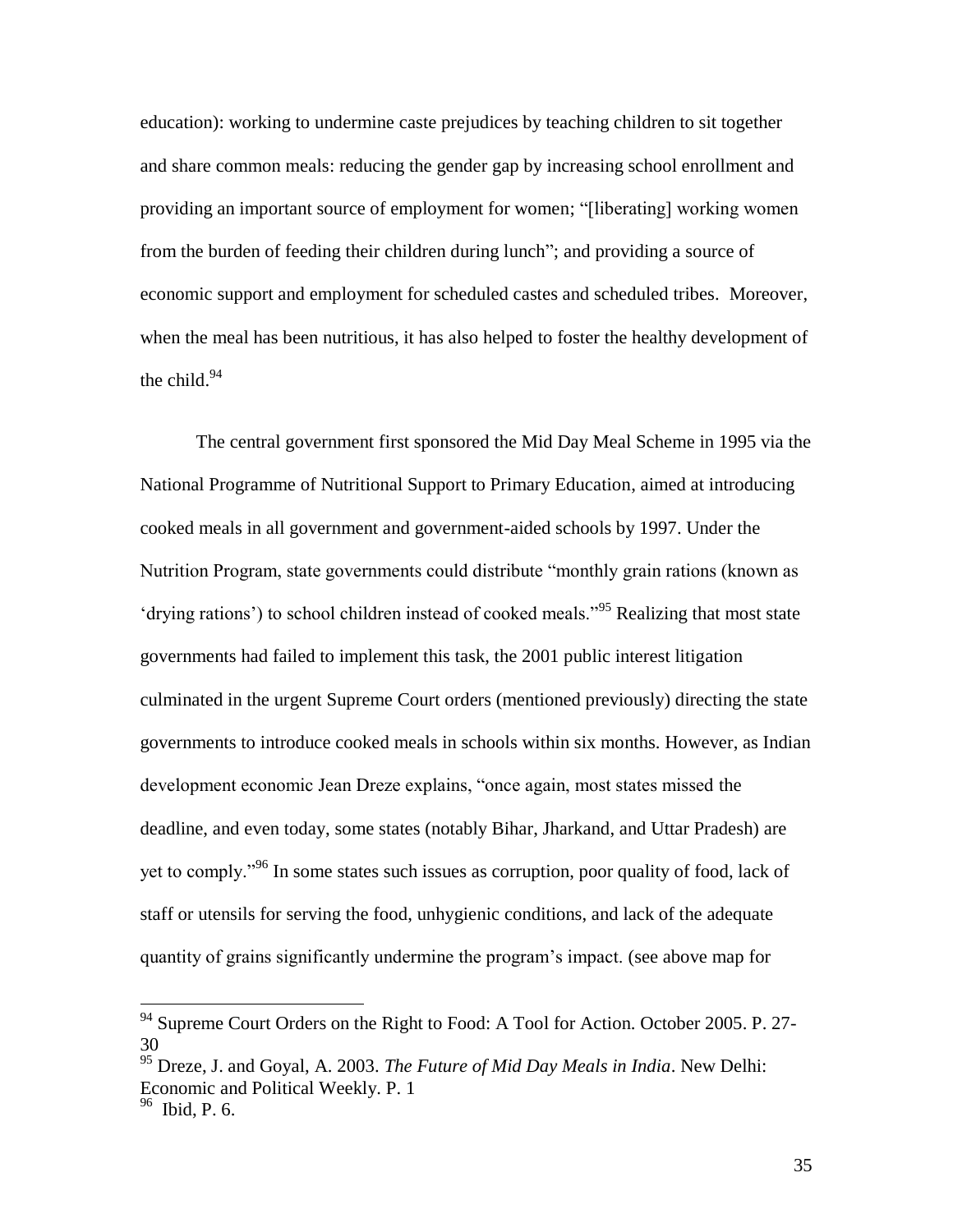disparities in implementation between states in India) In contrast, Dreze describes states such as Tamil Nadu (where the ethnographic research for this thesis was conducted), as prime examples of "what mid-day meals have achieved and how they can be improved." While some states in India have hardly begun to implement the mid day meals or have initiated lackluster or poor quality programs, Tamil Nadu 's noon meal program has institutionalized a universal mid-day meal program in its schools, which should, in theory, allow for a rights-based approach to the program's implementation.

## **THE MID DAY MEAL SCHEME IN TAMIL NADU**

Today, the southern state of Tamil Nadu, is considered a shining example of a success story in the implementation of the mid-day meal scheme.<sup>97</sup> Tamil Nadu's first experimentation with school lunches occurred as early as 1923 while India was still under British rule. During this time, the Corporation of Madras introduced the school lunch program in order to alleviate malnutrition and encourage school attendance. With the aid of voluntary organizations such as CARE, over 2 million children were provided with meals.<sup>98</sup> In 1957, the Government of Tamil Nadu began to partially fund the program. The state allocated around 6 paise per child, garnering an additional 4 paise through donations. Until 1961, the meal mainly consisted of rice and sambar soup, a staple dish of Tamil Nadu.

<sup>97</sup> Dreze, J. and Goyal, A. 2003. *The Future of Mid Day Meals in India*. New Delhi: Economic and Political Weekly. P. 7.

<sup>98</sup> Rutledge, Jennifer. "A Child's Right to Food: India's Mid-Day Meals Programme" Paper presented at the annual meeting of the ISA's 49th Annual Convention. San Francisco. Mar 26, 2008. <http://www.allacademic.com/meta/p250577\_index.html>. P. 22.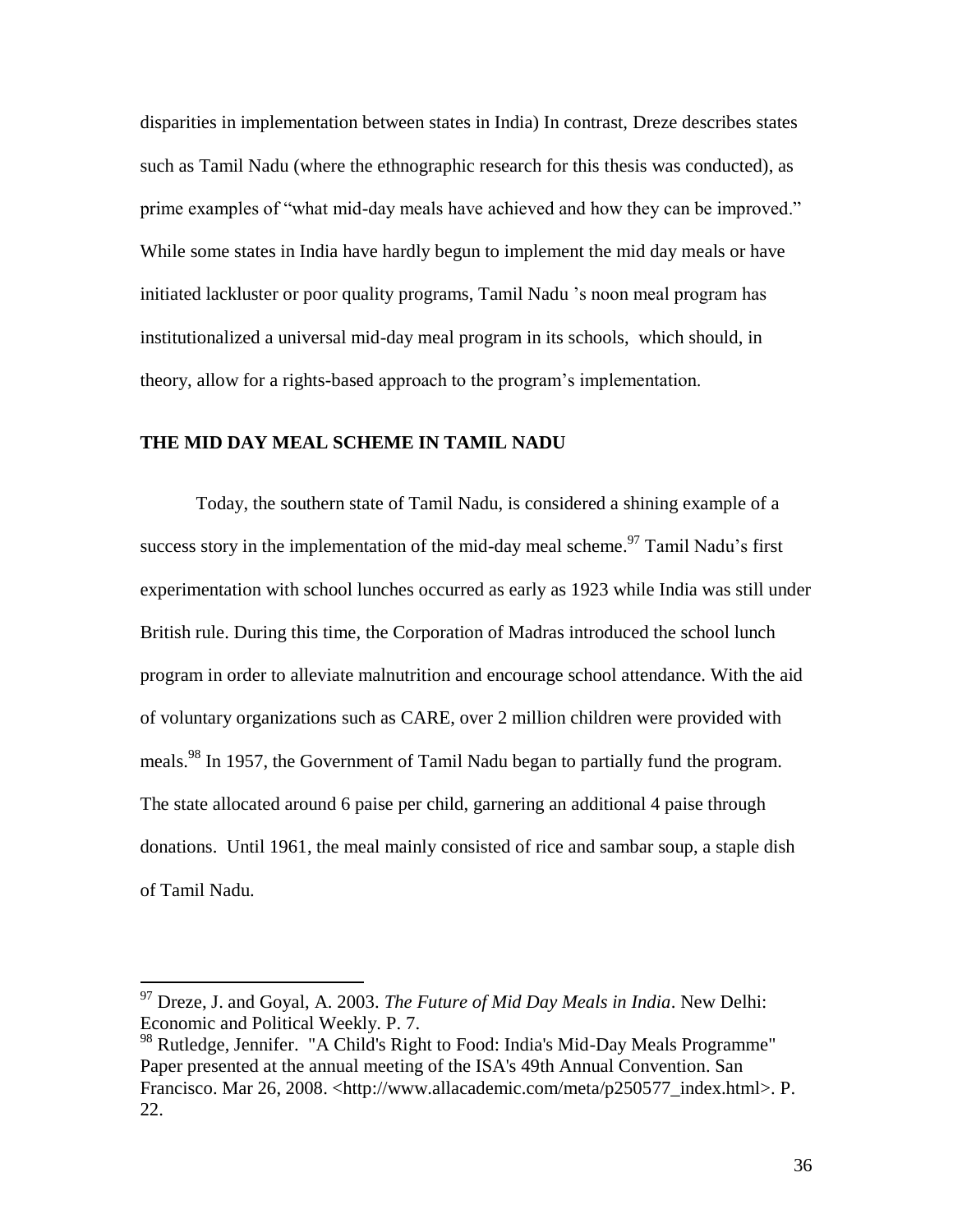In the 1960's preparation of the meals was left to school headmasters and children who often aided in the process. As a result of concern about the resulting loss of the children's education time, in 1967 the program was modified so that food was prepared in Central Kitchens, then delivered to each school. This system, however, brought another set of issues, including "problems with vehicles and bad roads [meaning] that students did not always get the meals they had been promised. Thus, there were less feeding days under this new system."<sup>99</sup> Through the 1980s, efforts were made to streamline the system and expand coverage as much as possible.

Today, Tamil Nadu has one of the most efficiently organized school lunch systems in India. Every primary school has three staff members who deal solely with the school meals program: a cook, a helper, and an organizer who handles logistics and accounts. In 1994, all 7.4 million children in the state were covered by the program.<sup>100</sup> In 2003, an independent survey conducted by the Center for Equity Studies reported that "it was a joy to observe the mid-day meal in Tamil Nadu- a living example of what can be achieved when quality safeguards are in place."<sup>101</sup> This thesis will go on to look at the results of the program's impact in two different schools in Tamil Nadu, one highly unusual in that it has a human rights curriculum in association with its Mid Day Meal program, and the other, which has far more typically implemented its feeding program without any associated curriculum. Before looking in depth at the ethnographic data from these two schools, we will first look more generally at interpretations of scholars,

<sup>&</sup>lt;sup>99</sup> Ibid. P. 22-23.

 $100$ Ibid. P. 23.

<sup>101</sup> Dreze, J. and Goyal, A. 2003. *The Future of Mid Day Meals in India*. New Delhi: Economic and Political Weekly. P. 7.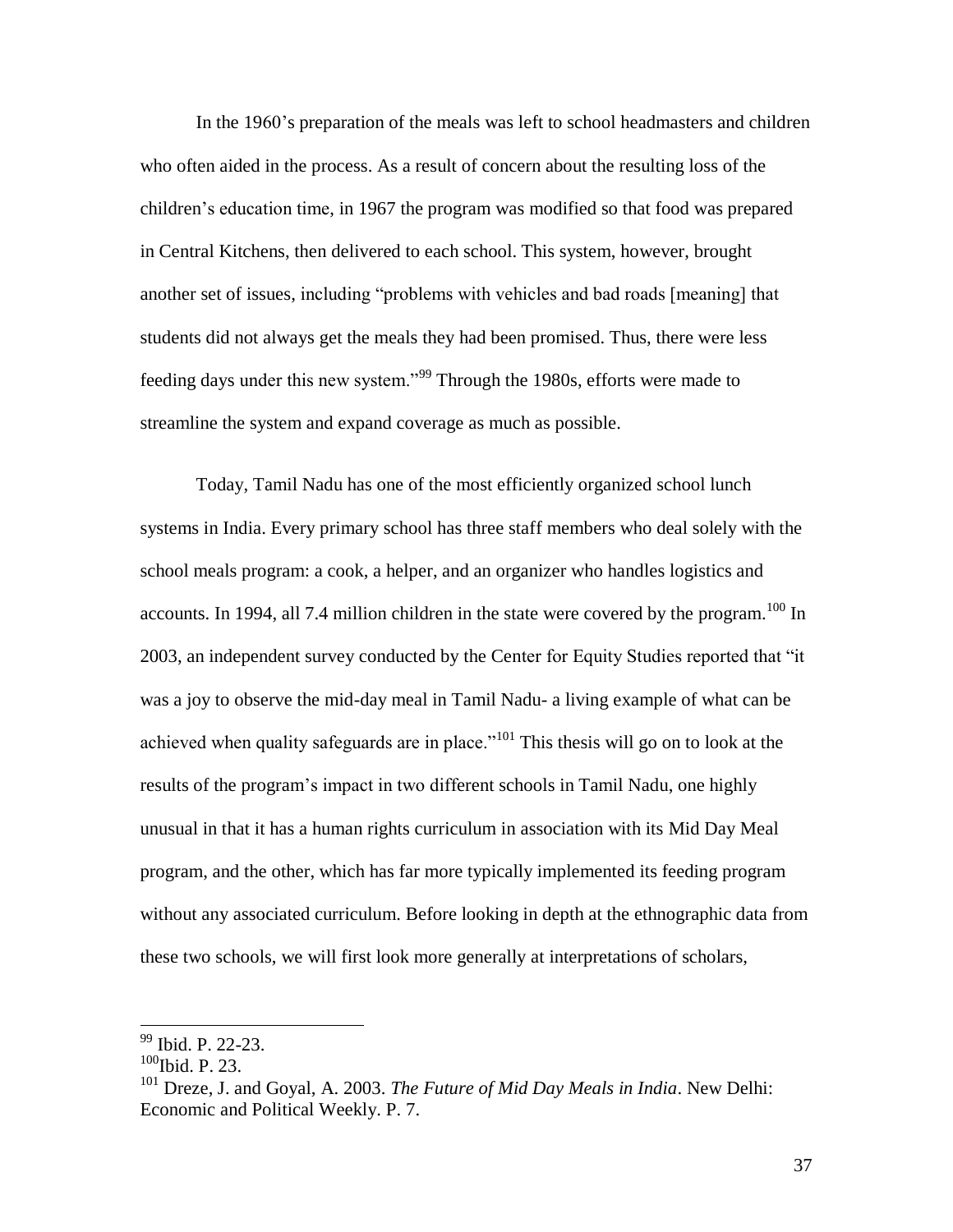activists, and government officials on how the MDM should be implemented; this analysis will lay the foundation for the ethnographic assessment.

#### **IV. INDIAN INTERPRETATIONS ON THE IMPLEMENTATION OF THE MDM**

This chapter will contrast Indian interpretations on how to implement the MDM with the ideas suggested by international human rights scholars. Many Indian activists, researchers and government officials have commented on how to implement the MDM and what rights-holders should receive from the scheme. Some see the MDM primarily as a means for children to receive food to satisfy their nutritional needs. For many others, the Mid Day Meal has social implications such as alleviating caste discrimination or serving as a way for children to learn about good hygiene. Very few participants in the discussion have viewed the execution of the MDM from a rights-based perspective. They have not argued for the promotion of a culture of human rights or for institutional remedies to be in place for children who do not receive their allotment of food from the scheme.<sup>102</sup> Moreover, those scholars who mention a rights-based approach to the implementation of the Mid Day Meal Scheme fail to place importance on children knowing their rights and entitlements or implementing the MDM in a way that empowers children to actively seek the realization of those rights.

 $102$  This study defines a culture of human rights as one that promotes a rights-based approach. Children know they are entitled rights-holders and all parties involved in the meal know their respective duties. Moreover, children are taught human rights education and/or encouraged to participate in shaping the MDM.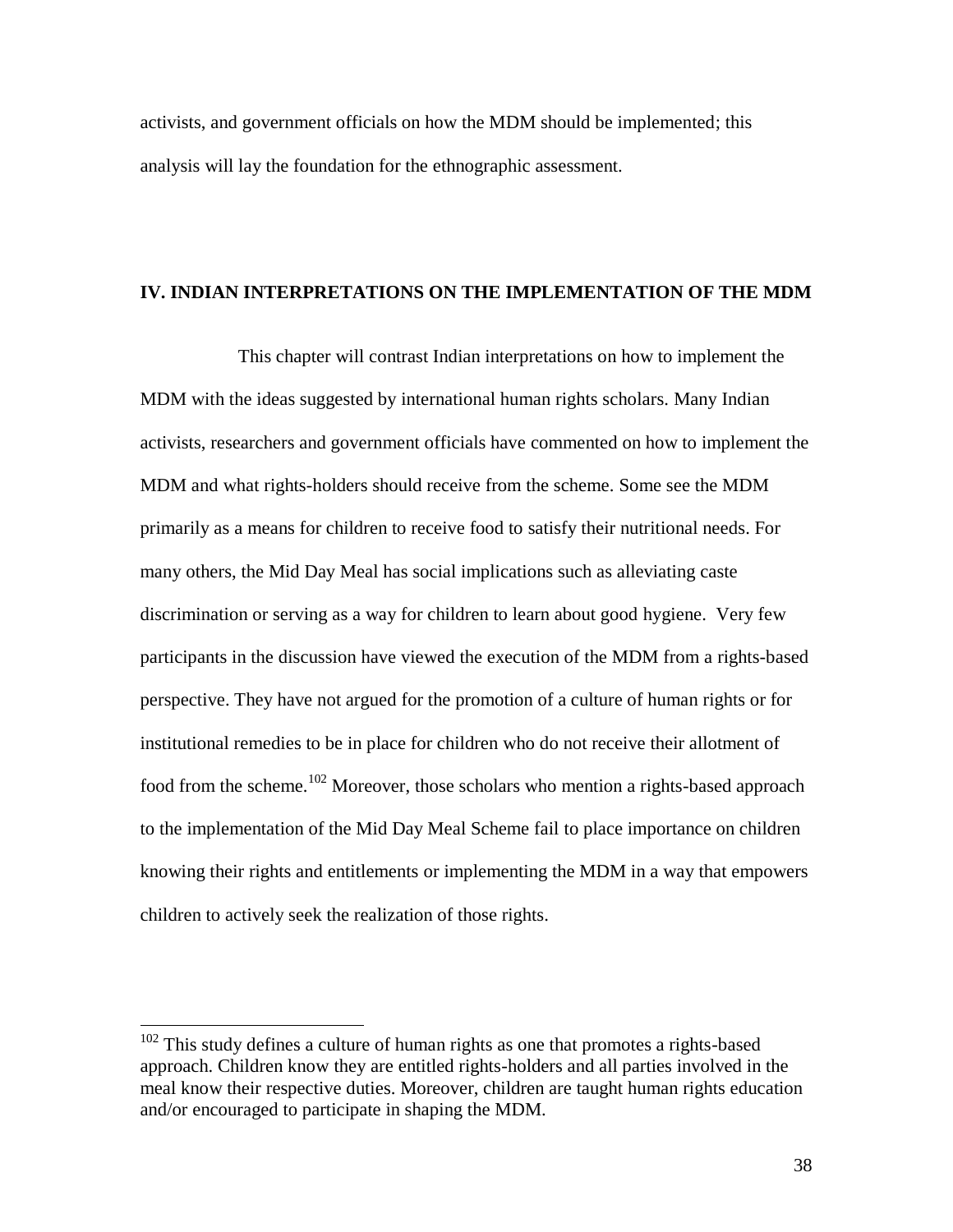In general, there is limited advocacy of a rights-based approach found in scholarly arguments for how to implement the MDM in India. The interpretations of the Government of India, the National Right to Food Campaign, and key academics such as Jean Dreze and S. Vivek illustrate the differences between Indian interpretations and international human rights prescriptions. This thesis will ultimately argue that the lack of a rights-based approach to advocacy of the MDM has helped to perpetuate the status quo: a lack of discussion on hunger and the entitlement to food amongst local populations in India. Most Indian citizens continue to have limited say in the issues that affect them, and rarely discuss their own entitlements. Perhaps if a more rights-based approach to the MDM scheme were implemented, it could help to empower marginalized communities who often are unaware that they are rights-holders and feel at the mercy of voluntary government charity.

This thesis will use both political theory and some preliminary ethnographic investigations at two schools in Chennai, Tamil Nadu to argue that a more focused and forceful advocacy of a rights-based approach to the MDM can be extremely useful in giving voice to many rights-holders. A rights-based approach to the implementation of the MDM can help children speak out when they aren't receiving the entitlements that they should be receiving as recipients of the scheme. It can also instill the values of civic participation that children may carry on as they grow older. Unfortunately, today's Indian civil society lacks the unified and forceful advocacy needed to allow children to reap the greatest benefits of the Mid Day Meal Scheme. In order to make these arguments about the theoretical and practical weaknesses in Indian advocacy for the right to food as expressed in the nation's implementation in its MDM scheme, we will first turn to look at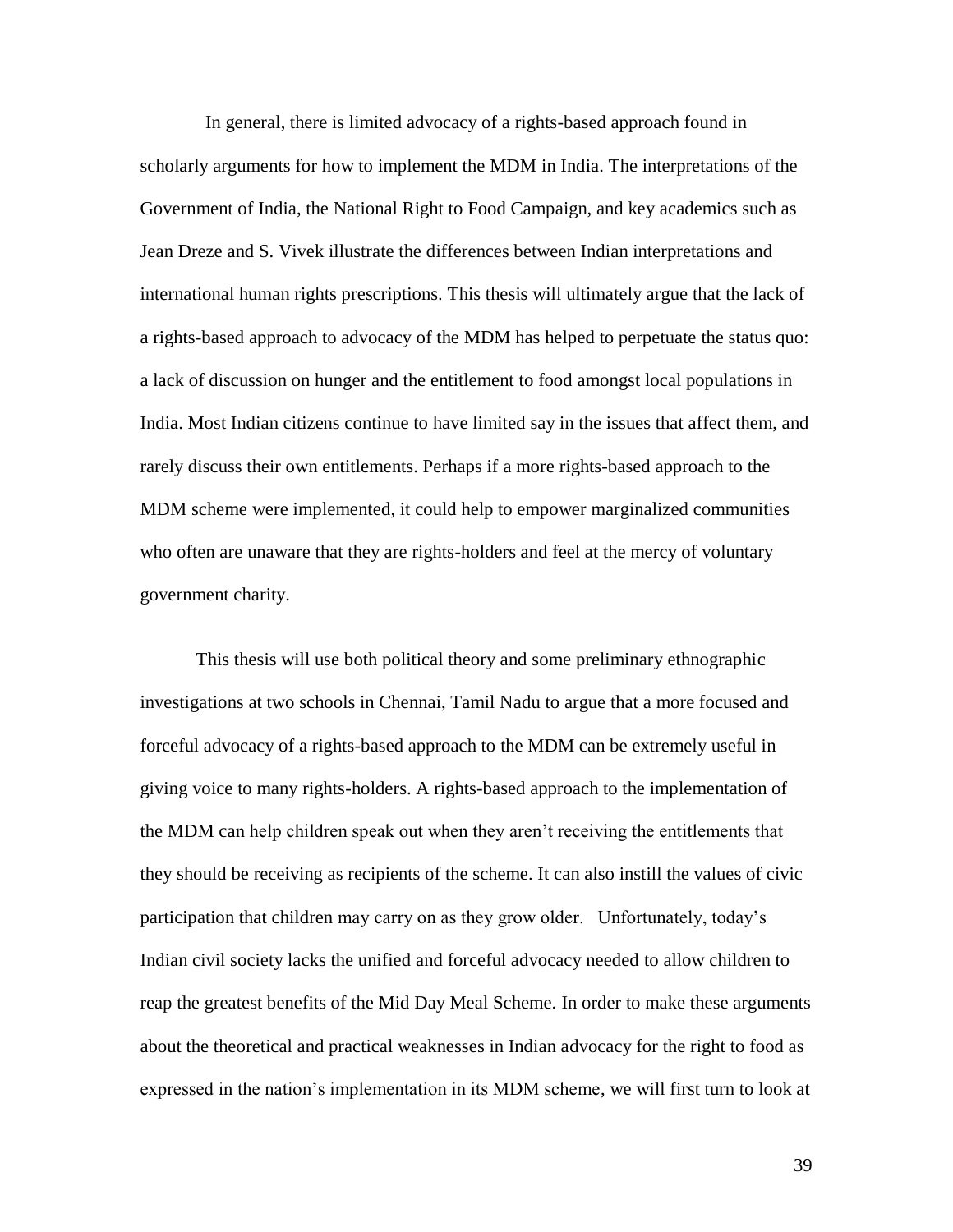the rhetoric and arguments of Indian scholars who have shaped both the National Right to Food Campaign and the Government of India's legislation related to the MDM.

# **INDIAN SCHOLARS: Neglect of Forceful Advocacy of a Right to Food**

Indian development scholar Jean Dreze describes the right to food as anything but easy to implement. He argues that the entitlements and responsibilities associated with the right to food are not immediately obvious. The basic right to food represents a claim of individuals on society and an entitlement to be free from hunger. However, as Dreze suggests, difficulties arise as soon as one tries to hash out this broad definition and translate it into specific entitlements and responsibilities.<sup>103</sup> In light of this complexity, some human rights scholars in India have defined rights garnered from the MDM as those related to basic nutritional support. Others have focused on how the implementation of this right can help promote caste and gender equality.

Jean Dreze and S. Vivek are the leading academics studying and promoting the better implementation of the MDM and the acknowledgment of a child's right to food. These scholars have made major contributions to the development of the National Right to Food Campaign and the passage of government legislation. They rarely, however, seek to address some of the questions that are of greatest concern to international human rights scholarship. How can notions of rights and entitlements be imparted to children? Should children be treated as passive acquirers of rights, if they are not able to make adult decisions yet? How can one implement the MDM in schools in a way that empowers children as future Indian citizens? While deeply concerned with the issues of how the

<sup>103</sup> Dreze, Jean. 2004. *Democracy and the Right to Food*. New Delhi: Economic and Political Weekly. P. 4.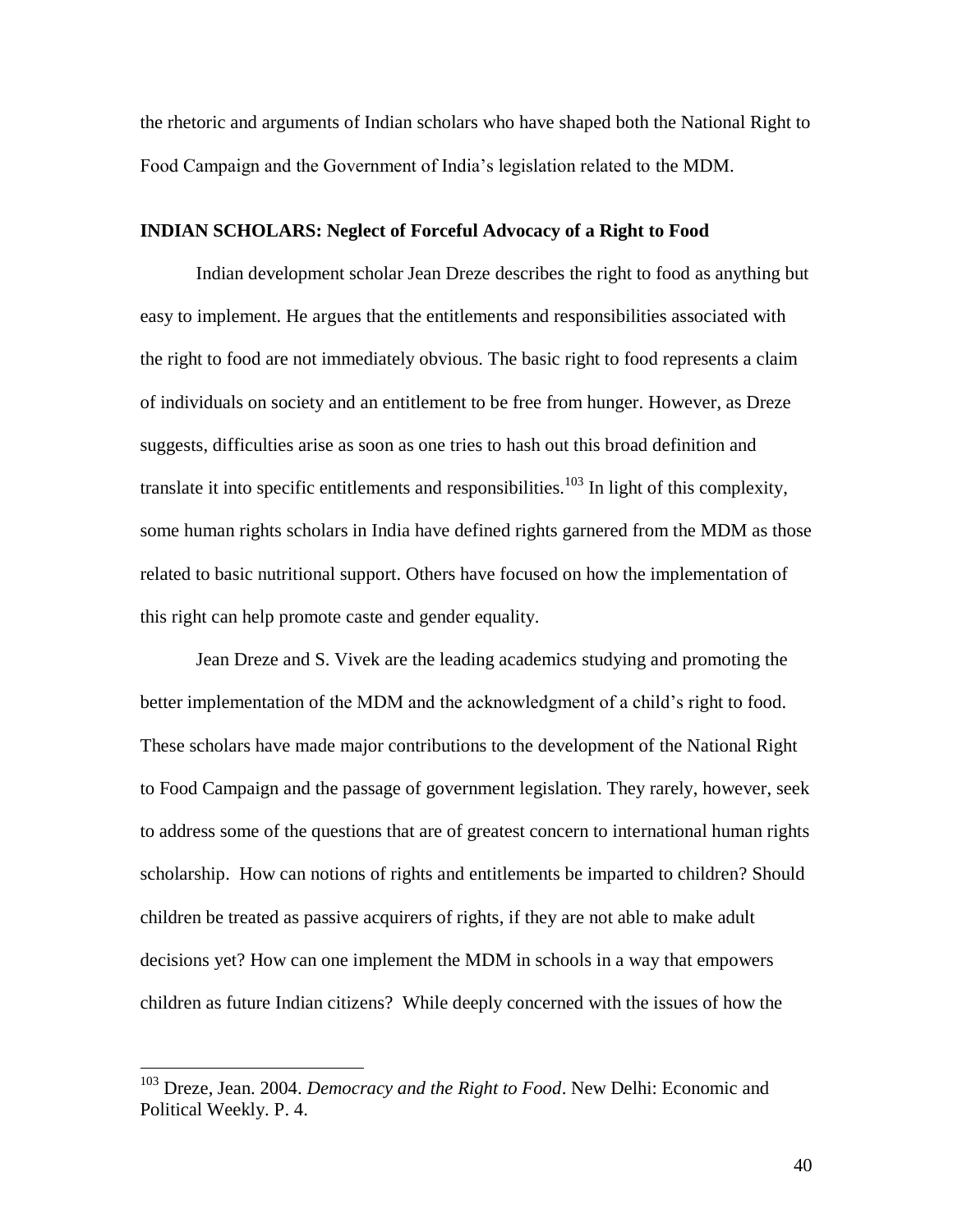national mandates for the MDM should be framed, these authors fail to focus on questions regarding the practical application of these rights in schools. Both authors neglect the importance of empowering children as active rather than passive rightsholders. In short the work of S. Vivek and Dreze demonstrates the failure of Indian academics to forcefully advocate a rights-based approach to the MDM.

In an article by Dreze and Sen titled *Democracy and the Right to Food*, the two authors state that,

"In Tamil Nadu, where mid day meals go back to 1925 and were universalized in 1982, the whole arrangement is widely accepted as a basic entitlement of all children and has been internalized by all parties concerned-parents, teachers, cooks, administrators, and children themselves. Mid-day meals are provided on every day of the year including holidays and any lapse in this regard would be considered a serious matter. In (say) Chattisgarh of Madhya Pradesh, by contrast, mid-day meals are still far from being perceived as a basic entitlement of children. This is one reason why the implementation of the mid day meals remains quite casual in these states, to the extent that the meal often fails to materialize on a particular day, without anyone make a fuss."<sup>104</sup>

Dreze and Sen clearly take the right to food seriously. They want children and their communities both to have and to know their entitlements. They imply that when community members and children internalize their rights, they can keep the government accountable for its policies and action; they can and will "make a fuss" if the MDM is not being implemented in adequate quantity or quality. Even so, they fail to make a rights-based approach to the MDM a centerpiece of their policy recommendations or to explore how notions of rights and entitlements can best be imparted to children and communities. To his credit, in *Democracy and the Right to Food*, Dreze states that, "the mid-day meal story …highlights the importance of campaigning for economic and social

<sup>104</sup> Dreze, Jean. 2004. *Democracy and the Right to Food*. New Delhi: Economic and Political Weekly. P. 6.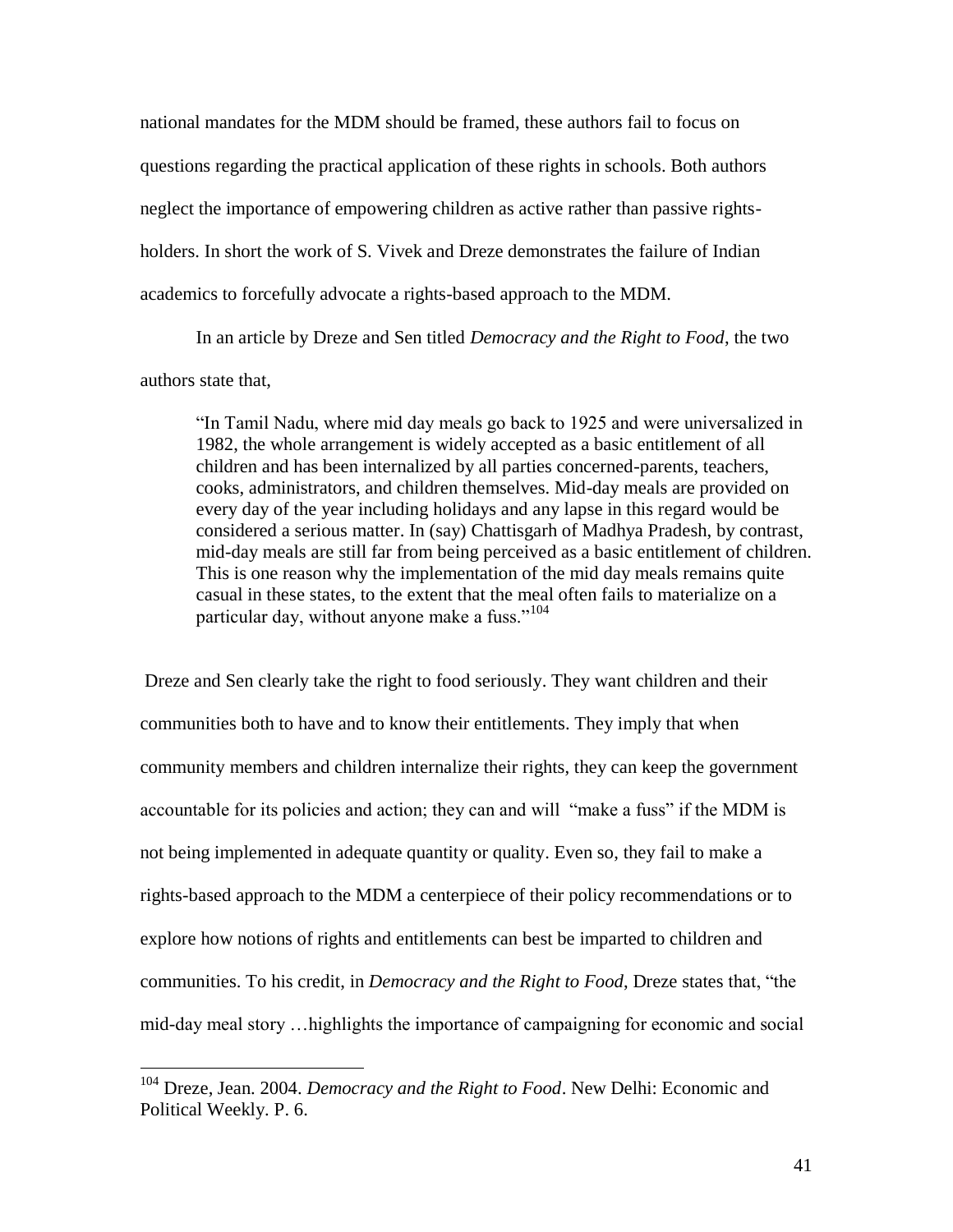rights outside the courts, using all democratic means available. Indeed, had the Supreme Court order on the mid-day meals been allowed to take its own course, it is doubtful that it would have been implemented."<sup>105</sup> He explains that one of the reasons why court orders related to the MDM fail to be adequately or uniformly implemented is that there is little public pressure on the government. Ultimately, however, Dreze falls short of actually calling on the public to apply pressure or to demand their entitlements.

These limitations in his work become clearer in his article *The Future of Mid-Day Meals,* widely cited by other human rights academics in India. In this article, Dreze describes what he sees as the multiple benefits of the MDM: its contributions to school enrollment; ending classroom hunger; teaching good habits (such as washing one's hands before and after eating); and education about the importance of clean water, good hygience, a balanced diet, and related matters. He also suggests various nutritional objectives such as raising intake of calories and proteins, and providing nutritional supplements such as iron and iodine. He later discusses some of the important social contributions of the MDM:

The contribution of mid-day meals to equity has a variety of aspects. For instance, mid-day meals help to understand caste prejudices, by teaching children to sit together and share a common meal. They also foster gender equity by reducing the gender gap in school participation, providing an important source of female employment in rural areas, and liberating working women from home. <sup>106</sup>

Dreze does mention that the MDM can facilitate school attendance among underprivileged children; but he does not suggest that the program can (or should) promote students' active participation in their school environment and in shaping the

 $105$  Ibid. P. 6.

<sup>106</sup> Dreze, J. and Goyal, A. 2003. *The Future of Mid Day Meals in India*. New Delhi: Economic and Political Weekly. P. 1.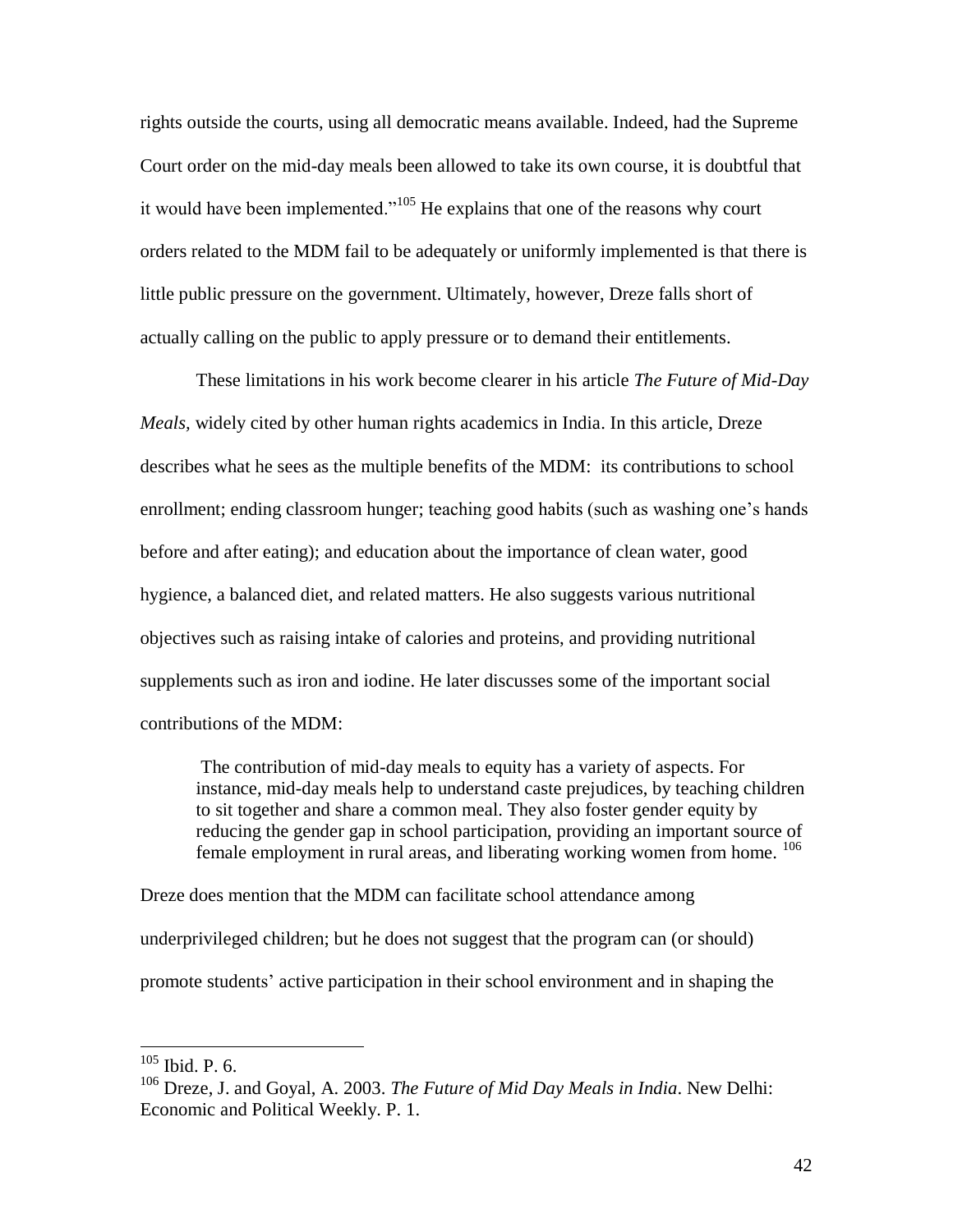MDM. All in all, the social values that Dreze mentions as important to impart through the MDM fall short of the ideas for implementation prescribed by the FAO and Kent in that they don't encourage such active participation. Moreover, Dreze advocates a top down structure in which duty bearers or agents of accountability actively shape the way the scheme is run, while children passively accept these standards. Dreze does not mention bottom-up approaches in which children take part in School Feeding Monitoring Committees or vocalize their complaints. Moreover, he does not suggest that children should be taught about their entitlements or their rights. Dreze's ideas and arguments have had a major impact on the National Right to Food Campaign and to some extent on legislation, but he clearly has not pushed for a rights-based approach to the MDM. He fails to speak forcefully to the possibilities for the institutionalization of a human rights culture via the MDM so that children know their entitlements and can speak out.

S. Vivek, another major Indian scholar, has also played an important role in discussions on the right to food. Vivek understands the importance of viewing food not only in nutritional terms. He explains that, "Food has biological, social, and cultural functions. Each of these is important in determining our well-being and also in developing capacities to navigate in this complex world. To understand the importance of school feeding, we have to evaluate it in terms of protecting children from hunger, its positive impact on education, and on other social and cultural rights that school feeding programs affect."<sup>107</sup> In this sense, Vivek clearly understands the broader implications of school meals, not simply as a means of fulfilling biological needs, but also as having certain social and cultural functions. Moreover, interestingly enough, Vivek is one of the

 $\overline{a}$ 

<sup>107</sup> Kent, George. 2008. *Global Obligations for the Right to Food*. Maryland: Rowman & Littlefield Publishers, Inc. P. 193.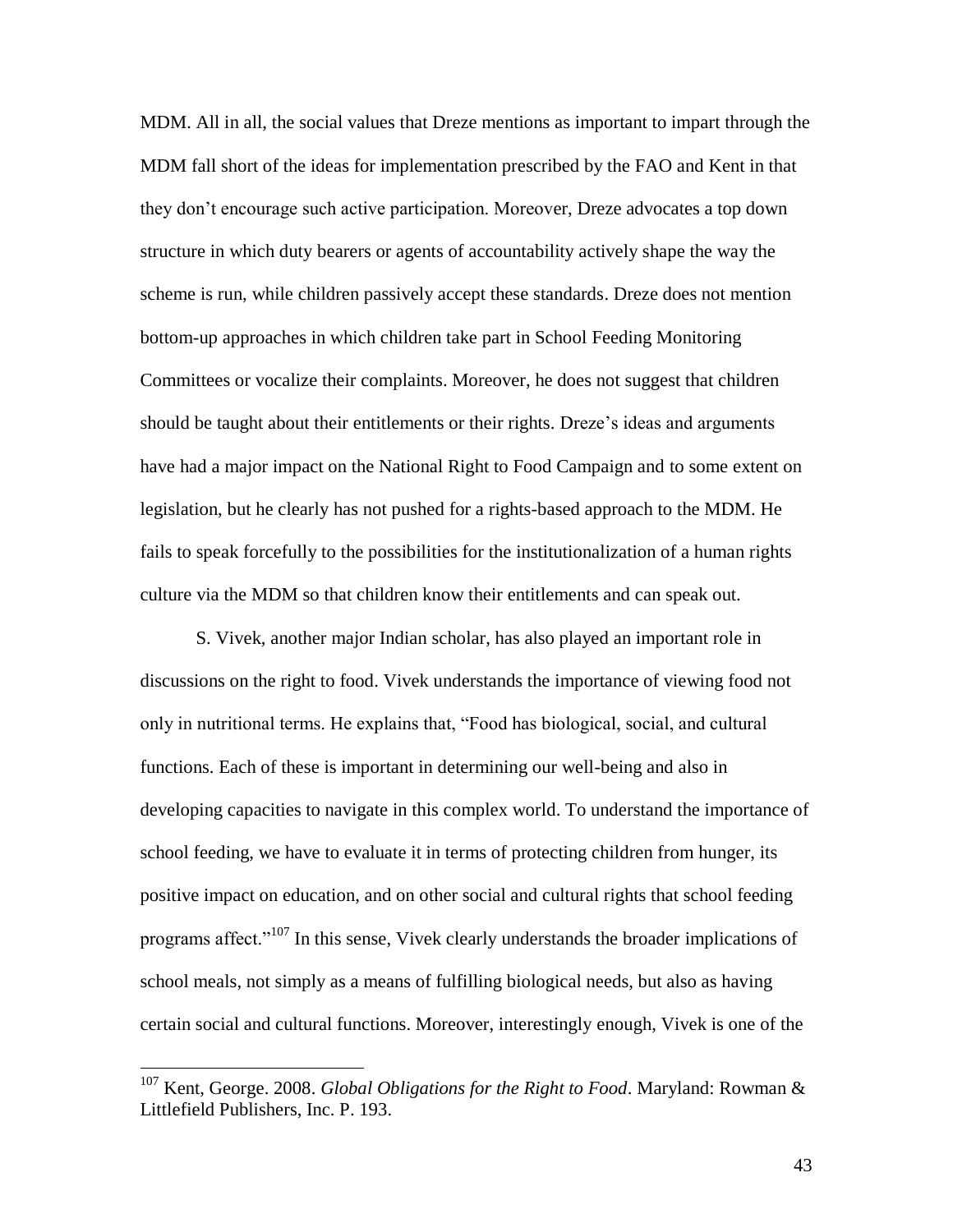few scholars in India who does use the term "rights-based approach" in his work. He explains that school-feeding programs should be implemented not merely by giving any edible substances, but should be oriented towards full physical and mental development of the child. Similarly, he is one of the few who have explored international human rights literature, citing the *Convention on the Rights of the Child* to support his claims.

In his view, however, "the rights based approach means that no child should be left behind due to financial reasons."<sup>108</sup> In relation to school feeding programs (SFPs), Vivek states:

"a rights-based SFP should address every child at risk of hunger and malnutrition, defined in the broadest of terms. Food should be culturally suitable and nutritious. Since nutrition is a key concern of SFPs, nonfood aspects of malnutrition should be addressed where possible. In particular, this should involve preparation of meals in a hygienic environment, periodic deworming, and nutrition education to children. The best of the programs combine school feeding with a basic school health program. Emphasis should be given to children sharing a meal in a cordial and nondiscriminatory fashion. Where possible, symbolic and substantial measures should be adopted to eliminate all forms of discrimination."<sup>109</sup>

Despite Vivek's use of the term, rights-based approach, his advocacy falls short of the FAO and Kent's views in two ways: he uses group rhetoric over individual rhetoric and again fails to focus on instilling human rights education through the MDM. Even with his use of the term "rights-based approach," Vivek does not focus on a child's perception of his/her entitlements or the promotion of a human rights culture. He does not go beyond group rhetoric when suggesting that "no child should be left behind," and does not discuss ideas of empowerment, transparency, or accountability advocated by George Kent and the FAO. Moreover, whereas Kent argues for imparting values of civic

<sup>108</sup> Ibid. P. 194.

<sup>109</sup> Kent, George. 2008. *Global Obligations for the Right to Food*. Maryland: Rowman & Littlefield Publishers, Inc. P. 197.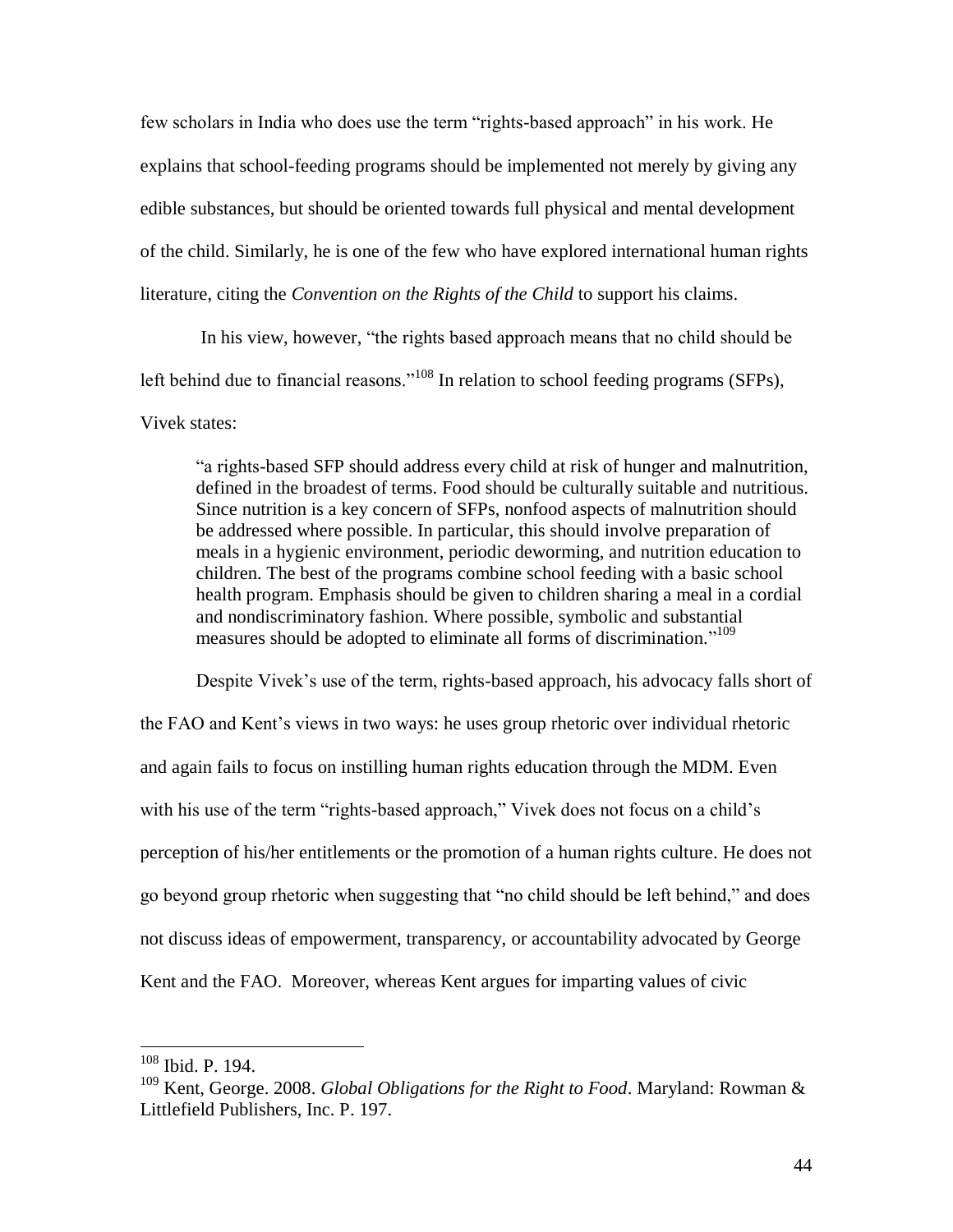participation through the implementation of the MDM, Vivek merely alludes to the importance of such concepts without prescribing concrete ways of institutionalizing their role through the MDM.

Both Dreze and Vivek have played a significant role in the right to food discussions in India and have helped shape the advocacy of the National Right to Food Campaign and legislation related to the MDM. Ultimately, their failure to forcefully advocate a rights-based approach to the MDM has resulted in parallel discussions in the realm of activists and government officials; there is little emphasis on a bottom up, childcentered, human rights approach to the MDM.

## **THE NATIONAL RIGHT TO FOOD CAMPAIGN**

The 2001 People's Union of Civil Liberties (Rajasthan) petition and the subsequent hearing of the Supreme Court of India resulted in a larger Right to Food Campaign which has placed pressure on the government to carry through with responsibilities mandated in Supreme Court rulings. Since its inception, the Campaign has been successful in bringing some media attention to the right to food. Moreover, as a result of court orders, most state governments have introduced the MDM in government and government-aided schools benefiting many school-going children. The Campaign has also succeeded in working to extend the meal to older children in school through the tenth grade and to provide food for children during holidays in some states. Finally, the Campaign has successfully pushed the Supreme Court to set up methods for monitoring implementation of various food distribution schemes.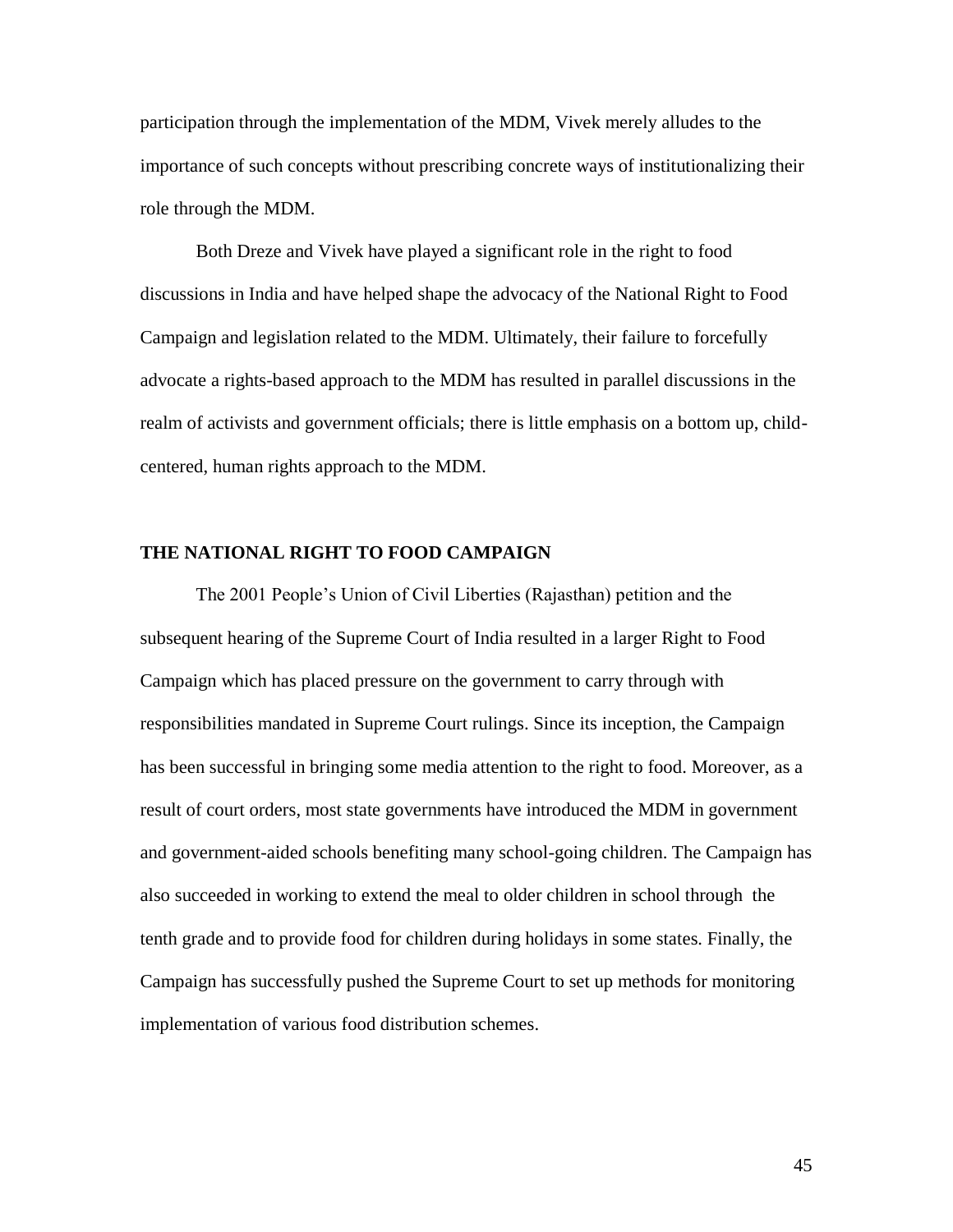The members of this campaign have been the most visible advocates of the right to food and the universalization of the Mid Day Meal Scheme, but have failed to forcefully promote a rights-based approach to the application of the MDM. They have pushed for top-down changes in the implementation of the MDM but have not stressed bottom-up implementation of the MDM. Members of the Campaign have urged the Indian government to view food security as an obligation and not merely a form of benevolence, but they have not forcefully advocated for a child-centered scheme in which children can speak out if they do not receive their due or can influence policies that affect them. In other words, the grass-roots aspects of empowerment utilized in a rights-based approach often appear to be missing from the groups' message.

The Campaign's foundation statement asserts, "[the National Right to Food Campaign] consider[s]…the primary responsibility for guaranteeing [the right to food] and these entitlements rests with the state. Lack of financial resources cannot be accepted as an excuse for abdicating this responsibility."<sup>110</sup> The Campaign, therefore, urges the government to recognize its responsibility to the citizens of India and to begin to view the eradication of hunger as an obligation, and not merely as an act of charity. Even so, the Campaign fails to stress the bottom-up aspects of a rights-based approach that allow children to participate in decision making.

For instance, the *Midday Meals Primer*: *a tool for the implementation of the MDM* is the Campaign's main guiding resource. In the Primer, the Campaign explains that the potential benefits of nutritious mid-day meals include "promoting school

<sup>&</sup>lt;sup>110</sup> Right to Food Campaign. 2009. The Right to Food Campaign Secretariat. 20 April 2009. <http://www.righttofoodindia.org/>.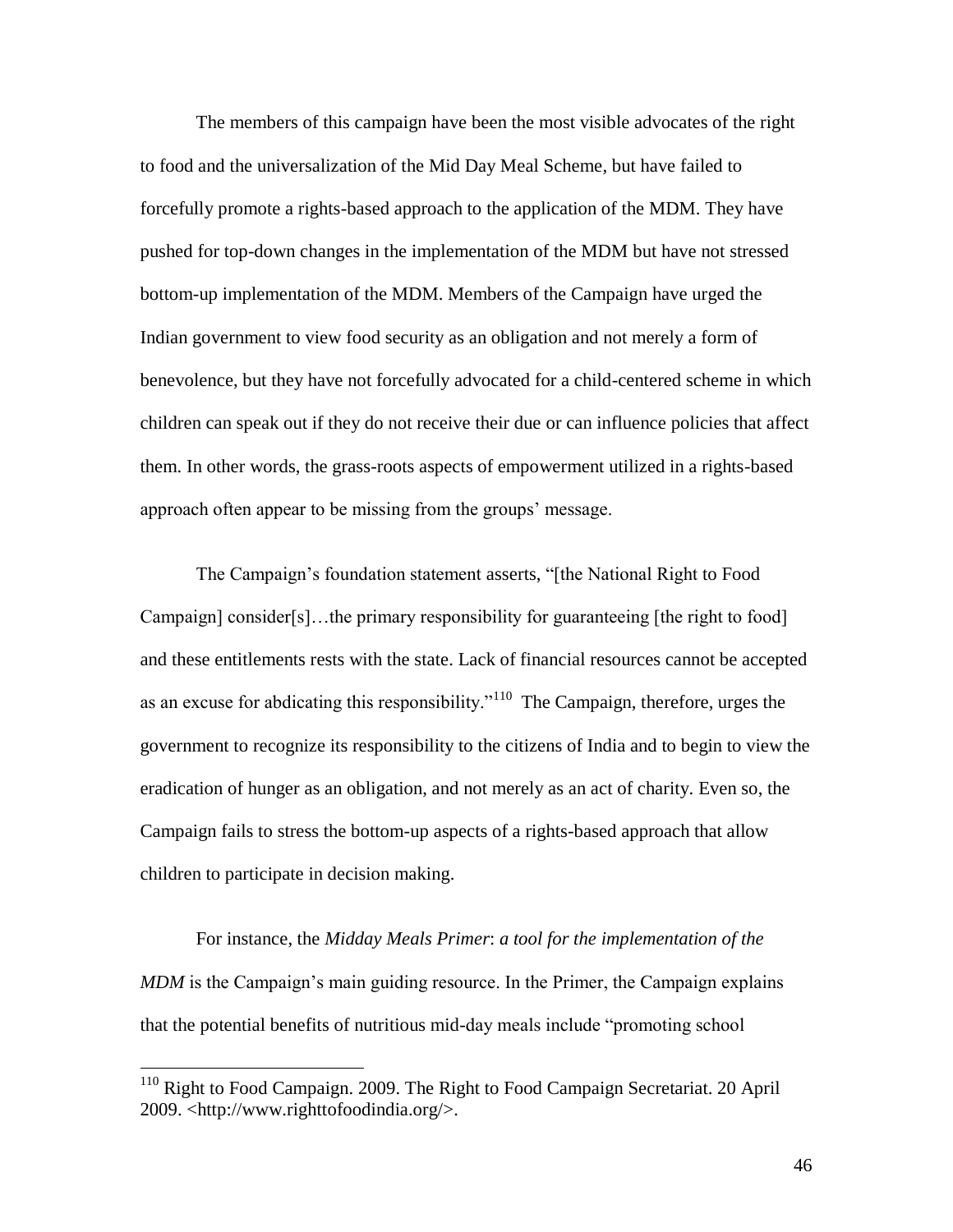[attendance], preventing classroom hunger, facilitating the healthy growth of children, imparting educational information, fostering social equality, and enhancing gender equity." <sup>111</sup> While all of these objectives are extremely important for a successful MDM, the Primer fails to advocate concepts central to a rights-based approach such as the promotion of a human rights culture, children's awareness of their rights, or their active participation in shaping the MDM at their school.

In a similar respect, in questionnaires provided by the Campaign for assessing the MDM, there is almost no emphasis on pushing investigators to ensure that children know they are entitled rights-holders. The questionnaires ask local investigators to examine whether the nutritional needs of the child are being met and whether the MDM promotes or reinforces any sort of caste discrimination. There are suggestions that investigators make enquiries from children about the quality of the mid-day meals, particularly in regards to how nutritious the meal is, whether they like it, whether anyone fell ill after eating the midday meal, and so on.<sup>112</sup> While it could be argued that the existence of these questions represents an enshrinement of the role of the child, in reality the framing of these questionnaires treats the presumed investigators as active agents while children remain only as passive recipients of the MDM. There is no suggestion or expectation that children should be expressing their opinions of the meals to any one other than the investigators. In contrast, an effort to encourage rights-consciousness in beneficiaries would ask whether sites have methods in place by which children can voice their

<sup>111</sup> Right to Food Campaign. *Midday Meals Primer*: *a tool for the implementation of the MDM. www.righttofoodindia.org.* New Delhi*,* 2005.

<sup>112</sup> Right to Food Campaign. *Midday Meals Primer: a tool for the implementation of the MDM*. www.righttofoodindia.org. New Delhi, 2005.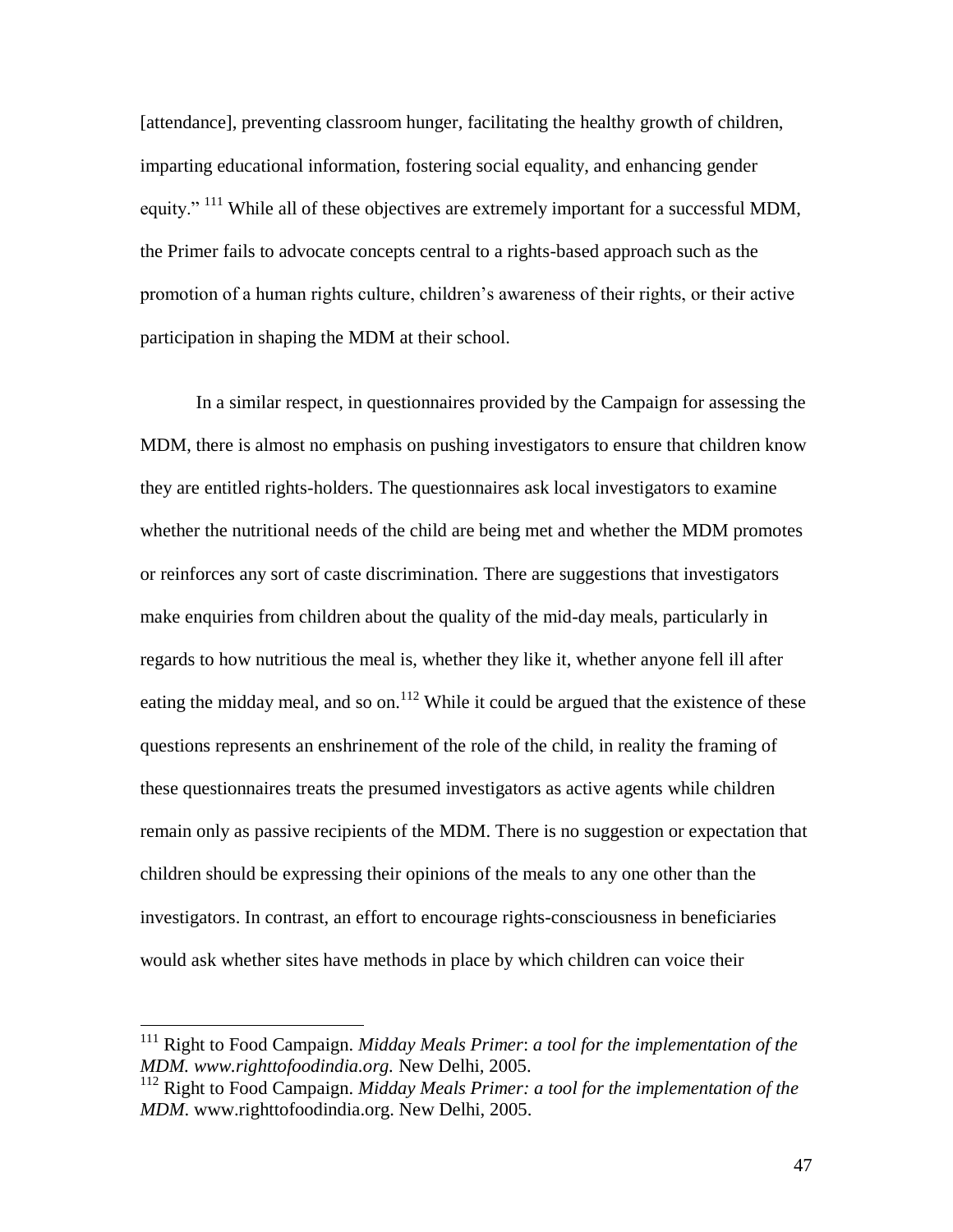thoughts and opinions of the quality and adequacy of the MDM scheme and participate in decision-making on a regular basis.<sup>113</sup> It would also inquire whether the implementation of the MDM scheme is being supplemented by human rights education.<sup>114</sup> For example, are children being taught to understand their rights and actively shape schemes that affect them? Ultimately, the promotion of a culture of human rights and more sustainable civic participation of children in the MDM do not resonate as central messages of the National Right to Food Campaign in India.

 The various pamphlets and primers published by the National Right to Food Campaign focus on the role that community activists can play in the scheme:

The next challenge to [achieving] a radical improvement in the quality of midday meals… is likely to require sustained public pressure, as children's rights tend to have a low priority on the political agenda. Everyone can contribute to this effort: public action is needed at all levels, from remote villages to the national capital. And there is a role for everyone: parents, teachers, journalists, politicians, researchers, or just concerned members of the community.<sup>115</sup>

Children are left out of their definition of who should be participating in public action in support of an adequate MDM scheme. Moreover, the Campaign has involved children in only one of the major demonstrations aimed at keeping the government accountable, although this demonstration was extremely effective. On April 9, 2002, shortly after the Supreme Court rulings, the Right to Food Campaign called for a national "Day of Action." It placed pressure on the government to introduce the MDM after the

<sup>113</sup> Kent, George. 2008. *Global Obligations for the Right to Food*. Rowman & Littlefield Publishers, Inc. Maryland. Page 130.  $114$  Ibid.

<sup>115</sup> Dreze, J. and Goyal, A. 2003. *The Future of Mid Day Meals in India*. New Delhi: Economic and Political Weekly. P. 1.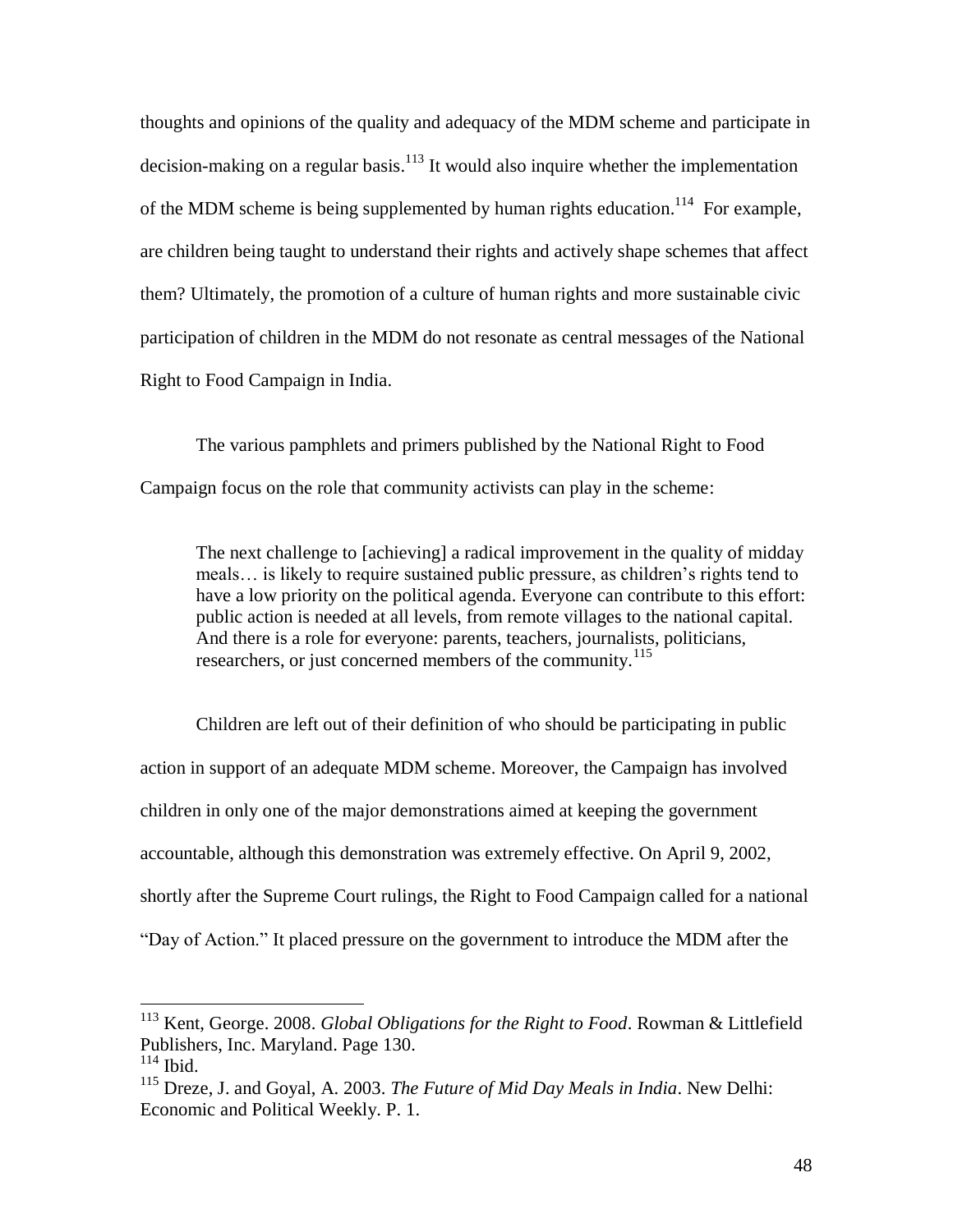government had failed to achieve implementation by the court-mandated deadline of February 28, 2002. With the support and advocacy of the Campaign, "people took to streets across the country demanding the implementation of food related schemes."<sup>116</sup> Moreover, according to the Campaign, this was the first significant step taken where many groups got together to form local coordination committees, thereby boosting the Campaign's local base. $117$ 

In the Day of Action protests, the Campaign worked to engage community members and children to demand their entitlement to the MDM. Children participated in demonstrations in most states from Bangalore, Karnataka to Patna, Bihar. For instance, in Patna, 5000 students participated in rallies against the government, while in Bhopal, 400 students demanded the implementation of the MDM in front of the Chief Minister's residence. In each of these instances, children either protested outside with empty plates or parents of school-going children prepared the MDM outside of houses of government officials, symbolizing that the government had failed to implement the program. These demonstrations caught the attention of a wide range of national journals and newspapers such as the Times of India, Hindu, Business World, and Outlook magazine, and resulted in a number of press conferences and other media coverage.<sup>118</sup> In many of these conferences, children were interviewed and invited to speak with journalists, demonstrating the importance of their opinions. According to the Campaign's website, the event also led to widespread discussion about the orders of the court by various

<sup>&</sup>lt;sup>116</sup> Right to Food Campaign. 2009. The Right to Food Campaign Secretariat. 20 April 2009. <http://www.righttofoodindia.org/>.

 $117$  Ibid.

 $118$  Ibid.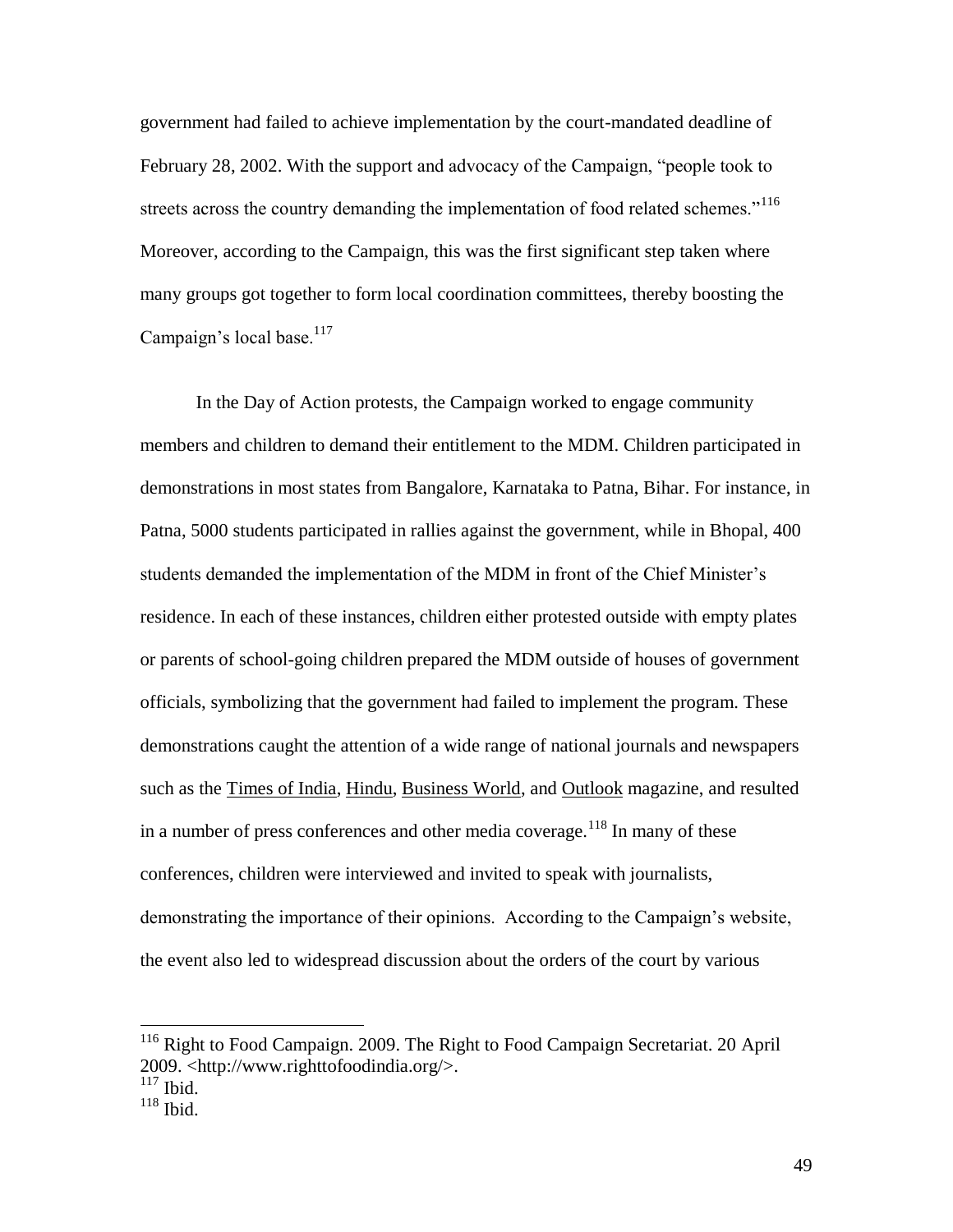sections of the community, with court orders translated and distributed quite extensively. Through this media coverage, messages about entitlements reached many sectors of society, and locally organized meetings engendered a great deal of participation by the citizenry.<sup>119</sup>

Collective demands for the MDM were raised in more than a hundred districts of the country through public hearings, protest demonstrations, and hunger rallies.<sup>120</sup> Moreover, most states responded in a positive manner. In the state of Rajasthan, through the advocacy of the Right to Food Campaign and the demands of citizens, the government decided to set up monitoring committees to meet the Supreme Court orders. The Chief Minister also sent instructions to the district collectors of the MDM to consistently oversee the program. Finally, the Minister decentralized responsibility for administering the meal, allowing village officials to fix the menu based on local needs.<sup>121</sup> Similar to the success seen in Rajasthan, in the state of Jharkand, 2,500 children gathered in the Town Hall of Ranchi to demand the implementation of the MDM; they also visited the Chief Whip of the ruling Bharatiya Janata Party, Mr. C.P. Singh, who promised to implement the scheme immediately.<sup>122</sup> In Jharkand whole communities participated in the protests; "Panchayats, Gram Sabhas, Teachers and the general public [conducted] the events, apart from a large number of NGOs."<sup>123</sup>

<sup>&</sup>lt;sup>119</sup> Right to Food Campaign. 2009. The Right to Food Campaign Secretariat. 20 April 2009. <http://www.righttofoodindia.org/>.  $120$  Ibid.

 $121$  Ibid.

 $122$  Ibid.

 $123$  Ibid.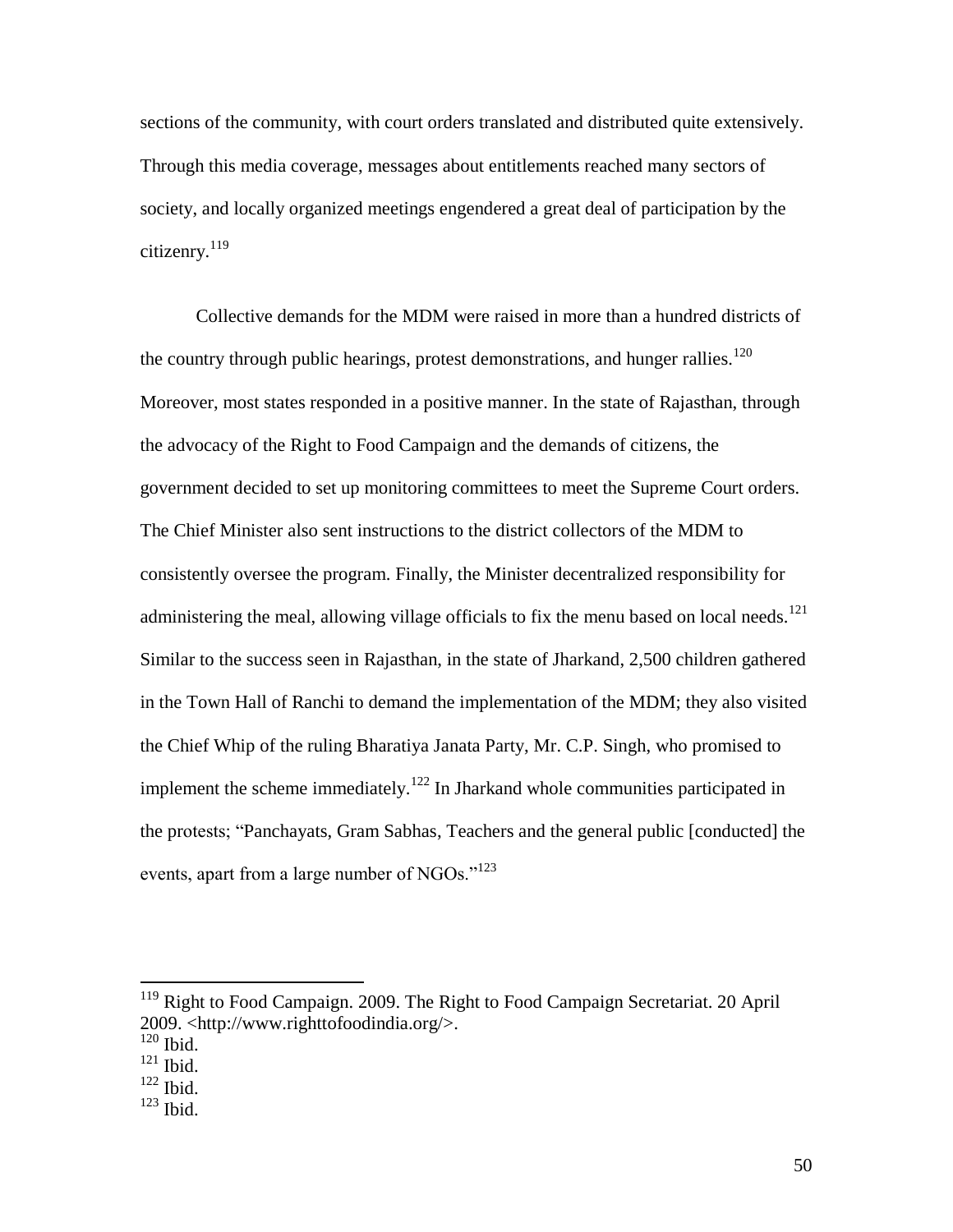Ultimately, the Day of Action, orchestrated by the National Right to Food Campaign incorporated many of the goals and strategies promoted by Kent and the FAO; it worked to promote entitlement consciousness, create grassroots social movements, engage citizenry and build a local base. However, since this event, the Campaign has failed to promote bottom-up, child-centered approaches on a broad or more sustained basis. More specifically, the type of institutionalized human rights culture suggested by Kent is clearly missing from the groups' message. Five years later, the country still sees major quality and quantity issues with the MDM.<sup>124</sup> Moreover, some states have yet to provide children with the MDM.

The failure to recognize children's potential power and effectiveness in advocating on their own behalf is problematic on many levels. First and foremost, it misses the opportunity to educate children to become active citizens. On a more pragmatic level, it misses the fact that, because children are the recipients of the MDM, if they are not encouraged to speak out when they have complaints, their advocates may not always know of program failures.

 As opposed to the approach taken by the National Right to Food Campaign, George Kent argues that students should play a central role in the MDM: they "should have a right to particular kinds of information, such as the contents of the meals that are planned, and perhaps their nutritive values"; they "should (also) have a right to information as to what they could do if their meals are unsatisfactory"; "they should have a right to know what they are entitled to, and also what they can do about it if they

<sup>&</sup>lt;sup>124</sup> Kent, George. "School Meals as Entitlements." Presented at the University of Hawaii.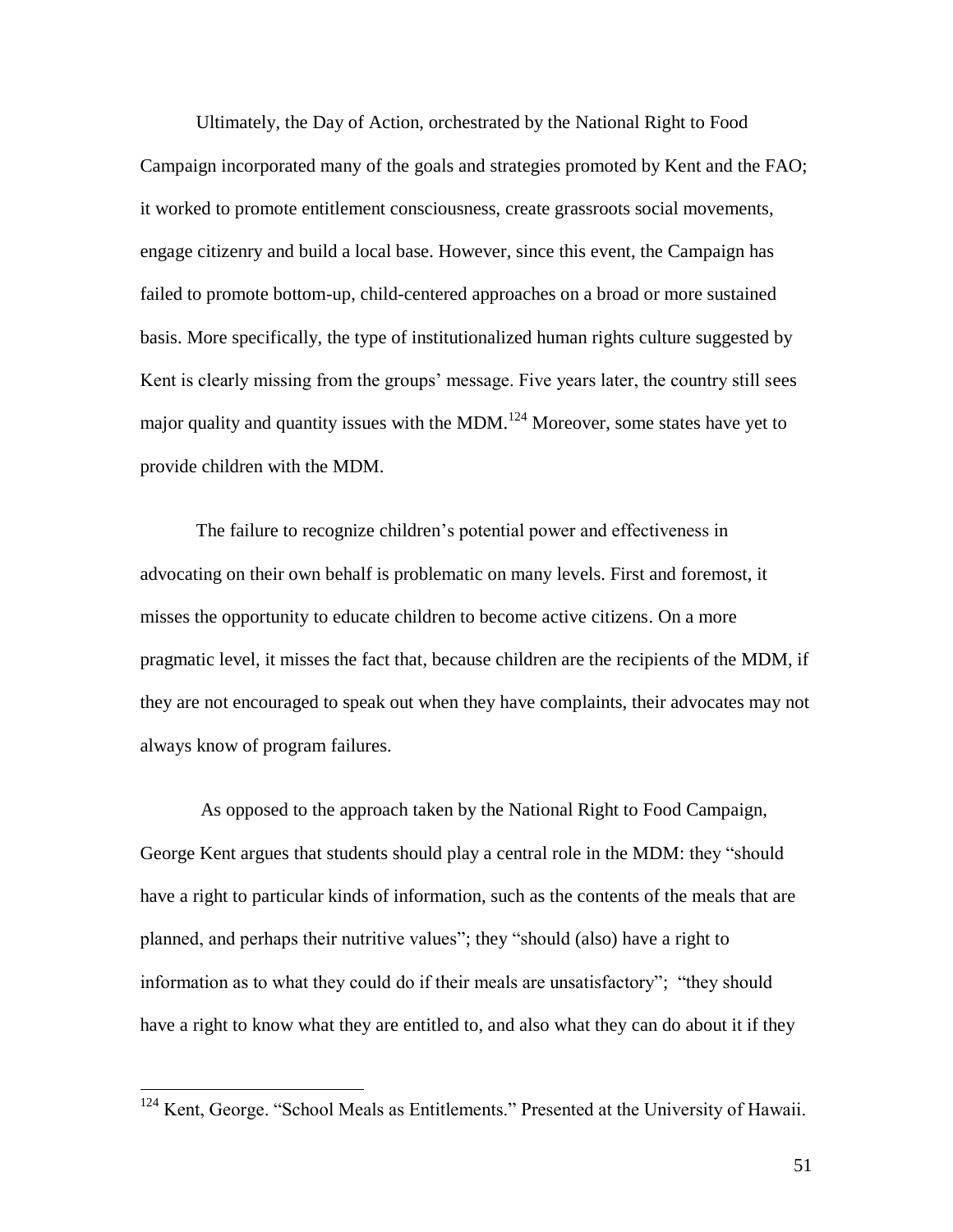don't get it."<sup>125</sup> Kent rightly points out that in India, "one can only wonder how many children or parents know the actual content of the Supreme Court's specifications regarding school meals, or have any idea of what they should do if they don't get what the court says are their entitlements."<sup>126</sup> Even so, the National Right to Food Campaign fails to forcefully advocate a rights-based approach to the application of the Mid Day Meal Scheme that underscores children's entitlements or participation in decisionmaking. The following section will discuss the Supreme Court and Government of India interpretation of how to best implement the MDM.

# **THE SUPREME COURT AND GOVERNMENT OF INDIA**

Since the 2001 public interest litigation led by P.U.C.L. (Rajasthan), the Supreme Court and Government of India have worked to make the MDM and the right to food a legal entitlement for children in India. With the passage of many interim orders, activists like P.U.C.L. attorney Colin Gonsalves have called the "right to food case" one of the most successful cases undertaken by human rights activists in India. However, even as the Supreme Court and government have begun to take their obligations to the Indian people seriously, they, like the activists and advocates who have fought for them to implement these programs, have failed to promote a rights-based approach to the implementation of the MDM. National legislation on the MDM does not refer to this approach or promote a culture of human rights surrounding the MDM. Moreover, the legislation does not encourage children's understanding of entitlements or work to ensure that duty bearers are accountable to children. In sum, the Indian government has enforced

<sup>&</sup>lt;sup>125</sup> Kent, George. "School Meals as Entitlements." Presented at the University of Hawaii. <sup>126</sup> Ibid.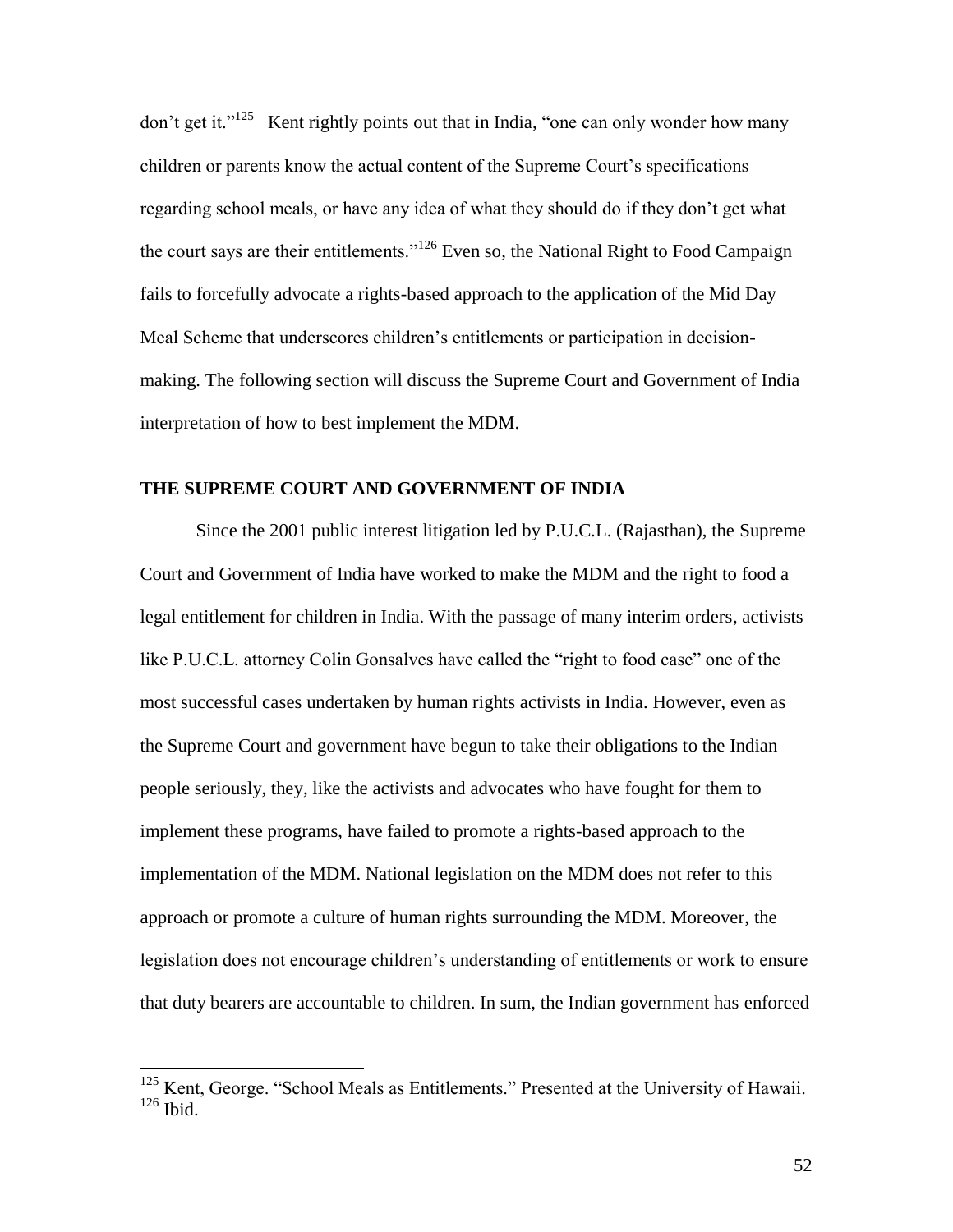legislation to promote the right to food that differs markedly from the approach advocated by international human rights scholars.

In his discussion of a rights-based approach, Kent argues that national legislation should support the right to food and should advocate a culture of human rights. He urges national governments to formulate legislation so "clients have clear entitlements to its services" and so welfare schemes make explicit commitments to honor these entitlements.<sup>127</sup> Additionally, he proposes that a complaint procedure be established so those who [feel] "they have not obtained their entitlements can get a fair hearing, and if necessary, have the situation corrected."<sup>128</sup>

Legislation on the MDM such as the 2004 National Programme of Nutritional Support to Primary Education describes how the main objectives of the MDM Programme are "to help universalize the scheme by improving enrollment, retention and learning levels of children, while improving nutritional status and quality of the food."<sup>129</sup> The legislation also makes a commitment to the children of India, making the promise that the central government will provide greater funding to the MDM and assistance at a rate of 1 Rupee per child, per day.<sup>130</sup> Despite a serious commitment to improving the MDM, national legislation does not currently make human rights a major objective. The MDM legislation does not mention the terms "human rights" or "entitlements of

<sup>&</sup>lt;sup>127</sup> Kent, George. "School Meals as Entitlements." Presented at the University of Hawaii.  $^{128}$  Ibid.

<sup>&</sup>lt;sup>129</sup> Rutledge, Jennifer. "A Child's Right to Food: India's Mid-Day Meals Programme" Paper presented at the annual meeting of the ISA's 49th Annual Convention. San Francisco. Mar 26, 2008. <http://www.allacademic.com/meta/p250577\_index.html>. P. 22.

 $\frac{22}{130}$  Ibid. P. 22.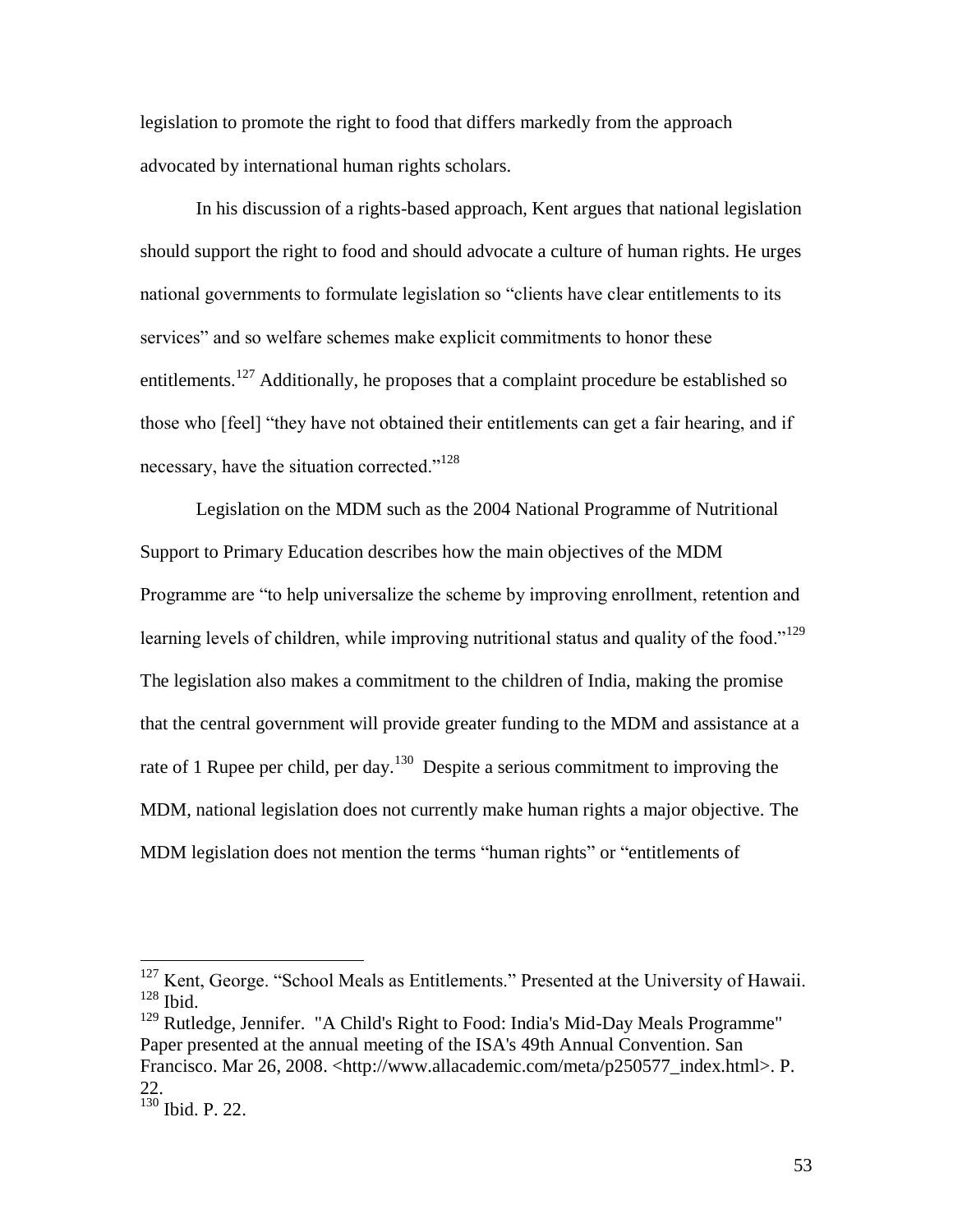children". In addition, the legislation proposes a way for monitoring that does not mirror the prescriptions of international human rights scholars.

The national legislation as outlined in the National Programme of Nutritional Support to Primary Education, calls for top-down monitoring of the MDM: "to oversee the management and monitoring of the program, Steering-cum-Monitoring Committees (SMCs) will be set up at four levels viz. National, State, District, and Block…. National and State-level SMCs will be expected to meet at least once every six months, and District and Block level SMCs, at least once a quarter.<sup>"131</sup> This proposal demonstrates a commitment to ensuring proper implementation of the MDM. Even so, this type of enforcement does not go far enough to establish a rights-based approach. Kent calls for a bottom-up approach to monitoring with national mandates for school-level monitoring initiatives in which children are involved. He writes that national governments should provide:

"resources, and… incentives for the School Meal Monitoring Committees as appropriate, and guidance and assistance for their operations. Governments should also help to establish monitoring procedures to be used by the SMMCs to provide annual reports to the national governments in standard form."<sup>132</sup>

In this regard, Kent urges collaboration between the government and schools through School Meal Monitoring Committees in which children take part in monitoring the MDM and submitting their complaints to the government. India's national legislation clearly

<sup>&</sup>lt;sup>131</sup> Ministry of Human Resource Development. 2006. National Programme of Nutritional Support to Primary Education.

<sup>&</sup>lt;http://74.125.47.132/search?q=cache:8C\_ouHfr22YJ:www.schooleducation.kar.nic.in/p dffiles/mdmguidelines2006.pdf+National+Programme+of+Nutritional+Support+to+Prim ary+Education&cd=3&hl=en&ct=clnk&gl=us>.

 $132$  Kent, George. "School Meals as Entitlements." Presented at the University of Hawaii. P. 54.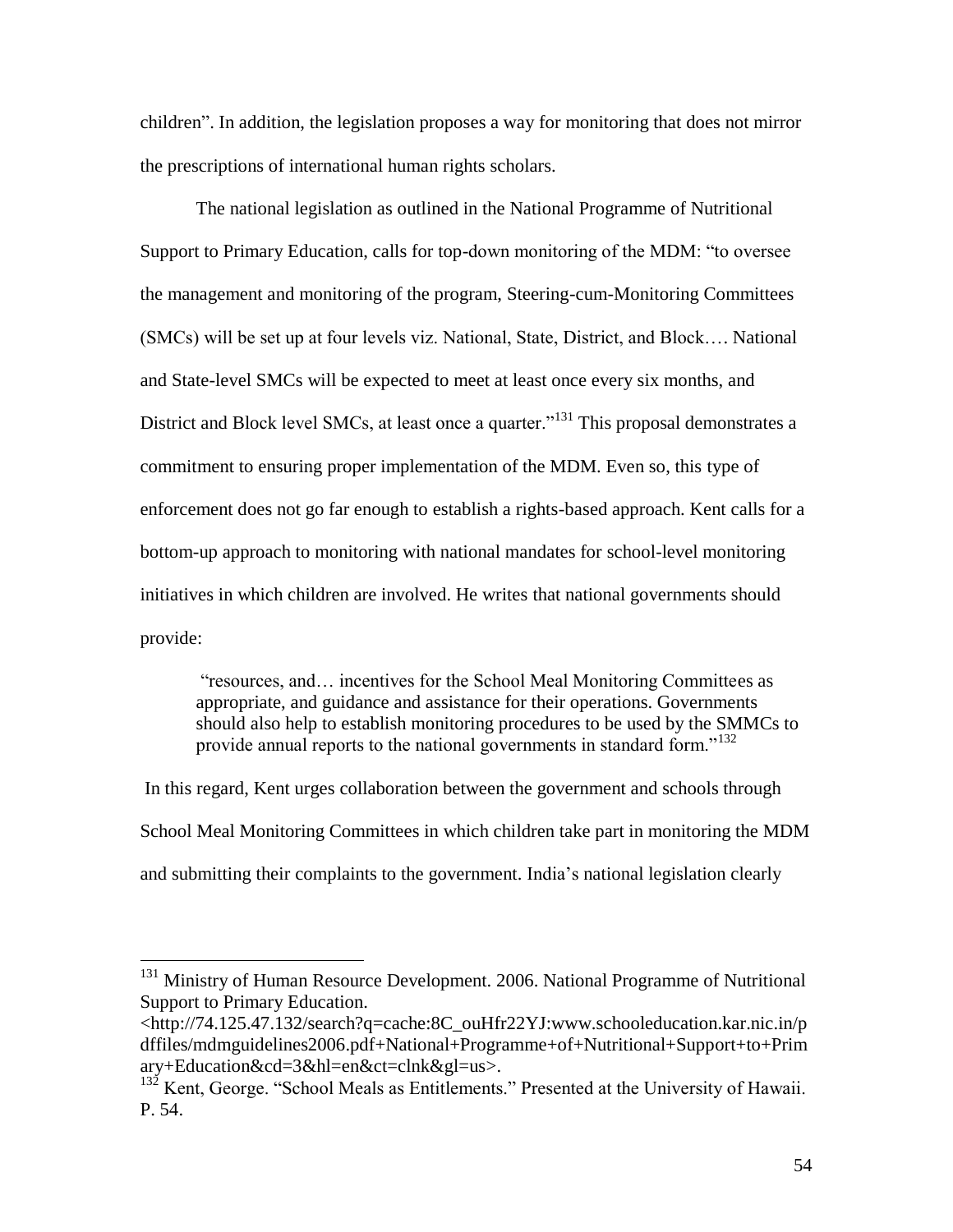fails to call for such provisions and does not enshrine a rights-based approach to the

MDM.

# *Supreme Court*

Since 2004, the arrival of progressive Supreme Court justices has resulted in

beneficial changes in the MDM. These officials worked to create a new set of guidelines

for the Mid Day Meal that were more detailed than in the past, including:

"…the designation of committees to oversee the program at the national, state, district, and block levels, and a number of admonitions that the meals should be of good quality, that they be safely prepared, that the meals are to be varied from day to day, that the community should get involved, that the meals should be used for socialization skills, and that the meals should be monitored by various different agencies…"<sup>133</sup>

The detailed nature of these guidelines represents the willingness of Supreme Court

justices to improve the MDM.

Supreme Court Commissioner, N.C. Saxena has, furthermore, demonstrated a

keen interest in the MDM and has even expressed interest in a rights-based approach to

its application. He states:

 $\overline{a}$ 

"if freedom from hunger is a basic right of all citizens…then robust redressal and compensation mechanisms ought to be in place to deal with instances where the right is violated. As things stand, such arrangements are sorely lacking. By and large, food entitlements are treated as a gracious gift of the State, and it is not considered important to punish the culprits or compensate the victims in the event where these entitlements are not realized. This neglect must be addressed if the right to food is to become a reality."<sup>134</sup>

In this sense, Saxena acknowledges and seems to underscore many of the beliefs held by

international scholars on how the MDM should be applied. He urges redressal and

<sup>133</sup> Swaminathan, M.S. and Medrano, Pedro. 2004. *Towards Hunger Free India: From Vision to Action*. Madras: East West Books. P. 163. <sup>134</sup> Ibid. P. 163.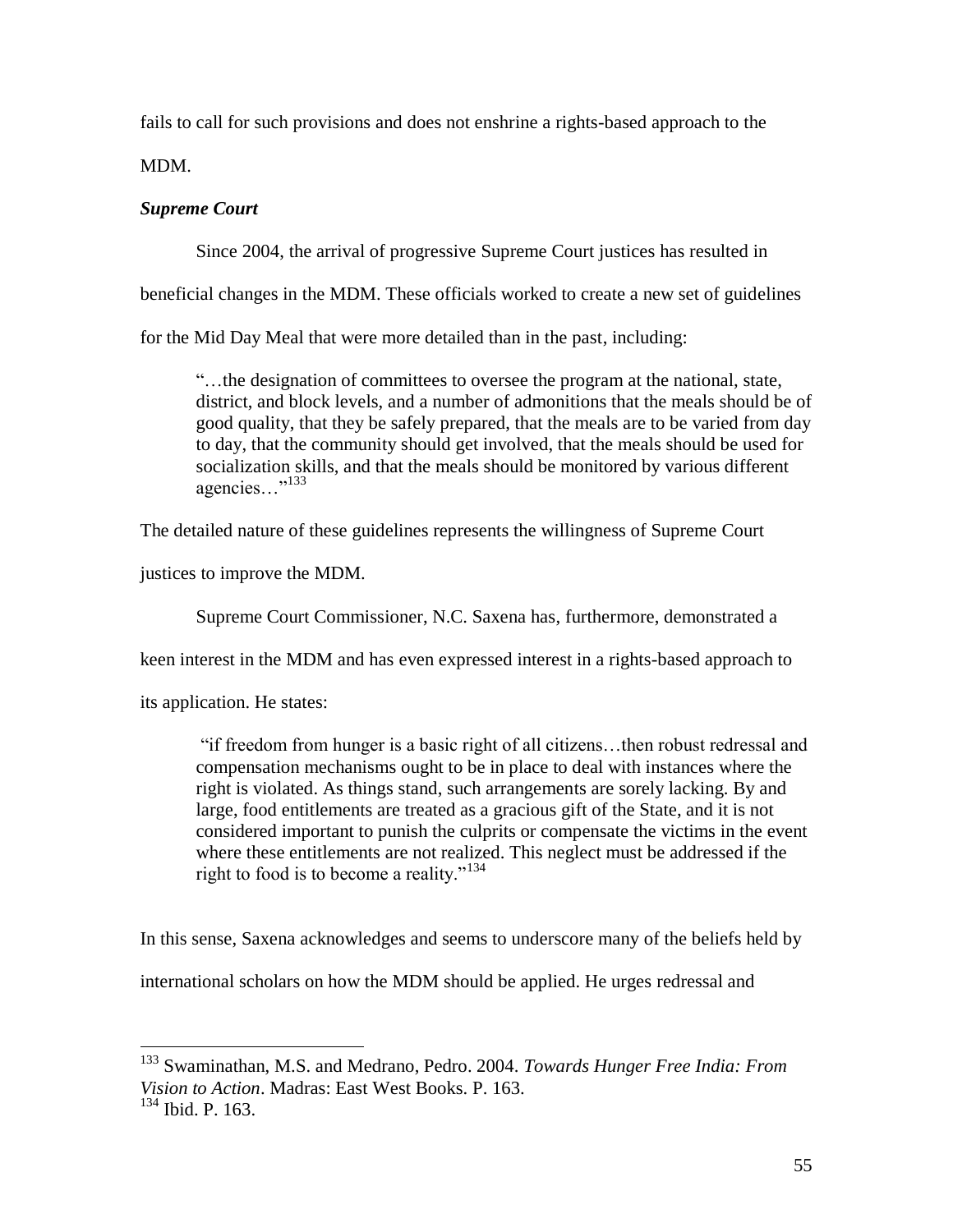compensation mechanisms and that food be viewed as entitlement of citizens. Saxena qualifies his approval of a rights-based approach, however, by stating that while "the notion is appealing... its practical implications are often far from clear."<sup>135</sup> Ultimately, the Supreme Court's rhetorical support of this approach has not yet translated into rulings that rights-based approaches be applied in the states' administration of the MDM.

Thus, although the Indian government and Supreme Court are clearly concerned with using the MDM to promote certain democratic values, they fail to advocate a rightsbased, child-oriented approach to doing so. While the Supreme Court commissioner has demonstrated interest in promoting rights-consciousness, this support has not translated into specific rulings or an institutionalization of a rights-based approach. Moreover, while it is quite admirable that the Government has vocalized the importance of imparting values such as equality, cooperation, discipline, and good hygiene, there is no mention of teaching children human rights education or other values which help children speak out and understand that they are right holders.

In Kent's discussion of rights-based approaches to meal provision, he emphasizes that national legislation should go beyond emphasizing the nutritional aspects of the MDM. While the MDM can fulfill important nutritional and educational needs, students should also be taught that the meals are an important entitlement. He argues that the framing and implementation of national legislation should keep in mind a variety of critical questions. Does the food belong to the donors who are free to provide it or not as they please? Or does the food ultimately belong to the programme participants and do they have a clear right to it? If the food is not provided in the proper way, can someone

<sup>135</sup> Swaminathan, M.S. and Medrano, Pedro. 2004. *Towards Hunger Free India: From Vision to Action*. Madras: East West Books. P. 145.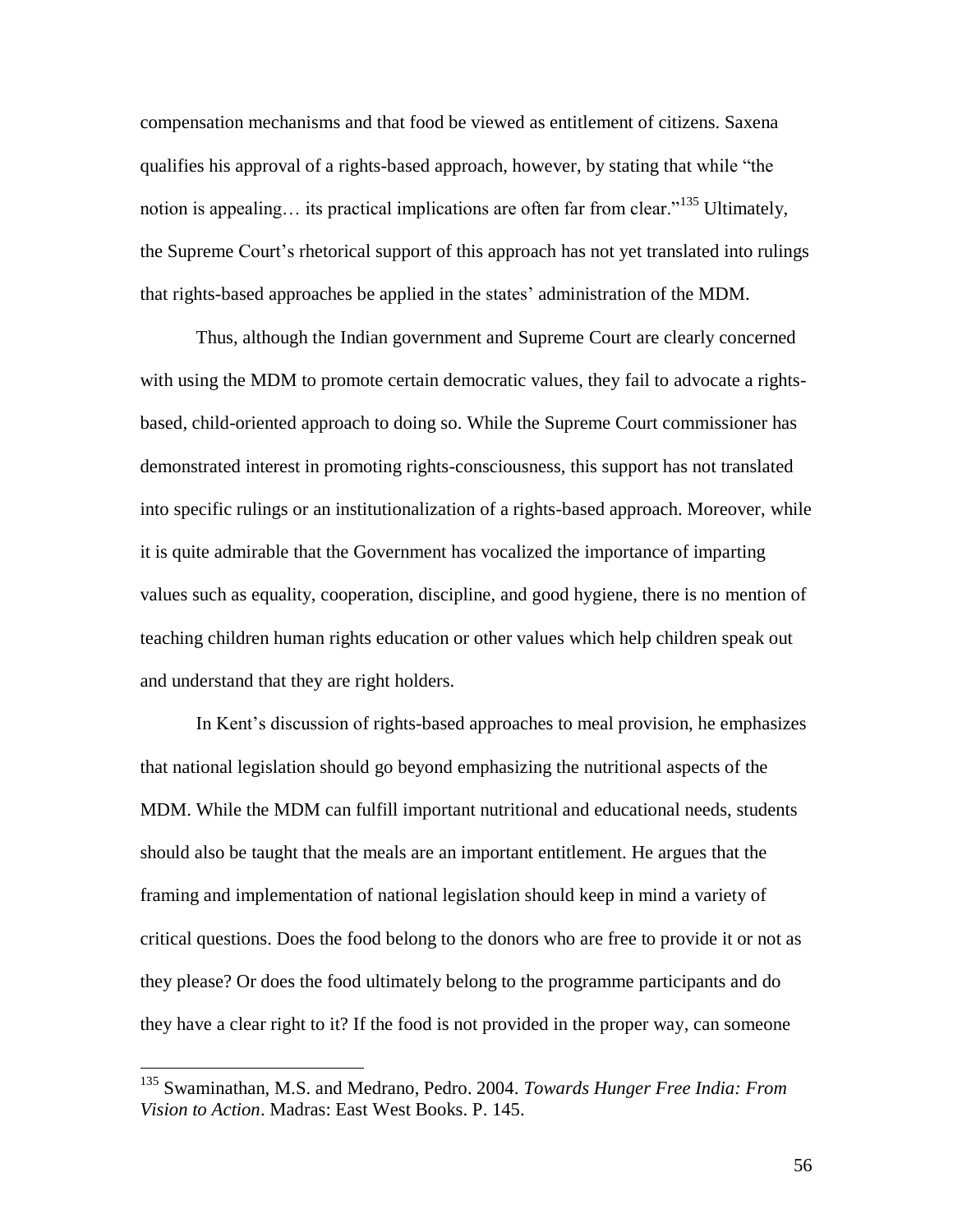be called into account?"<sup>136</sup> Using these questions as guidelines to ensure that children reap the greatest benefits of the MDM, Kent argues that children should be taught that the state is obligated to provide them with food and that they are entitled rights-holders, who have institutional remedies when they do not receive their due.

 Today, the MDM has seen major challenges in its implementation. There are major state-by-state differences with many states experiencing quality and quantity issues. When citizens do not demand their rights, states have all too often neglected proper implementation of the scheme. In a scheme primarily run by state-governments, the national government cannot adequately or forcefully oversee the program. Thus, even though the rhetorical and legal commitments of the national government and Supreme Court promote a right to food, this right is too seldom enforced in practice. A forceful effort to promote a rights-based approach to implementation of the program could, however, at least begin to address some of these issues of national state capacity by setting up an institutional approach at the level of local schools to promote and mobilize children (and their parents) to understand their rights and advocate for their enforcement.

## **CONSEQUENCES OF LIMITED INTERPRETATIONS**

 $\overline{a}$ 

Despite the efforts of the extraordinary scholars and activists in the National Right to Food Campaign, and some notable legislators and judges, India remains a country where there has been "silence in the ... media on decades and decades of malnourishment

<sup>&</sup>lt;sup>136</sup> Kent, George. "School Meals as Entitlements." Presented at the University of Hawaii. P. 48.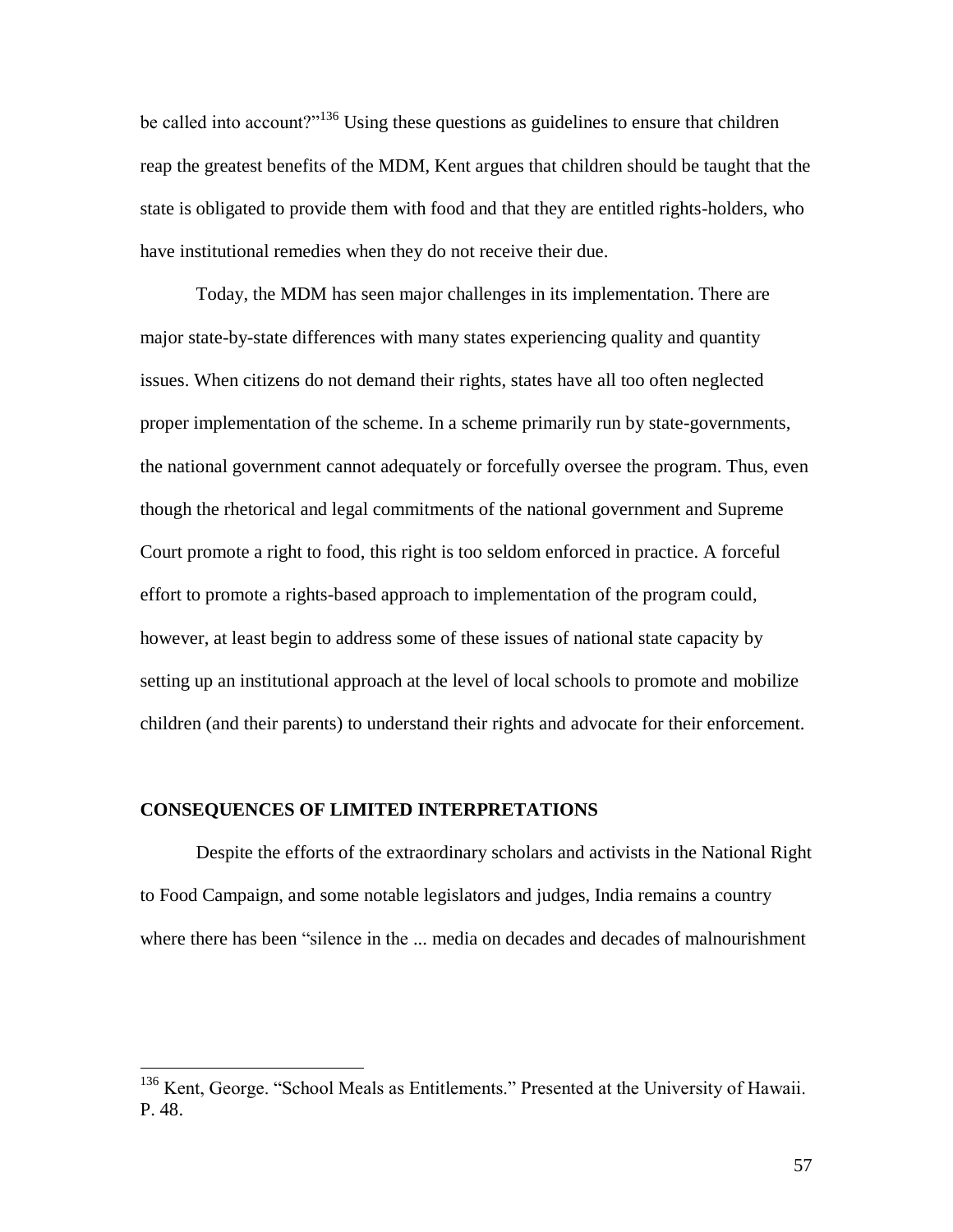and anaemia among a large number of children and women in most states."<sup>137</sup> When beneficiaries or rights-holders in government schemes do not know their rights, they do not put pressure on the government to address hunger. Ultimately the cycle of hunger continues. As one scholar notes, in India the "persistence of high levels of endemic poverty and often a silence about the issues of human well-being in the Assemblies and Parliament of elected representatives often reflects how political democracy has continued to pursue group rhetoric rather than an individual based entitlement to development of one's full potential." <sup>138</sup>

The essential argument of this thesis is that a rights-based approach to the world's largest school meal program could help to address this problem by concretely encouraging the social and civic development of Indian children as citizens with a sense of their individual rights and entitlements. George Kent and the FAO have, as we have seen, made this argument in theoretical terms. The next chapter of this thesis will explore some preliminary ethnographic evidence from two schools in Tamil Nadu that suggests that the association of the implementation of the MDM with a rights-based educational program can indeed provide children with a greater, more concrete sense of their rights and entitlements than occurs in a school which pursues the much more standard course of implementing the MDM without any such associated curriculum.

## V. **QUALITATIVE RESEARCH ON THE MDM IN TAMIL NADU**

<sup>&</sup>lt;sup>137</sup> Dreze, Jean. 2004. *Democracy and the Right to Food*. New Delhi: Economic and Political Weekly. P. 1.

<sup>138</sup> Sinha, Amarjeet. 2005. *India: Democracy and Well-Being*. New Delhi: Rupa Co. P. 42.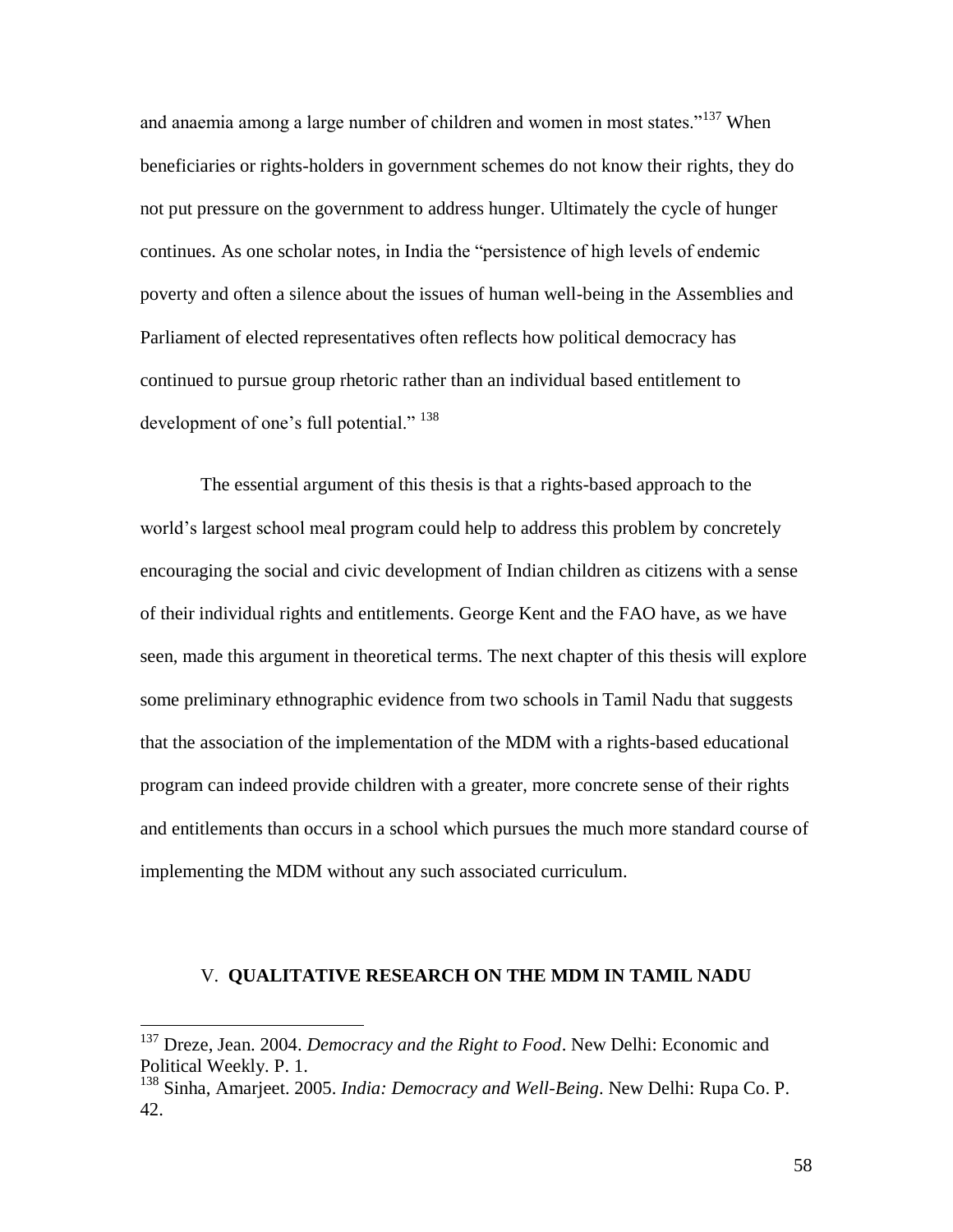Although there has not been a concerted effort to implement rights-based approaches to the MDM in India, there have been schools that have adopted facets of the rights-based discourse. Tamil Nadu is a state where the MDM runs efficiently and successfully; these conditions can allow for rights-based approaches to be implemented. This study, therefore, selected Chennai, the capital of the state of Tamil Nadu, as the site for ethnographic research on experiences related to the MDM in local schools. Two schools were selected: Bheemana Gardens School and V.P. Koil School. One school promoted human rights education and gave children a chance to participate in the MDM, while in the other school a culture of human rights was noticeably missing. When comparing the responses of children and staff at both schools, there was a stark difference between the school environments, children's understanding of entitlements, and their thoughts on the quality of the meal. The following section describes the methodology for testing the implications of utilizing a rights-based approach. The findings suggest that this approach can benefit both students and staff, while ensuring the accountability of duty bearers to right-holders.

### **METHODOLOGY**

This study consists of both surveys and interviews of children and staff at two different schools in Chennai, India. At the Bheemana Gardens School, 26 sixth graders, 23 seventh graders, and 33 eighth graders, totaling 82 students were surveyed. In-depth interviews were also conducted with 5 students in the  $6<sup>th</sup>$  grade and with some staff members. At the V.P. Koil School, interviews were conducted with 35  $6<sup>th</sup>$  graders, 41  $7<sup>th</sup>$ grade graders, and  $468<sup>th</sup>$  graders, totaling 122 surveyed students. In both schools combined, 204 students were surveyed. Moreover, 10 children and 4 staff members were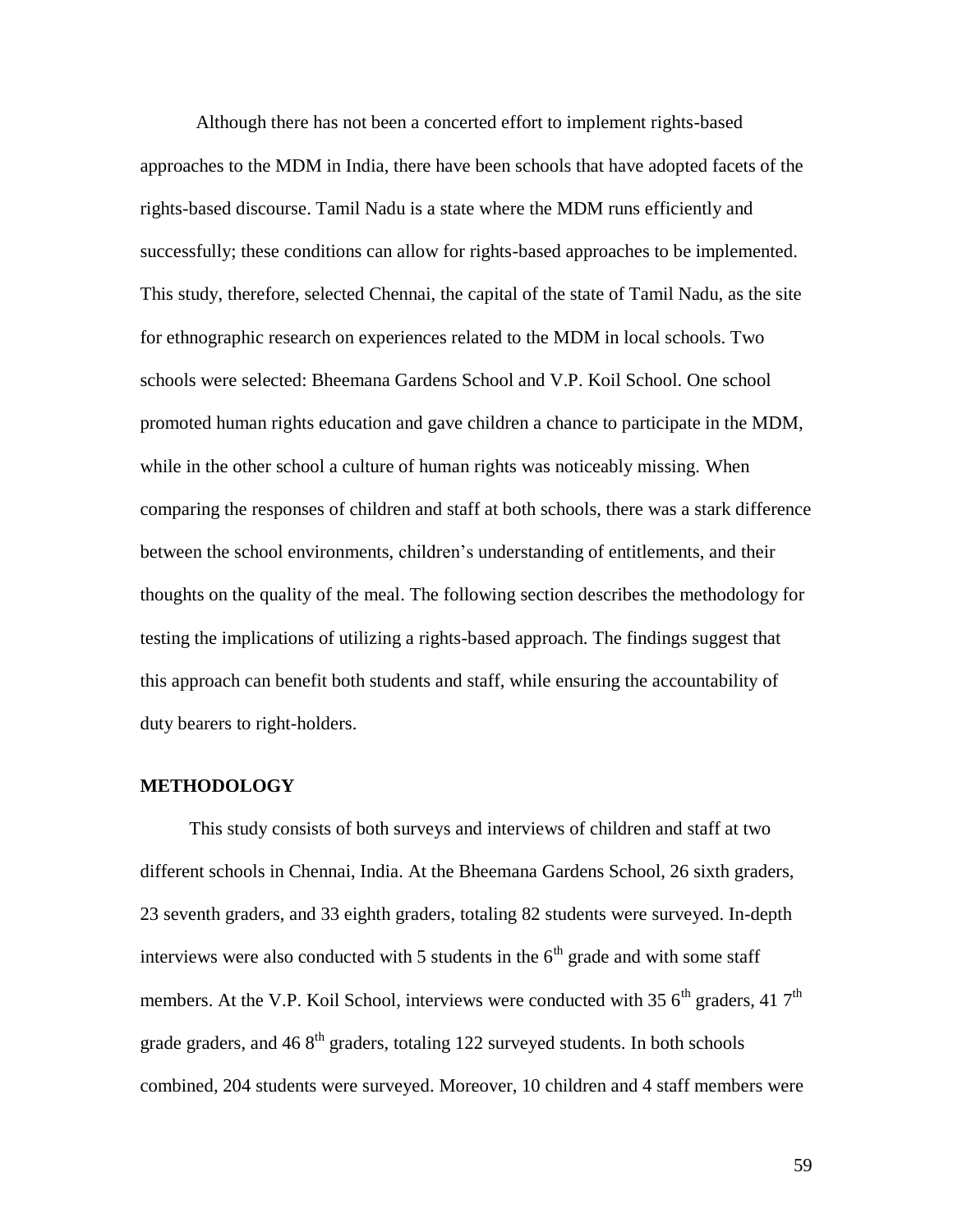asked to partake in in-depth interviews. These interviews were conducted during a one month period from December to January 2009.

Bheemana Gardens School is on Bheemana Garden Street in Alwarpet, Chennai and V.P. Koil School is located at V.P. Koil Street in Mylapore, Chennai. The two schools are located around 20 minutes apart from one another in Tamil Nadu's capital city. They consist of children from similar socio-economic backgrounds; children at both schools are generally the first in their families to attend school.<sup>139</sup> Parents of these children work as auto rikshaw drivers, waste collectors, household maids or servants, informal sector workers, or they are unemployed. Principals at both schools described most children as being from low caste backgrounds. Principal T. Nalanikumar of V.P. Koil School explained that the school consists of "very low level families who are struggling. These are the children of waste collectors or are children who are found on the streets." Similarly at the Bheemana Gardens School, Principal M. Murugesan commented that the school is comprised of "very poor children."

A series of survey questions were asked, including: how often do you eat the MDM; what are your thoughts on the MDM; have you ever heard of the right to food; if yes, who would you talk to; and if you ever had a problem in your community who would you talk to. These surveys were conducted orally with a class as a whole. Children were asked to put their heads down to avoid looking at their fellow classmates when raising their hand for their response. Questions were repeated twice before students were asked to respond. This study also consisted of in-depth interviews in which participants were selected randomly. These interviews were conducted during school hours 7 am to 3 pm

 $\overline{a}$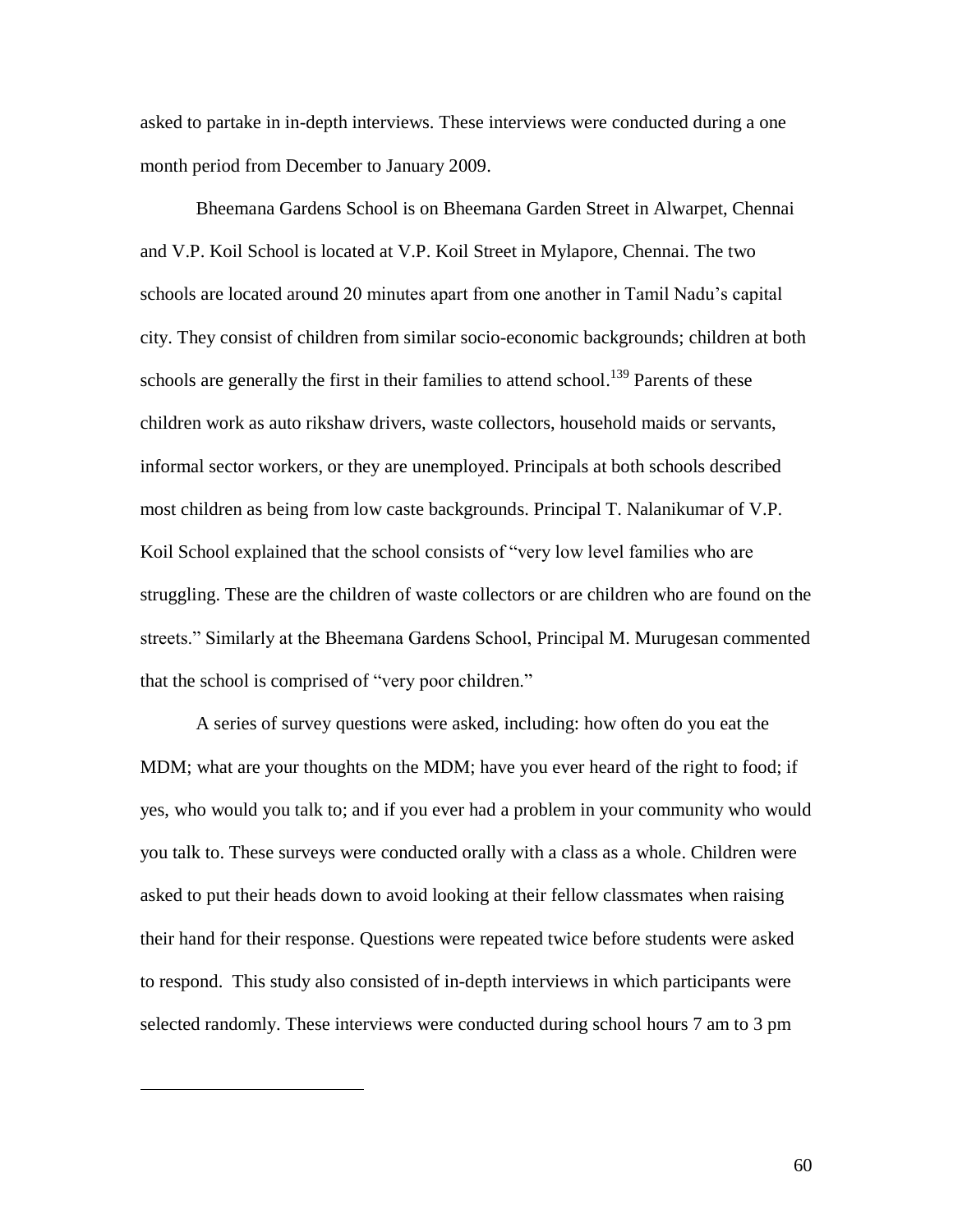and were structured in an open-ended fashion to allow interviewees' answers to dictate the direction and flow of the conversation.

 While these surveys and interviews cannot be used to generalize about the efficacy of all rights-based programs, they do provide evidence of how scholar George Kent's ideas can be applied. Under the conditions of the MDM in Tamil Nadu, there appears to be evidence that a rights-based approach can have an impact on children, affecting their understanding of entitlements and the right to food. It also can be inferred that a rights-based approach can result in greater civic participation of children in India.

## **EMERGING THEMES**

The school differed greatly in terms of rights consciousness (knowledge of the right to food), thoughts on the quality of the meal, and thoughts on participation expressed by the children. These themes will be addressed in the following subsections: lunch environment; understanding of the right to food; ability to influence decisions at the school; and civic participation.

## **LUNCH ENVIRONMENT**

There was a significant difference in the lunch environments at V.P. Koil School and at Bheemana Gardens School. While at V.P. Koil School children were taught to sit together during lunch and to eat in a clean area inside a classroom, children at the Bheemana Gardens School often sat together outside in muddy, dirty conditions. Some children could even be found near piles of trash that had not been deposited in dumpsters. These environmental differences also appeared in children's interactions with staff members and in their decorum during lunch. During lunch at V.P. Koil School, children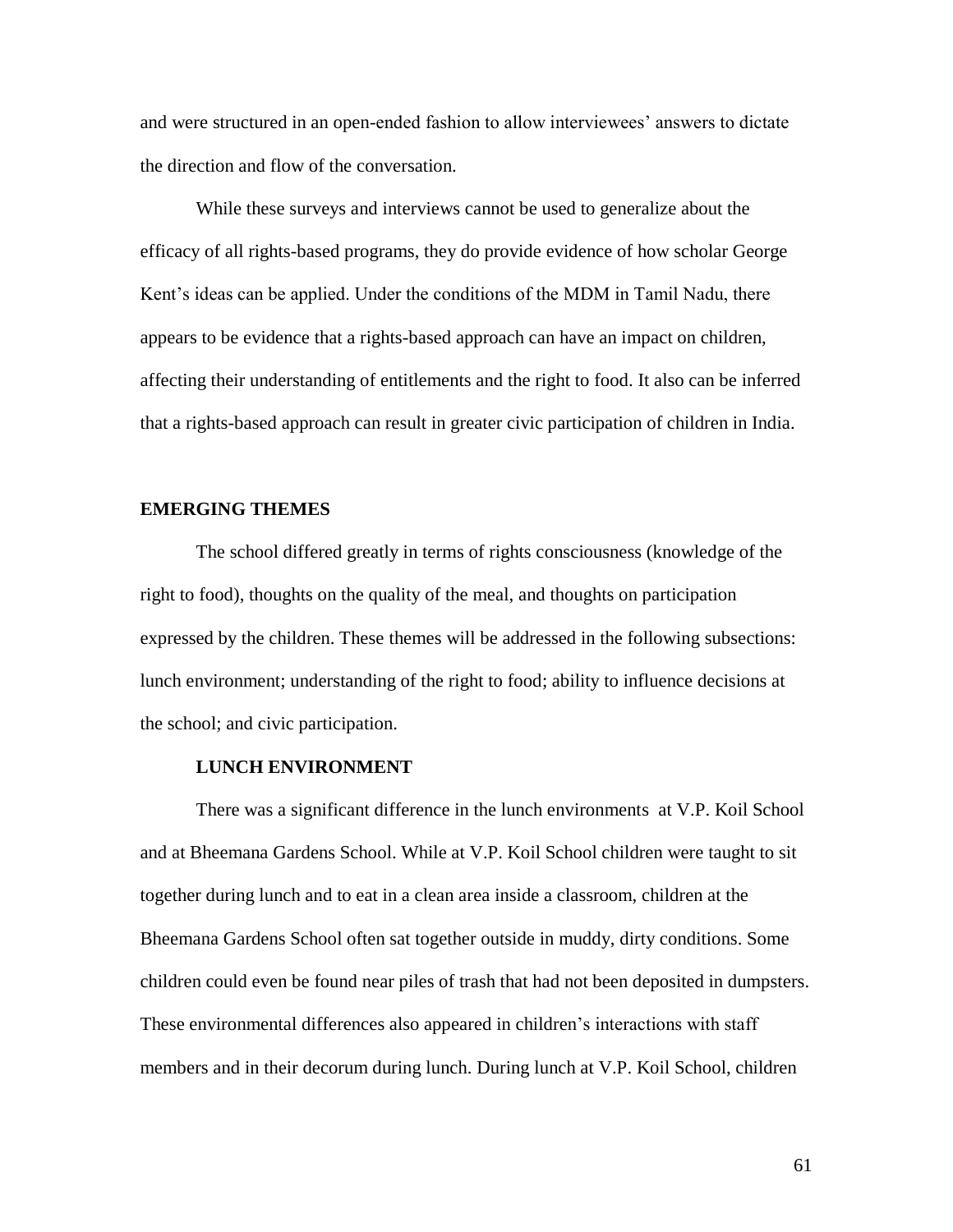would sit down on the floor of a classroom waiting to be served by the teachers, staff, cooks and helpers of the school. The floor would be cleaned before the children arrived at noon. The children would also only be permitted to eat lunch after washing their hands, and picking up a glass of water. Staff members at the school would oftentimes serve children a second or third time. In contrast, at Bheemana Gardens School children waited in a single line to receive their food from cooks and helpers. While children at this school also received second or third servings of food, both the children and the staff members appeared detached from one another or tense with one another. At times, the children would complain about the quality of food, and the cook would make a comment back to the children and appear to "throw" the food on their plate.

Even when children in the  $6<sup>th</sup>$ ,  $7<sup>th</sup>$ , and  $8<sup>th</sup>$  standards from each school were asked their thoughts on the MDM, there appeared a difference between answers of children between the two schools. At V.P. Koil School, the school with a greater emphasis on human rights, out of a total of 122 students surveyed, 101 students rated the meal very good (83%) while 10 students rated the meal good (8.1%). Only 2 students rated the meal as okay (1%) with the remaining 9 students choosing to abstain from answering the question. In contrast, at Bheemana Gardens School there was much more variation in students perception of the meal. Out of 82  $6<sup>th</sup>$  through  $8<sup>th</sup>$  graders, 31 students rated the MDM very good (38%), 13 students rated the meal as good (16%), and 28 students rated the MDM as okay (34%). 10 students did not respond to this question. At both schools it appeared that students generally liked the meal, but there was clearly less enthusiasm at Bheemana Gardens School than at V.P. Koil School.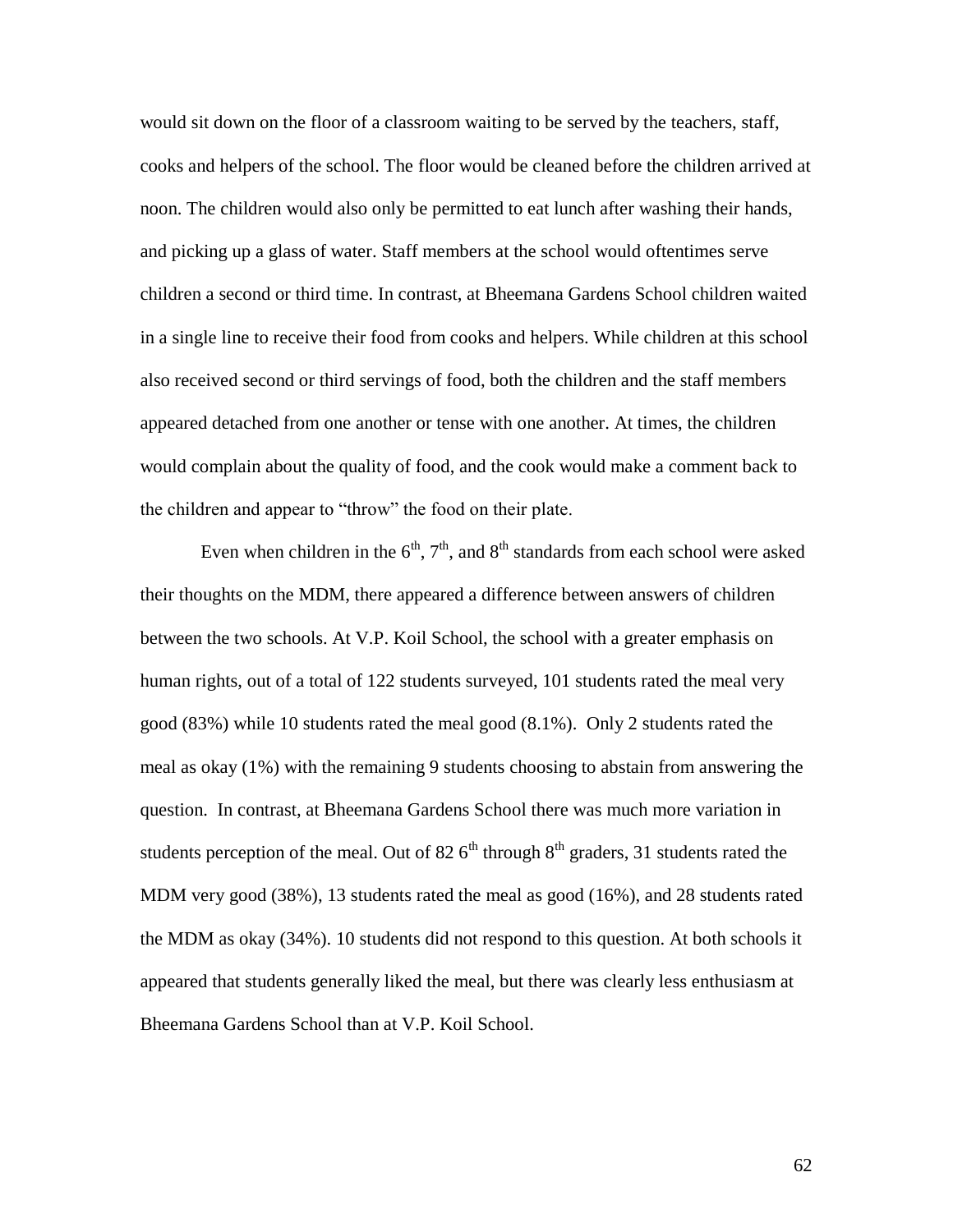# **UNDERSTANDING OF THE RIGHT TO FOOD**

Other questions in the survey explored whether children at both schools knew that they were entitled to a right to food. When comparing Bheemana Gardens School and V.P. Koil School, this study found a difference in knowledge. When asked the question, do you have a "right to food," 99 out of 122 students (81.1%) at V.P. Koil answered that they have a right to food. 4 students said that did not (3.27%), while 9 students did not respond. In contrast, at the Bheemana Gardens School, 4 of 82 students  $(4.8\%)$  in the  $6<sup>th</sup>$ ,  $7<sup>th</sup>$ , and  $8<sup>th</sup>$  grades thought they had the right to food, while 77 students (94%) said that they did not. These stark differences between the students at both schools raised the question of why students at V.P. Koil were so much more aware of their rights and entitlements.



**Survey Question: Do you have a right to food?** 

When speaking to staff members, one of the major factors that stood out in explaining the difference between the two schools was that children in the  $7<sup>th</sup>$  grade at V.P. Koil School were taught a human rights education curriculum. The human rights education book used by the school, titled "Koranthaigal Urimai" or children's rights,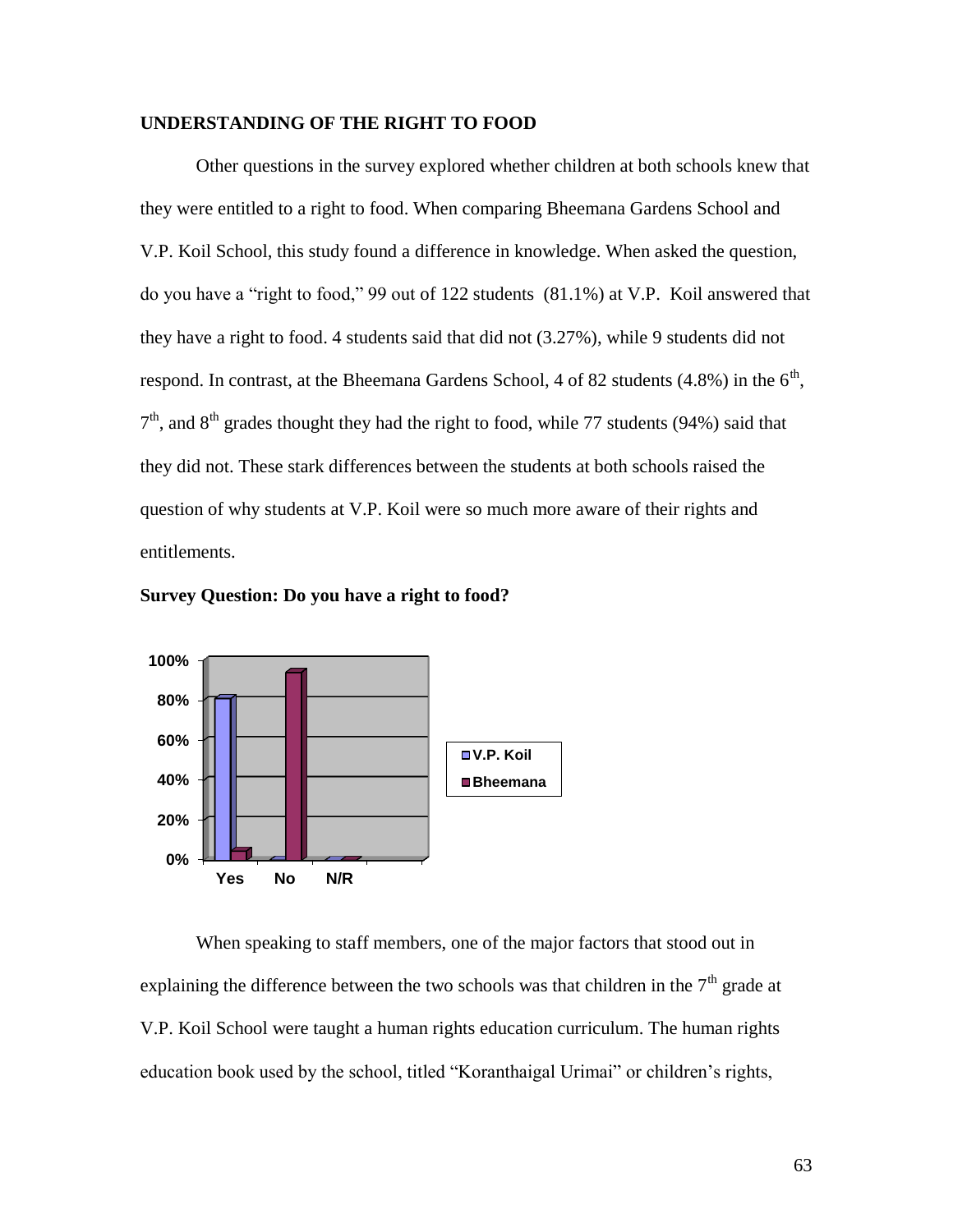consisted of games related to the right to food in which children were taught about their entitlement and told to speak out to staff members at the school when they didn't receive it. Students were also taught about the extent of hunger in India and the importance of citizen demand in guaranteeing a right to food. According to Headmistress Nalinakumar,

To promote citizenship we have a morning assembly where prayers are said and children give respect to elders and parents. We later have a moral values class for all students. In the  $7<sup>th</sup>$  class, human rights education is taught to children and the human right to food is one component of it. Each individual should know what rights they have got, and giving food to children should be compulsory…It is our duty to see that is given to the children.

Principal Nalinakumar's words clearly echo scholar George Kent's commitment to the idea that children should be taught to know their right to food.

Comparing the survey answers and interviews with the children in the  $6<sup>th</sup>$  grade at V.P. Koil (who had not yet studied the school's official human rights curriculum) with their elders (who had) made it possible to study the impact of this curriculum on the school's seventh and eighth graders. A comparison of the answers given by  $6<sup>th</sup>$  graders at the V.P. Koil School and Bheemana Gardens suggested the impact of being in a school where such a curriculum was taught, even before children had received the specific instruction.

Out of a total of 35 students in the  $6<sup>th</sup>$  grade at V.P. Koil School, 19 students (54.2%) stated they had a right to food, while 11 (31.4%) stated that they did not. 2 students (5.7%) abstained from answering. In contrast, out of a total of 41 students in the  $7<sup>th</sup>$  grade, 34 responded that they had a right to food (83%), 2 students (4.8%) answered that they did not have this right. 5 students did not answer this question. Students in the  $8<sup>th</sup>$  grade had an even greater understanding of their entitlements. 46 out of the 46 (100%)  $8<sup>th</sup>$  grade students knew that they had a right to food. The disparity between 6th (54.2%),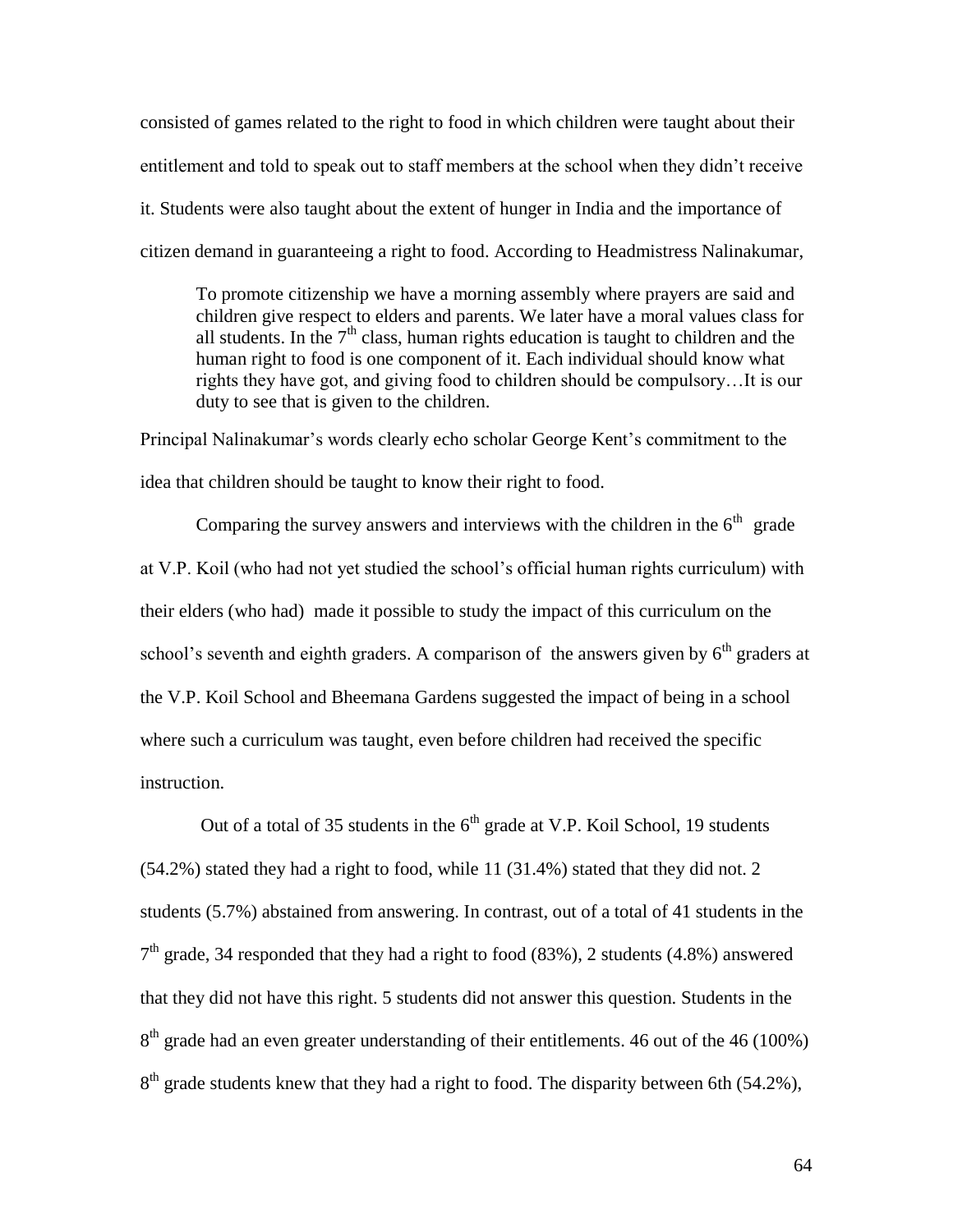7th (83%), and  $8<sup>th</sup>$  graders' (100%) knowledge of rights demonstrates how valuable supplementing the MDM with human rights education can be. There was nearly a 30% increase in the number of students who knew what the right to food was between the  $6<sup>th</sup>$ and  $7<sup>th</sup>$  grade. Moreover, all students in the  $8<sup>th</sup>$  grade knew their rights. These outcomes suggested that the  $7<sup>th</sup>$  grade human rights curriculum had made a difference for the children at V.P. Koil.

# **Survey question: Do you have a right to food?**



**V.P. Koil School**

Even before they had received this curriculum, however, children in  $6<sup>th</sup>$  grade at V.P. Koil School fared better than the  $6<sup>th</sup>$  graders at Bheemana Gardens School with regard to their knowledge of their entitlements. While  $54.2\%$  of  $6<sup>th</sup>$  graders at V.P. Koil knew of their right to food, there were no 6th graders (0 out of 26 students) at Bheemana Gardens who were aware of this right. There may be different explanations for this disparity. Perhaps  $7<sup>th</sup>$  or  $8<sup>th</sup>$  graders at V.P. Koil had discussed human rights with the  $6<sup>th</sup>$ graders at the school or the  $6<sup>th</sup>$  graders were informed by teachers that they would learn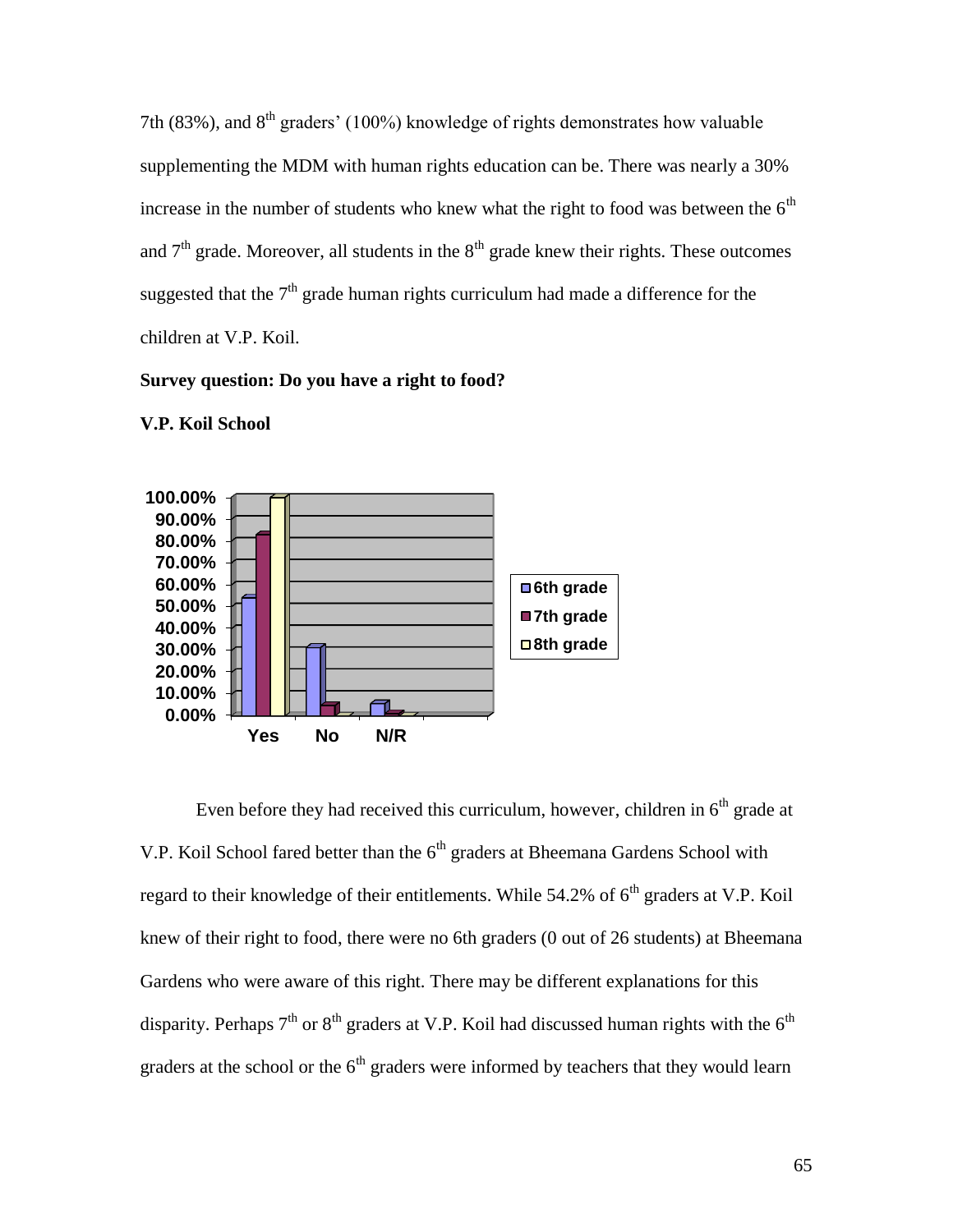about human rights education and the right to food in the  $7<sup>th</sup>$  grade. Regardless, this greater knowledge of human rights was transmitted among the younger children. Moreover, it seems clear that being in an institution where older children receive such instruction had a significant impact on younger children, compared to a school where there was no such curriculum at any grade.

Under the rights-based approach to the MDM advocated by Kent, students should know their entitlements and have an understanding of their right to food. They should also be able to hold schools accountable when/if they do not provide children with their due. In his discussion on the right to food, Kent mentions that children should know the contents of the daily meal including the meal's nutritional content. In this way, as well, V.P. Koil differed from Bheemana Gardens School. V.P. Koil School staff made it a point to write the contents of the MDM each day on a large board in the center of the school and to include the day's nutritional content. In contrast, at Bheemana Gardens School there was no menu of any kind by which children could know the contents of the meal.

Although V.P. Koil's school lunch program fell short of the types of accountability measures discussed by Kent (such as having children involved in a formal school lunch monitoring committee or reviewing the menus and the quality of the food), posting menus and nutritional content represents at least a partial implementation of Kent's suggested rights-based program. The school kept its students and parents informed of the meals' content meaning that if the posted meal was not provided, children could speak out. They could also refer back to this menu if they have any questions. At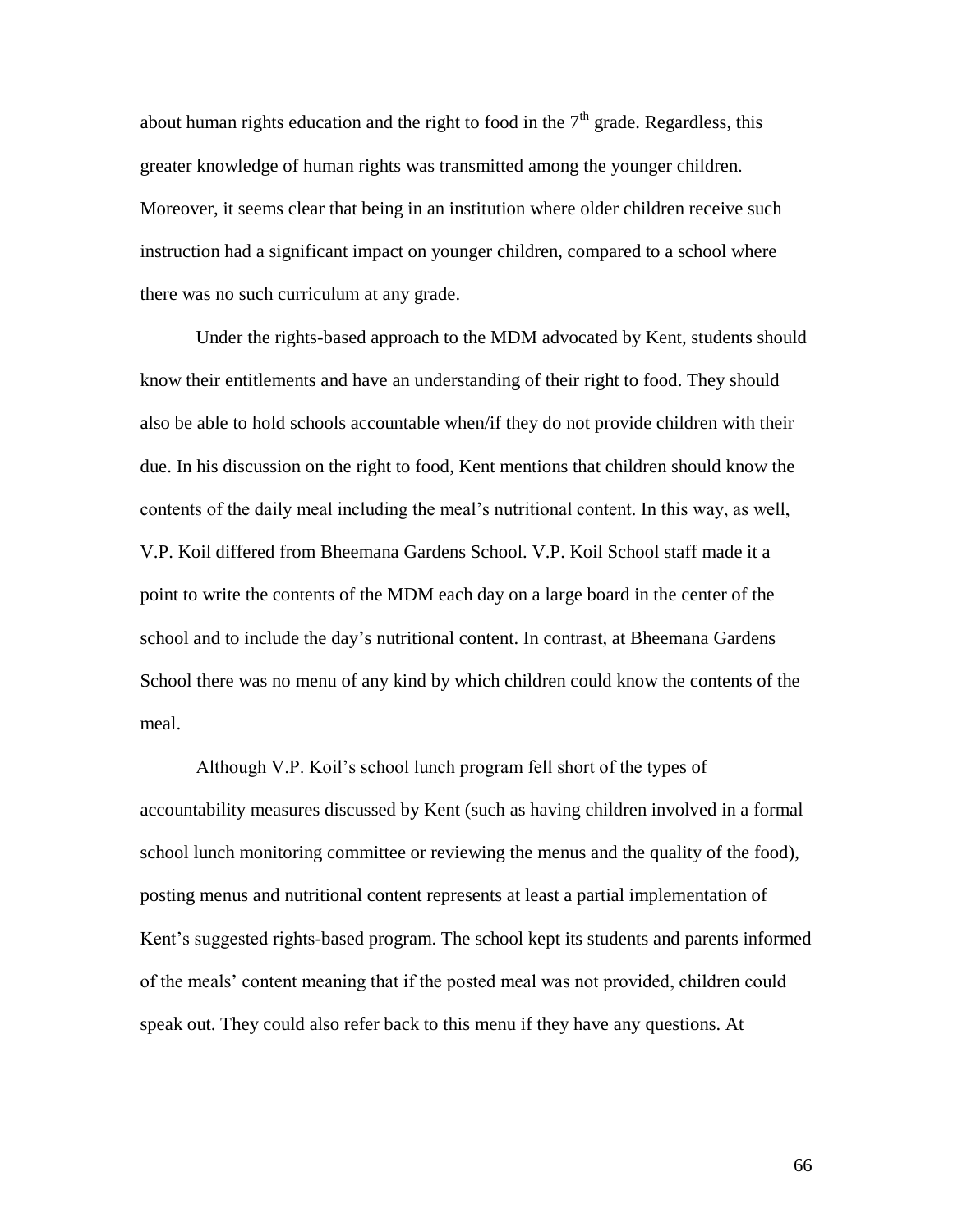Bheemana Gardens none of these methods of ensuring accountability were put into practice.

#### **THOUGHTS ON INFLUENCING DECISION-MAKING**

This study also tried to assess whether or not students felt they were active or passive recipients of the MDM, exploring whether children believed they should be able to express their opinions and thoughts on the MDM. When asked, do you think you should have a say in the food you eat, 82 out of 85 students (97%) in the  $6<sup>th</sup>$ ,  $7<sup>th</sup>$ , and  $8<sup>th</sup>$ grades at the Bheemana Gardens School believed that they should have a say in the food they ate. At V.P. Koil School, 96 out of 120 students (80%) felt that they should have a say in the food they ate. At both schools, students overwhelmingly believed that they should be able to speak out and have a say in the MDM. Interestingly, Bheemana Gardens School had a greater percent of students (17% more) wanting to vocalize their thoughts, concerns, and opinions on the meal. $140$  This study then sought to understand whether there was a difference in terms of whether students could speak out at the school and if they had tried to do so.

There was no institutional mechanism in place for students to express their thoughts on the MDM at either school. There were, however, significant differences between the two schools in students' perception about whether they could speak out if they did have a problem. This study found that students at V.P. Koil School felt that they could speak out, but often did not because they were happy with the quality of the meal.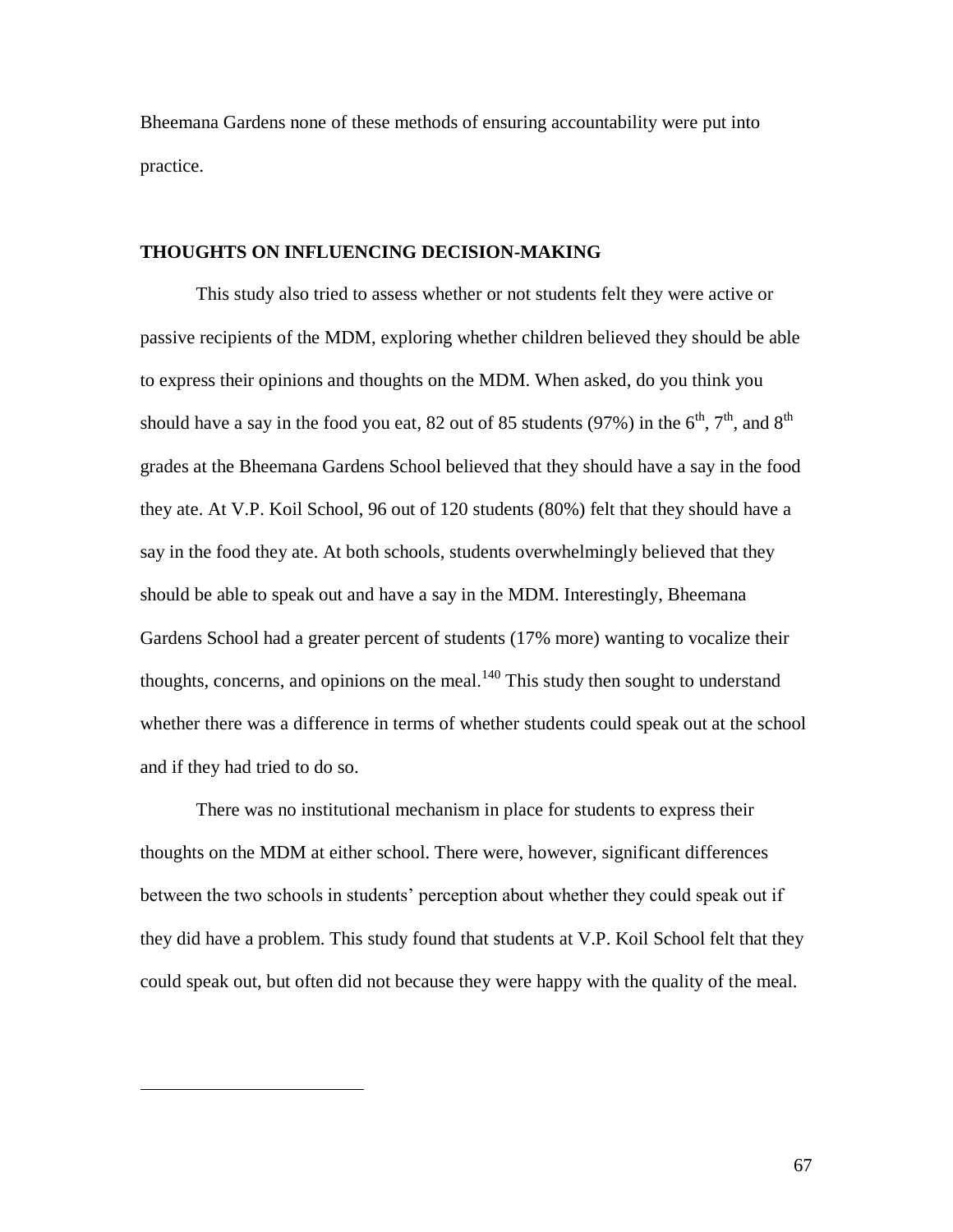In contrast, students at the Bheemana Gardens School felt disempowered. They explained that they had no way of expressing their feelings about the meal.

At V.P. Koil School, five students in the sixth grade were interviewed to understand thoughts on rights and if students could and would talk to someone if they had a suggestion about the MDM. Out of the 5 students, all responded that they had a right to food. Moreover, all students besides one replied that he/she could talk to staff if they had a suggestion about the MDM. Yet, three students responded that they loved the meal and wouldn't know what to ask for, while the other two mentioned that they already had placed specific suggestions. One student stated, "I can ask, but the food they give is grand and healthy food. I don't know why I would ask for more." In a similar respect, another student explained, "I don't ask because the food is clean. I could tell the Headmistress and she would take care of it; whatever I like they will give me." Additionally, a student, who did have a more specific request had "asked Madam for sambar and lemon chadam" for the MDM. In general, the children at V.P. Koil expressed that they could speak out or provide their suggestions to the headmistress if they wanted to.

At Bheemana Gardens School, by contrast, four of five randomly selected  $6<sup>th</sup>$ grade children said that they could not and would not speak out. One participant stated, "At home I can ask, but here I cannot. I cannot complain here at school." According to another student, "We don't have choice. Government chooses noon meal. We cannot complain." Another student replied, "I cannot complain here. If I want variety I have to tell my mother, and not tell the school." The only student who had a different response explained that she liked the meal. She believed that she could talk to the headmaster of the school about the meal, if she wanted, but she had never tried.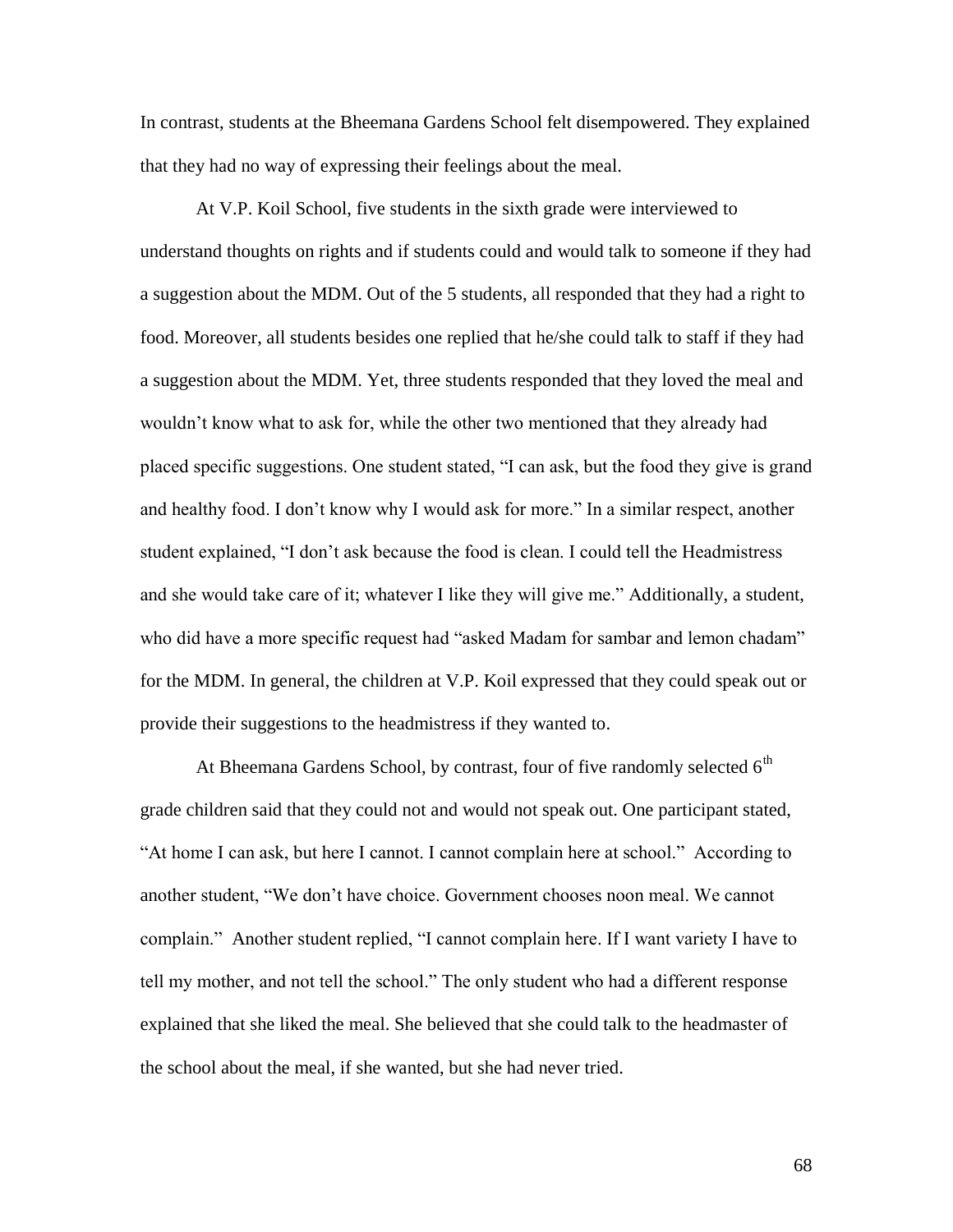This admittedly limited sampling of students suggests a potentially fundamental difference between the two schools: at one most children believed that they could speak out if they felt that they needed to; at the other, most felt that they could not complain or provide their opinions. One potential explanation for this difference is the culture of human rights promoted at V.P. Koil School, where children are taught to be active and knowledgeable rights-holders. While the rights-based model for the MDM is not implemented to the full extent at V.P. Koil, students still felt that they could speak out if they needed to. At Bheemana Gardens School, children felt that they could not provide their suggestions or opinions.

#### **CIVIC PARTICIPATION**

Children from both schools were also asked whom they would talk to if they had a suggestion about the MDM or if they had a problem in their community. Both questions were used to assess the levels of civic participation amongst students and to see whether there might be a correlation between teaching human rights and the level of student community participation. At each school students were asked who they would go to if they had a suggestion about the MDM. They were given the following options to choose from: headmaster/headmistress, teacher, government official, newspaper, other, or would not go to anyone. At V.P. Koil 35 out of 35  $6<sup>th</sup>$  graders said they would go to their headmistress, while no student signaled that he/she would inform any of the other parties. Amongst  $7<sup>th</sup>$  graders at the school 7 out of 41 said they would speak to the teacher, 33 said they would speak to a headmistress, 1 said he/she would speak to a government official, and no students replied that they would speak to either the press or another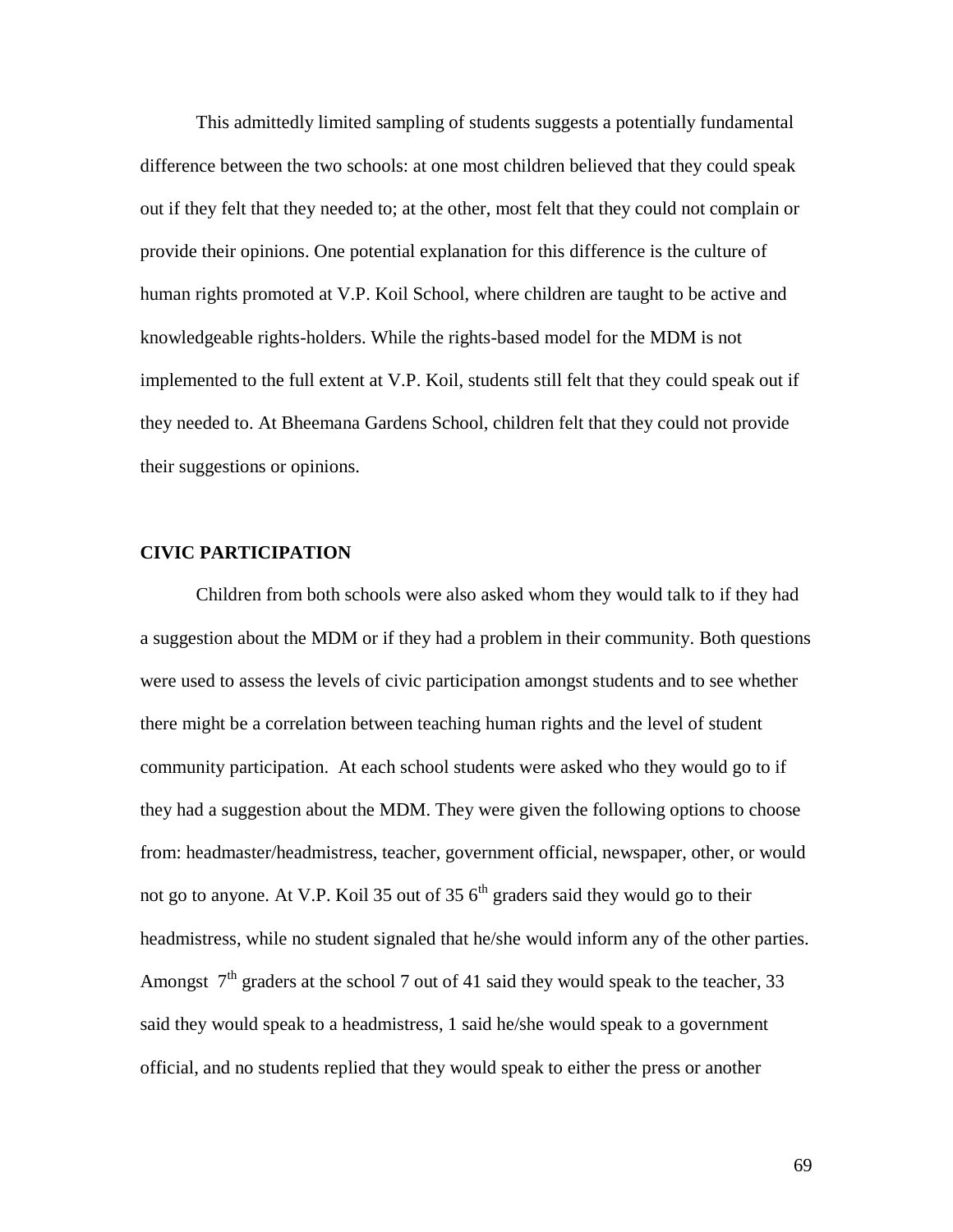person. For eighth grade students at the school, 4 replied that they would speak to a teacher, 39 replied that they would speak to the headmistress, 1 replied that he/she would speak to a government official, and 2 students said that they would speak to the press. All 46 eighth grade students replied to this survey question. Ultimately, at V.P. Koil School, the majority of children said that they would take their concerns to the headmistress. 107 out of 126 students (89%) replied in this way, while the rest of the students suggested other avenues.

| V.P. Koil School | $6th$ Grade    | $7th$ Grade    | $8th$ Grade    |
|------------------|----------------|----------------|----------------|
| Headmistress     | 35             | 33             | 39             |
| Teacher          | $\overline{0}$ | $\overline{7}$ | $\overline{4}$ |
| Government       | $\overline{0}$ | $\mathbf{1}$   | $\mathbf{1}$   |
| Official         |                |                |                |
| Newspaper        | $\overline{0}$ | $\overline{0}$ | $\overline{2}$ |
| Other            | $\overline{0}$ | $\overline{0}$ | $\overline{0}$ |
| No One           | $\overline{0}$ | $\mathbf{0}$   | $\overline{0}$ |
| Total            | 35             | 41             | 46             |

**Survey Question: Who would you go to if you had a question about the MDM?** 

At Bheemana Gardens School, when  $6<sup>th</sup>$  graders were asked who they would speak to if they had a suggestion about the MDM, 4 replied that they would speak to a teacher, 20 to a headmistress, and 2 mentioned that they would not go to anyone. Among  $7<sup>th</sup>$  graders, 2 mentioned that they would speak to a teacher, 17 to a headmistress, and 3 to a government official. These respondents constituted the total number of students (22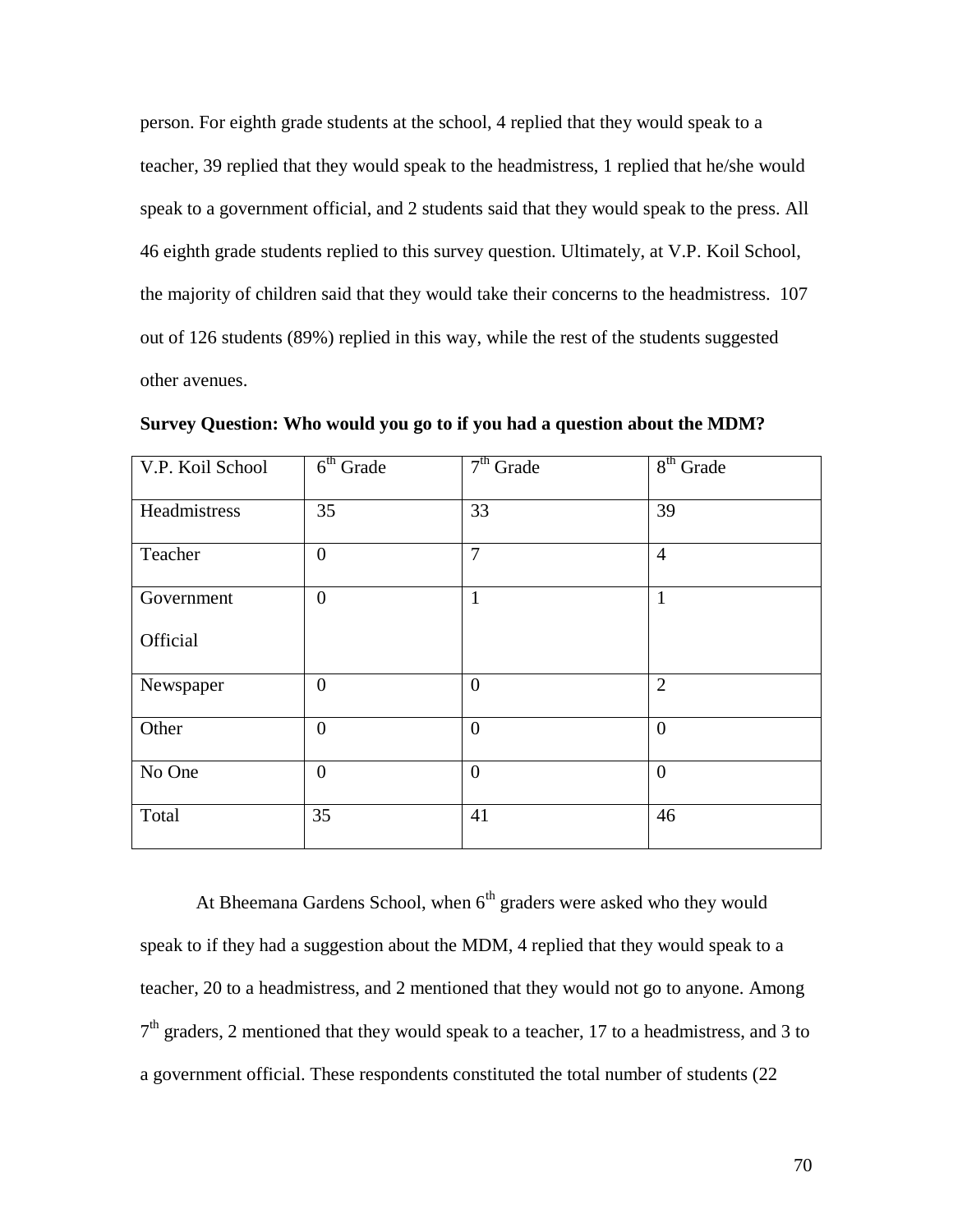students in the  $7<sup>th</sup>$  grade). Finally, amongst  $8<sup>th</sup>$  graders, 9 students said they would speak to a teacher, 16 to the headmistress, 7 to a government official, and 2 to the press. 34 out of 36  $8<sup>th</sup>$  graders responded to these questions. Here also, the majority of students mentioned that they would speak to their headmistress (53 out of 82 students or 64.6%), yet their responses were more mixed than those at the V.P. Koil School. Out of the remaining 29 children more than half of them (15 students) expressed that they would speak to their teacher.

| <b>Bheemana Gardens</b> | 6 <sup>th</sup> | 7 <sup>th</sup> | 8 <sup>th</sup> |
|-------------------------|-----------------|-----------------|-----------------|
| Headmistress            | 20              | 17              | 16              |
| Teacher                 | $\overline{4}$  | $\overline{2}$  | 9               |
| Government              | $\mathbf{0}$    | 3               | $\overline{7}$  |
| Official                |                 |                 |                 |
| Newspaper               | $\overline{0}$  | $\overline{0}$  | $\overline{2}$  |
| Other                   | $\overline{0}$  | $\overline{0}$  |                 |
| No One                  | $\overline{2}$  | $\overline{0}$  |                 |
| Total                   | 26              | 22              | 34/36           |

**Survey Question: Who would you go to if you had a question about the MDM?** 

Ultimately, at both schools, children appeared confident in taking their complaints about the MDM to their headmistress. The overwhelming response in both schools suggests that children in Tamil Nadu understand who to approach when they see issues with the MDM. Students at V.P. Koil, however, have been taught more vigorously about their entitlements. The lack of variation in their responses suggests that they all know to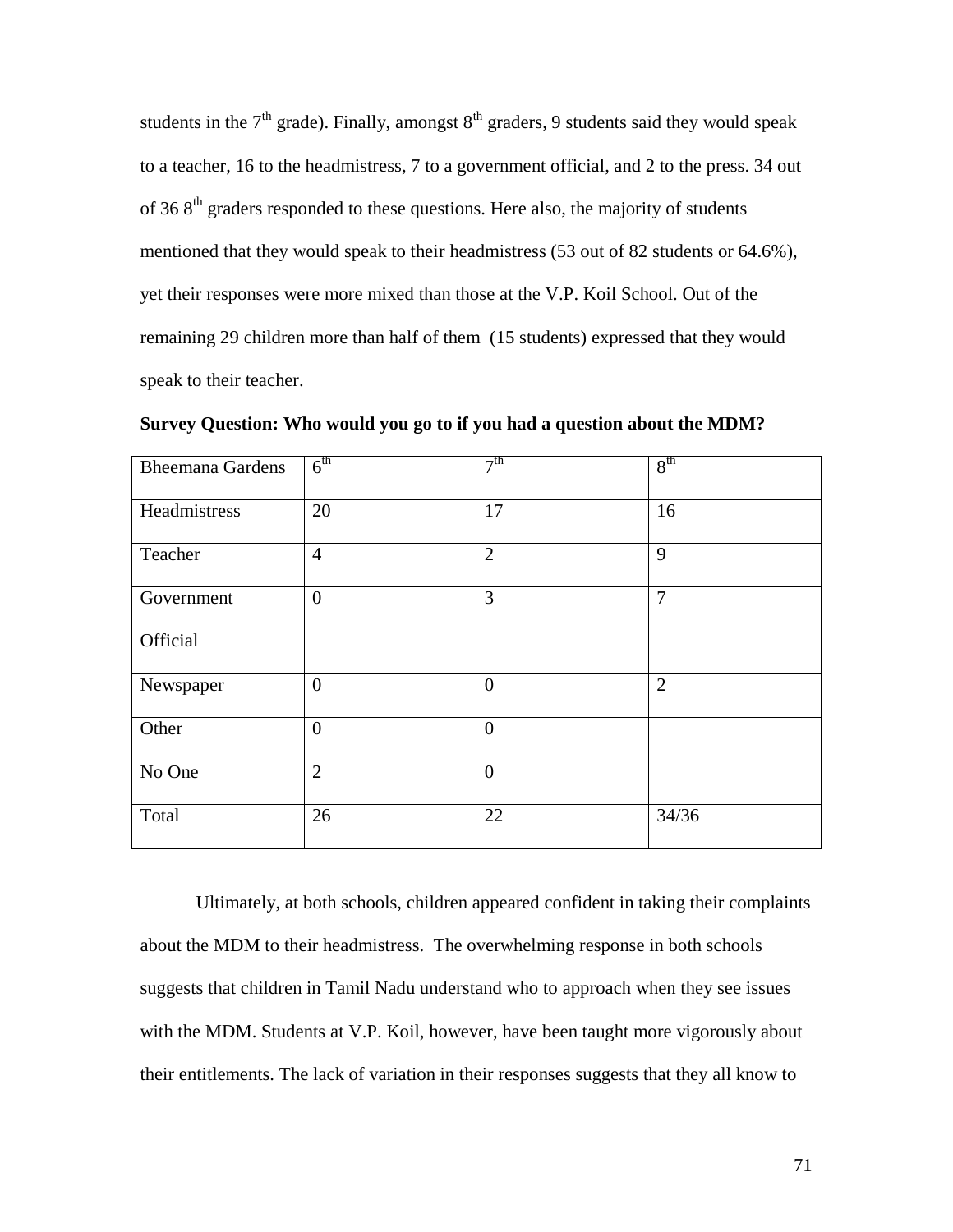approach the headmistress when they see any issues with the MDM or have any suggestions. The greater variation at the Bheemana Gardens School may reflect the fact that there has not been a formal effort at that school to instruct children in what forum and to whom suggestions and thoughts should be given.

#### **VI. CONCLUSION**

The purpose of this thesis is to explain how school meal programs can empower children under the premise of rights-based empowerment. In such a setting, children, teachers, and staff become more aware that children are the rights-holders with a legal entitlement to a right to food. A rights-based approach requires an environment in the lunchroom conducive to uplift, human rights education, and an institutional way for students to voice their opinions. In Kent's advocacy for a rights-based approach to the MDM, he emphasizes that an institutional means should be set in place to ensure that children have a constant way of speaking out and providing their suggestions. Moreover, children should comprise the majority of participants in a School Meal Monitoring program.

At V.P. Koil, aspects of a rights-based approach have been introduced. As a result, many children know their rights, and believe they can speak out. This study demonstrates that the partial implementation of a rights-based approach at V.P. Koil enhances children's understanding of human rights and their understanding that they are rights-holders. The V.P. Koil School clearly has both a wonderful environment for the children and human rights education for students. There is, however, no institutional way for children to express their suggestions or opinions on a regular basis. Children at V.P.

72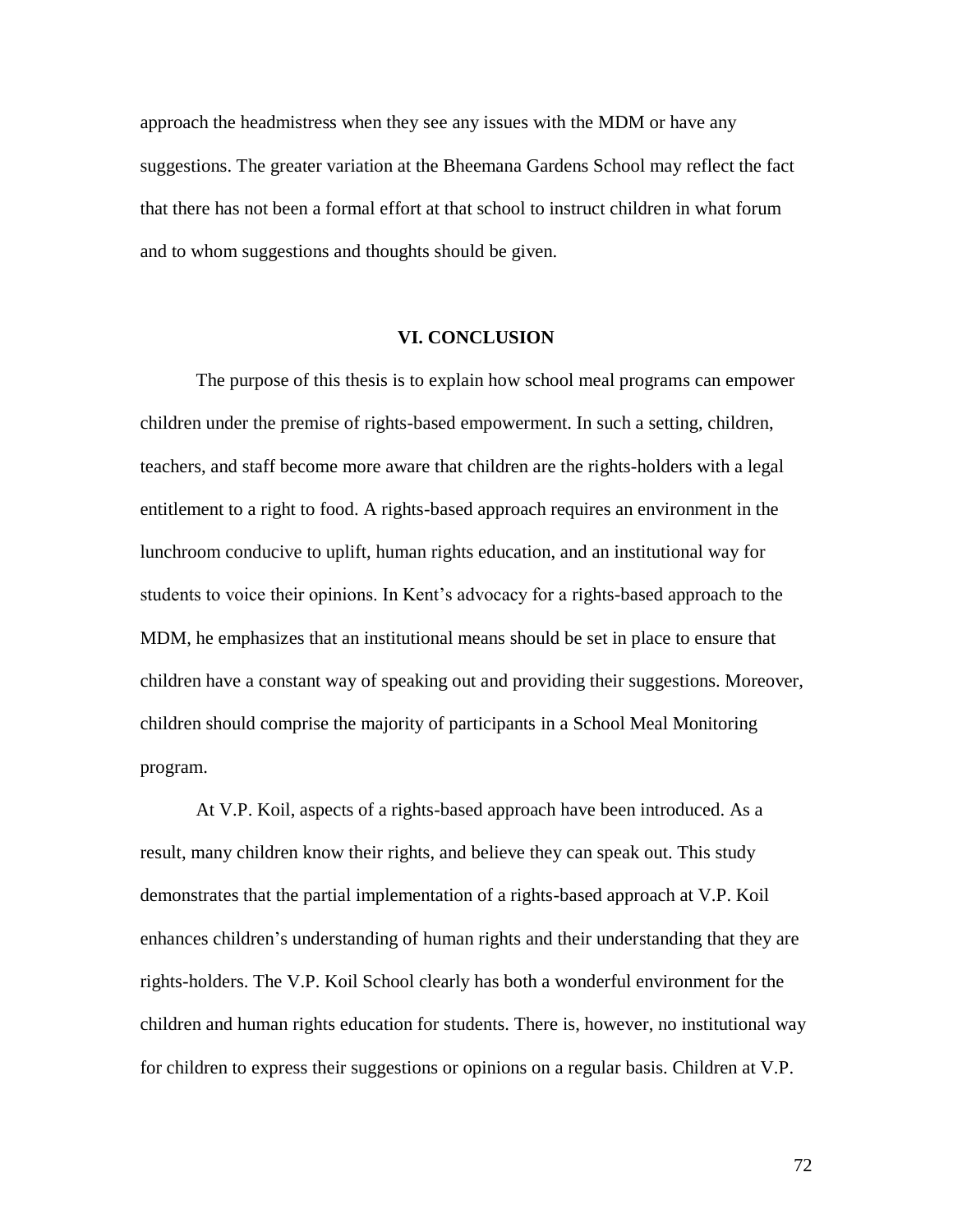Koil School know that they have a right to food and expect it on a daily basis, but many still do not speak out to staff members. These children point out that the food is already good and that they should accept the food they receive without asking for more. This study's findings suggest that with an institutional mechanism for promoting participation, more students might speak out and become more active citizens.

According to Kent, when schools harness the full potential of the MDM, the meal can become a source of social empowerment and enlightenment for children. It can be a way to mold children from being mere passive rights-holder to active holders who feel empowered to shape the communities in which they live. They can learn to speak out if they are not provided with adequate allotments of food or nutrients in their meals. Kent's prediction that a greater level of civic participation will result from a rights-based approach cannot be fully assessed by this preliminary study of these two schools, neither one of which fully embraces such an approach. This study does suggest, however, that children do reap many benefits at schools that implement rights-based approaches. Children learn that they are rights-holders and that they are entitled to the MDM. Duty bearers and teachers understand that they have obligations to the children and provide a better lunch environment to the children. Staff members ensure that children know the daily contents of the MDM, allowing children to keep staff accountable to the menu. The conclusion of this study is, therefore, that a rights-based approach to the MDM does have significant potential for empowering children in a society that desperately needs activist citizens committed to a universal right to freedom from hunger.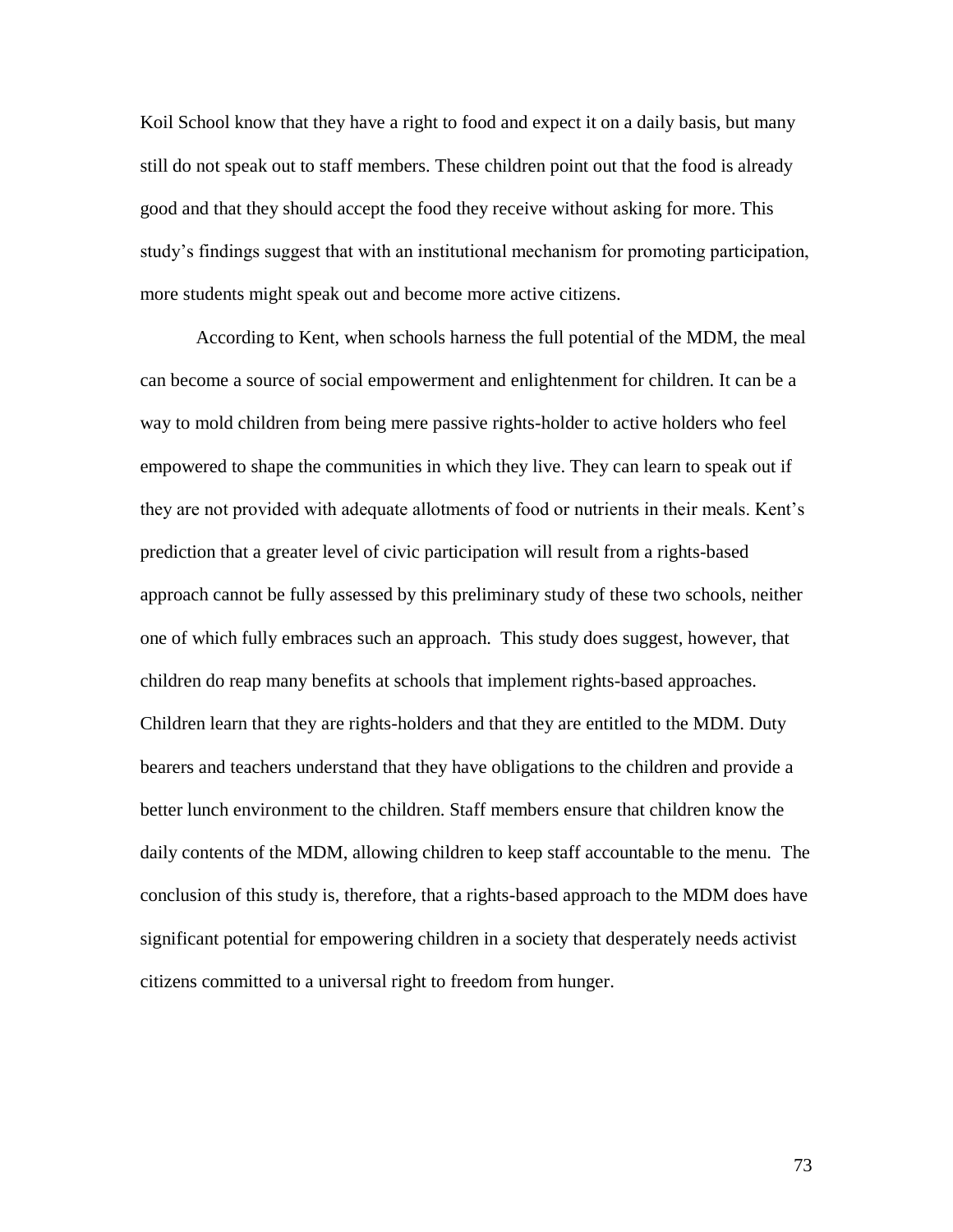# **VII. APPENDIX**

# **SURVEY QUESTIONS:**

- 1. How often do you eat the MDM?
- 2. What are your thoughts on the MDM?
	- a) Very Good, b) Good, c) Okay, d) Abstain
- 3. Do you think you should have a say in the food you eat?
	- a) Yes, b) No, c) Abstain
- 3. If yes, who would you talk to?
	- a) Teacher, b) Headmistress, c) Government Official, d) Newspaper, e) Other,
	- f) No one, g) N/R

# **IRB APPROVED CONSENT FORMS:**

## **UNIVERSITY OF PENNSYLVANIA Informed Consent Form**

**Title of the Research Study: A child's right to food via the Mid Day Meal scheme**

**Protocol Number:** 

**Principal Investigator: (name, address, phone and email) Mary Summers 3814 Walnut Street Philadelphia, PA 19104** 

**Priya Shankar, 101 S. 39th Street Philadelphia, PA 19104 (925) 200-2502 [Priyais@sas.upenn.edu](mailto:Priyais@sas.upenn.edu)**

## **Co-investigator: (name, address, phone and email) none**

You are being asked to take part in a research study. This is not a form of treatment or therapy. It is not supposed to detect a disease or find something wrong. Your participation is voluntary which means you can choose whether on not to participate. If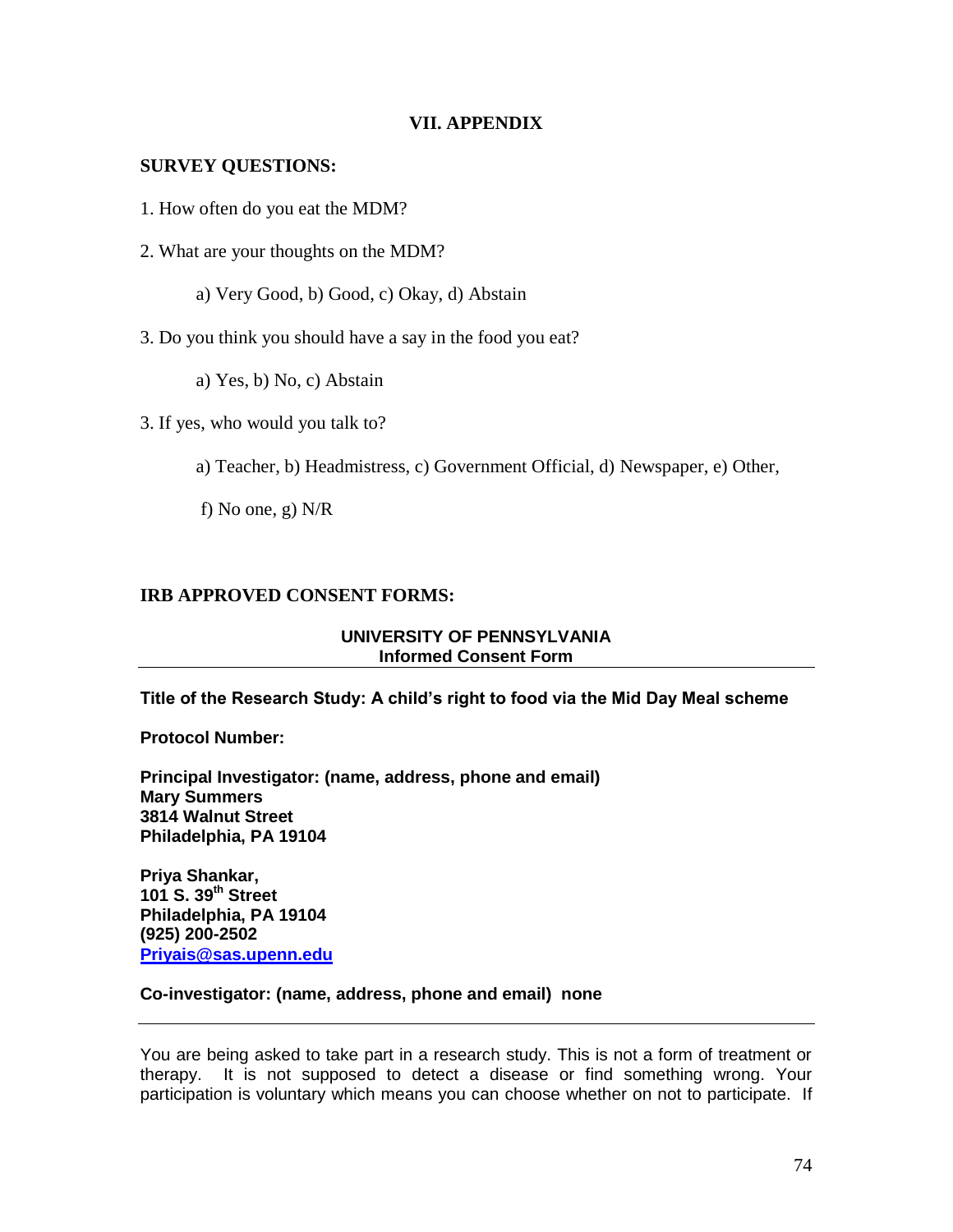you decide to participate or not to participate there will be no loss of benefits to which you are otherwise entitled. Before you make a decision you will need to know the purpose of the study, the possible risks and benefits of being in the study and what you will have to do if decide to participate. The research team is going to talk with you about the study and give you this consent document to read. You do not have to make a decision now; you can take the consent document home and share it with friends, family doctor and family.

If you do not understand what you are reading, do not sign it. Please ask the researcher to explain anything you do not understand, including any language contained in this form. If you decide to participate, you will be asked to sign this form and a copy will be given to you. Keep this form, in it you will find contact information and answers to questions about the study. You may ask to have this form read to you.

# **What is the purpose of the study?**

The purpose of the study is to learn more about the Mid Day Meal scheme (school lunch program) different schools in Tamil Nadu, India. The Government of India has issued legislation mandating a state-wide implementation of the Mid Day Meal scheme as a means of enshrining a child's "human right to food." My study seeks to explore the relationship between human rights discourse on the right to food and the implementation or acquisition of the right to food on the ground. Do the children understand they are recipients of a human right via the state? What does this receipt look like? How does human rights discourse compare with the ground realities in Tamil Nadu?

# **Why was I asked to participate in the study?**

You are being asked to join this study because the implementation of the Mid Day Meal scheme (MDM) in Tamil Nadu is internationally acclaimed as one of the best state providers of MDM and as a result, one of the best providers of the right to food. The input of children is necessary in order to understand the implications of human rights discourse on their acquisition of a right via the MDM scheme. I have selected students of the  $2^{nd}$ ,  $5^{th}$ , and  $6^{th}$  standards to participate in the study.

# **How long will I be in the study? How many other people will be in the study?**

The study will take place over a period of one month. This means for the next one month I will ask you to spend one day participating in this study. Each session will last approximately 2 hours. You will be one of 15-20 other children and staff in the study.

## **Where will the study take place?**

You will be asked to answer questions at school on January  $9<sup>th</sup>$  and January 10<sup>th</sup> at 10:30 am.

## **What will I be asked to do?**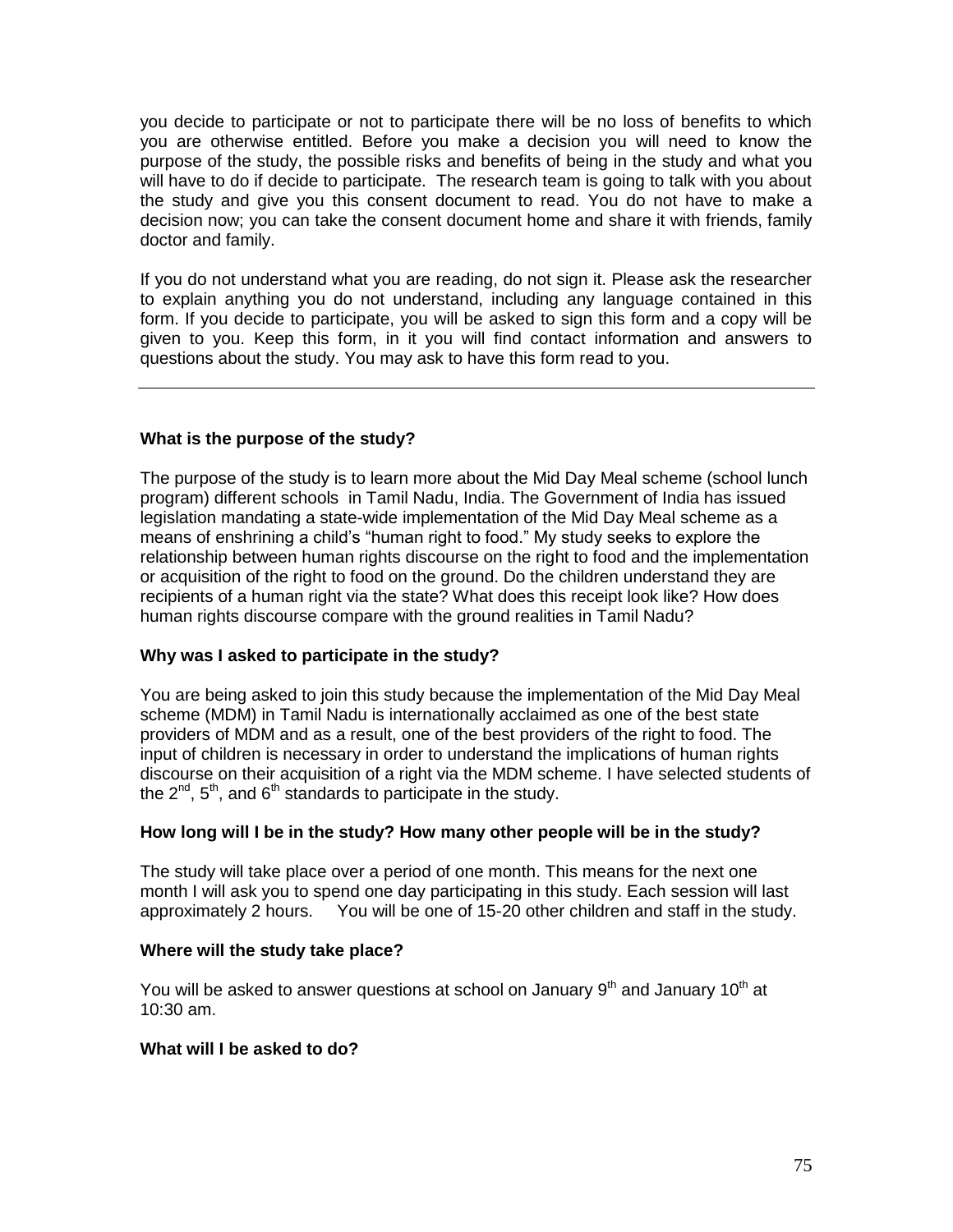Subjects will simply need to arrive on time to the lunch room. I will ask the children a few interview questions there about the Mid Day Meal scheme. I will also observe the serving of school lunch.

# **What are the risks?**

There are no risks of this study. All material is confidential and names will not be included in my senior thesis. Also, questions do not contain any sensitive material and at any point of time you can ask me for clarification and more information.

# **How will I benefit from the study?**

There is no benefit to you. However, your participation could help us understand more about the relationship between the Mid Day Meal scheme and human rights, which can benefit you indirectly. In the future, this may help other people to reap the benefits of a government endowed right. Learning about the MDM may help staff and children look at food distribution, their entitlements, acquisition of rights, and ability to shape the society they live in in new ways.

# **What other choices do I have?**

Your alternative to being in the study is to not be in the study.

# **What happens if I do not choose to join the research study?**

You may choose to join the study or you may choose not to join the study. Your participation is voluntary.

There is no penalty if you choose not to join the research study. You will loose no benefits or advantages that are now coming to you, or would come to you in the future.

There are no negative consequences if you choose not to participate and participation is completely voluntary.

# **When is the study over? Can I leave the study before it ends?**

The study is expected to end after all participants have completed all visits and all the information has been collected. The study may be stopped without your consent for the following reasons:

- o The PI feels it is best for your safety and/or health-you will be informed of the reasons why.
- o You have not followed the study instructions
- o The PI, the sponsor or the Office of Regulatory Affairs at the University of Pennsylvania can stop the study anytime

You have the right to drop out of the research study at anytime during your participation. There is no penalty or loss of benefits to which you are otherwise entitled if you decide to do so. Withdrawal will not interfere with your future care.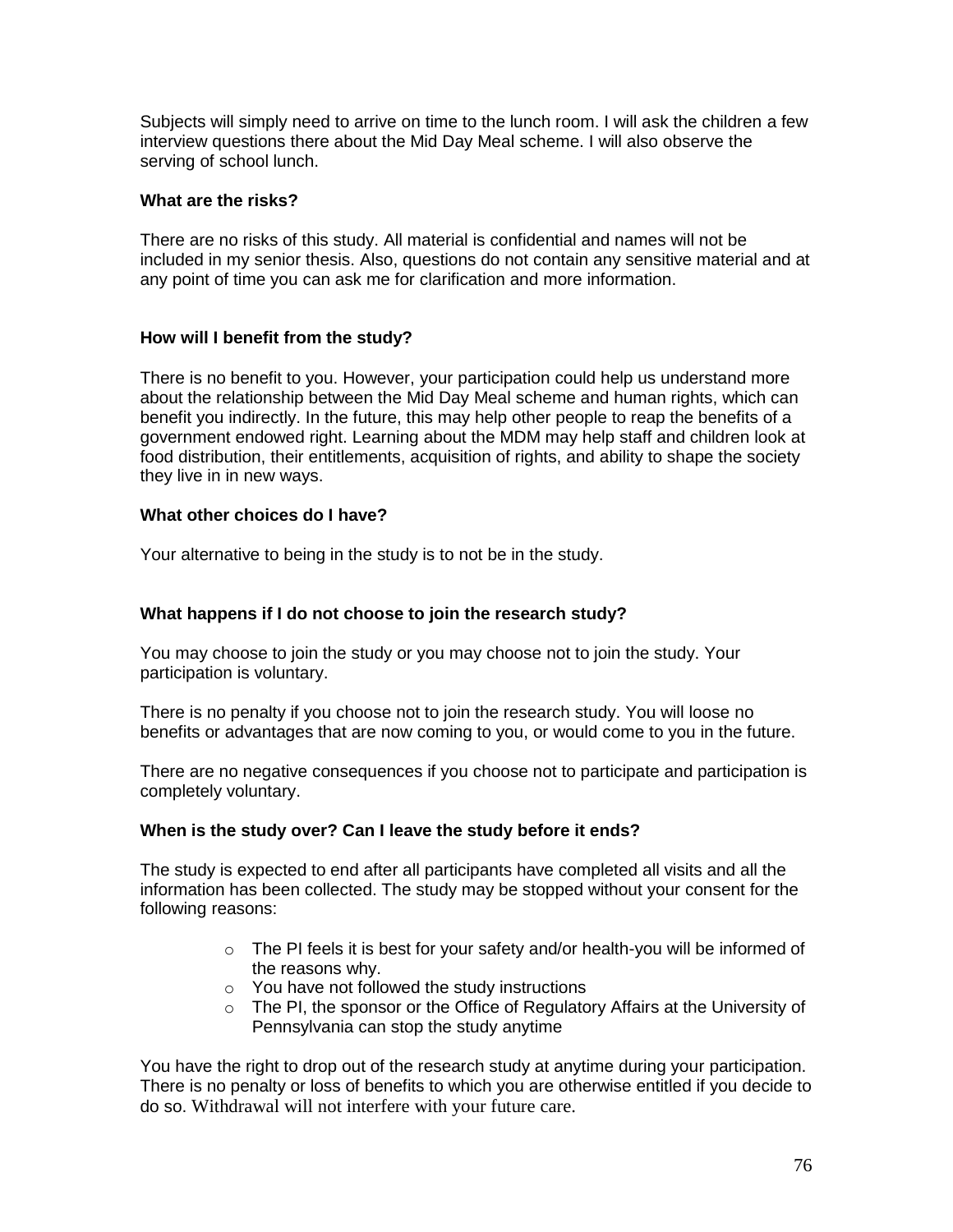If you no longer wish to be in the research study, please contact Priya Shankar, at [Priyais@sas.upenn.edu](mailto:Priyais@sas.upenn.edu) or (925) 200-2502 and take the following steps:

-simply inform me that you wish to discontinue your participation in this study.

## **How will confidentiality be maintained and my privacy be protected?**

The research team will make every effort to keep all the information you tell us during the study strictly confidential, as required by law. The Institutional Review Board (IRB) at the University of Pennsylvania is responsible for protecting the rights and welfare of research volunteers like you. The IRB has access to study information. Any documents you sign, where you can be identified by name will be kept in a locked drawer in at the University of Pennsylvania office. These documents will be kept confidential. All the documents will be destroyed when the study is over.

Additionally, all names of subjects will be made anonymous and subjects will be indentified in code- Participant A, Participant B, etc. No other information (besides responses to questions) will be taken and all information is anonymous and confidential.

## **What happens if I am injured from being in the study?** *(for research that poses greater than minimal risks to participants.)*

If you are injured and/or feel upset and emotional discomfort while participating in the study you may contact the PI or the emergency contact name on the first page of this form. Also, you may contact your own doctor, counselor or seek treatment outside of the University of Pennsylvania. Bring this document, and tell your doctor/counselor or his/her staff that you are in a research study being conducted at the University of Pennsylvania. Ask them to call the numbers on the first page of this form for information.

If you are injured and/or feel emotional discomfort from being in the study, the appropriate care will be provided without cost to you, but financial compensation is not otherwise available from the University of Pennsylvania. If you are injured and/or feel emotional discomfort while in the study but it is not related to the study, you and your insurance company will be responsible for the costs of that care.

# **Will I have to pay for anything?**

These interviews are free of cost for participants. There will not be reimbursements of any kind as children will be at school when the study is conducted.

## **Will I be compensated for participating in the study?**

Unfortunately, there is no compensation given for this study It is purely voluntary.

## **Who can I call with questions, complaints or if I'm concerned about my rights as a research subject?**

If you have questions, concerns or complaints regarding your participation in this research study or if you have any questions about your rights as a research subject, you should speak with the Principal Investigator listed on page one of this form. If a member of the research team cannot be reached or you want to talk to someone other than those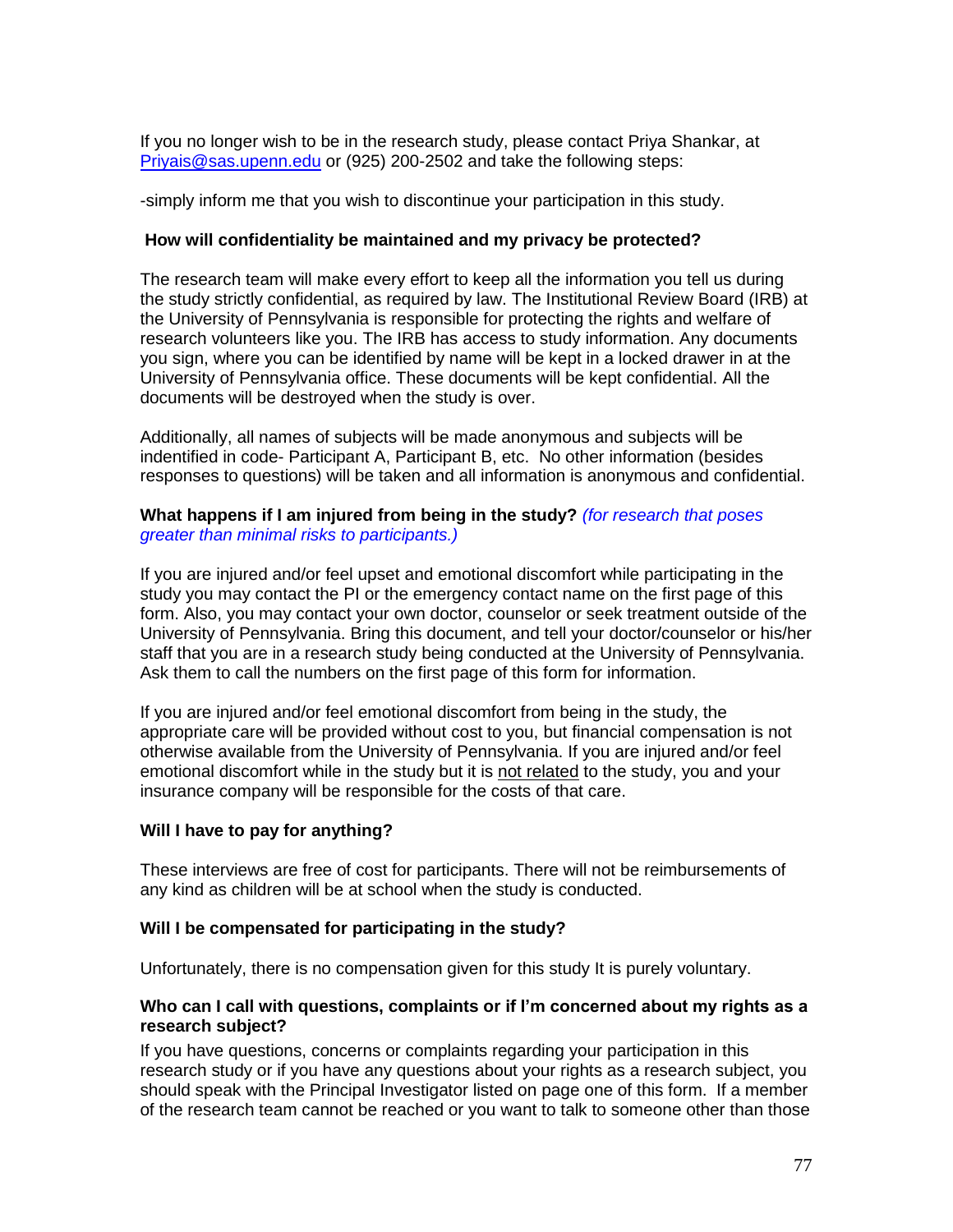working on the study, you may contact the Office of Regulatory Affairs with any question, concerns or complaints at the University of Pennsylvania by calling (215) 898-2614.

When you sign this document, you are agreeing to take part in this research study. If you have any questions or there is something you do not understand, please ask. You will receive a copy of this consent document.

Signature of Subject

Print Name of Subject

Date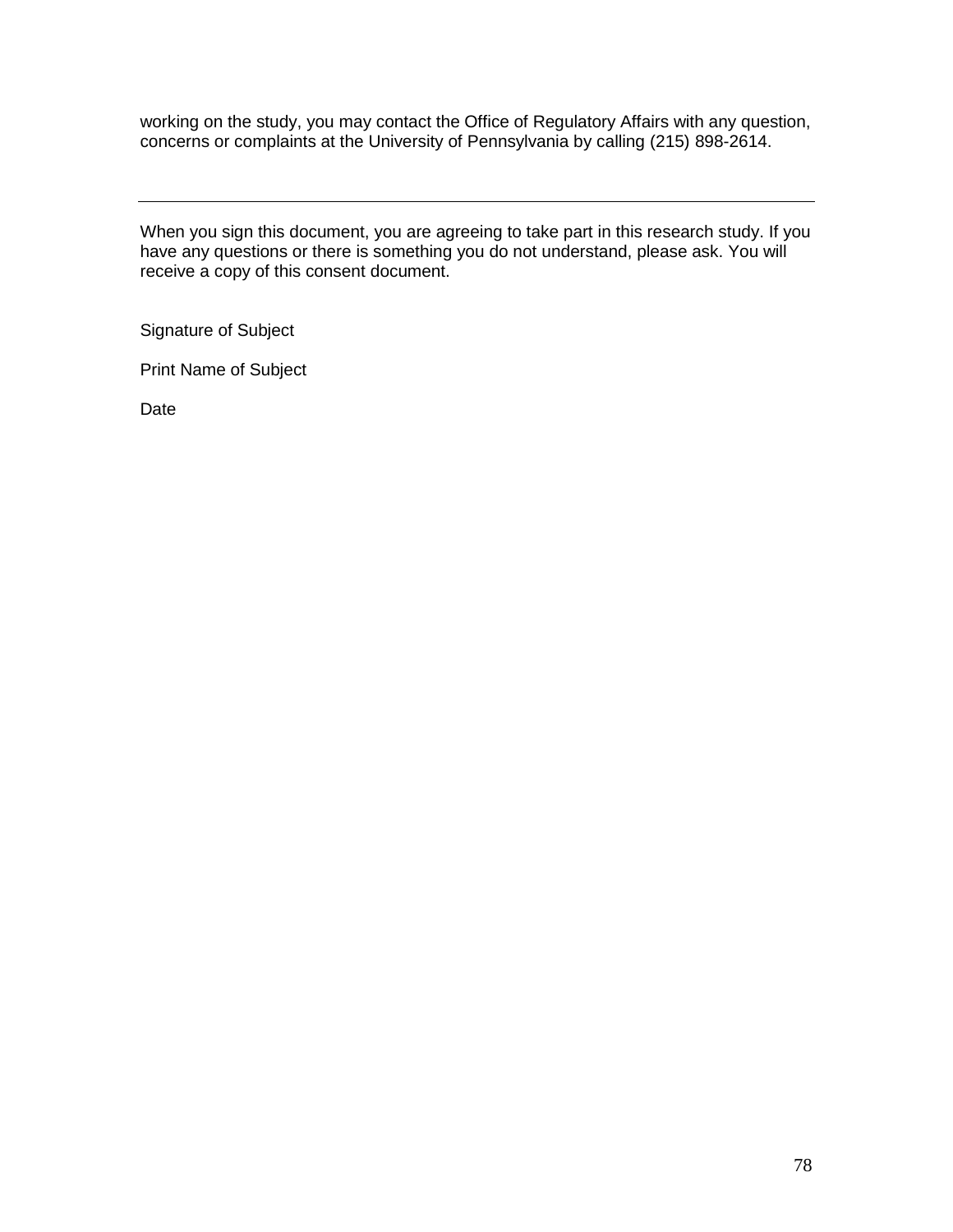## **WORKS CITED**

- "As Indian Growth Soars, Child Hunger Persists." NY Times. March  $12<sup>th</sup>$ , 2009. <http://www.nytimes.com/2009/03/13/world/asia/13malnutrition.html?\_r=1&emc  $=$ eta $>$ .
- Cardenas, Sonia. 2005. Constructing *Rights? Human Rights Education and the State*. International Political Science Review. Pp.363-379.
- Centre for Development and Human Rights. 2004. *The Right to Development a Primer*. New Delhi: Sage Publications.
- "Constitution of India -- with all the Amendments." About India Code Updated Acts. 29 July 2008. Government of India. 07 May 2009.
- Dreze, J. and Goyal, A. 2003. *The Future of Mid Day Meals in India*. New Delhi: Economic and Political Weekly.
- Dreze, Jean. 2004. *Democracy and the Right to Food*. New Delhi: Economic and Political Weekly.
- Equalinrights. 2007. What is the Human Rights-based Approach to Development? <http:www.equalinrights.org/content/hrba\_approach.html>.
- Food and Agricultural Organization of the United Nations. 2006. *The Right to Food in Practice: Implementation at the National Level.* Rome: Right to Food Unit.
- Food and Agricultural Organization. 1998. *The Right to Food: in theory and practice.* Rome: FAO United Nations.
- Gonsalves, C.; Ramesh Kumar, P.; Srivastava, A. 2005. *Right to Food*. Delhi: Human Rights Law Network.
- Hussan, Athar. 1995. Introduction. In The *political economy of hunger: Selected essays,* ed. Jean Dreze, Amartya Sen, and Athar Hussain. Oxford: Clarendon Press.
- Kent, George. *Designing Rights-Based School Feeding Programs.* University of Hawaii. Draft, October 24, 2007 in the possession of the author.
- Kent, George. 2005. *Freedom from Want: The Human Right to Adequate Food*. Washington, D.C.: Georgetown University Press
- Kent, George. 2008. *Global Obligations for the Right to Food*. Maryland: Rowman & Littlefield Publishers, Inc.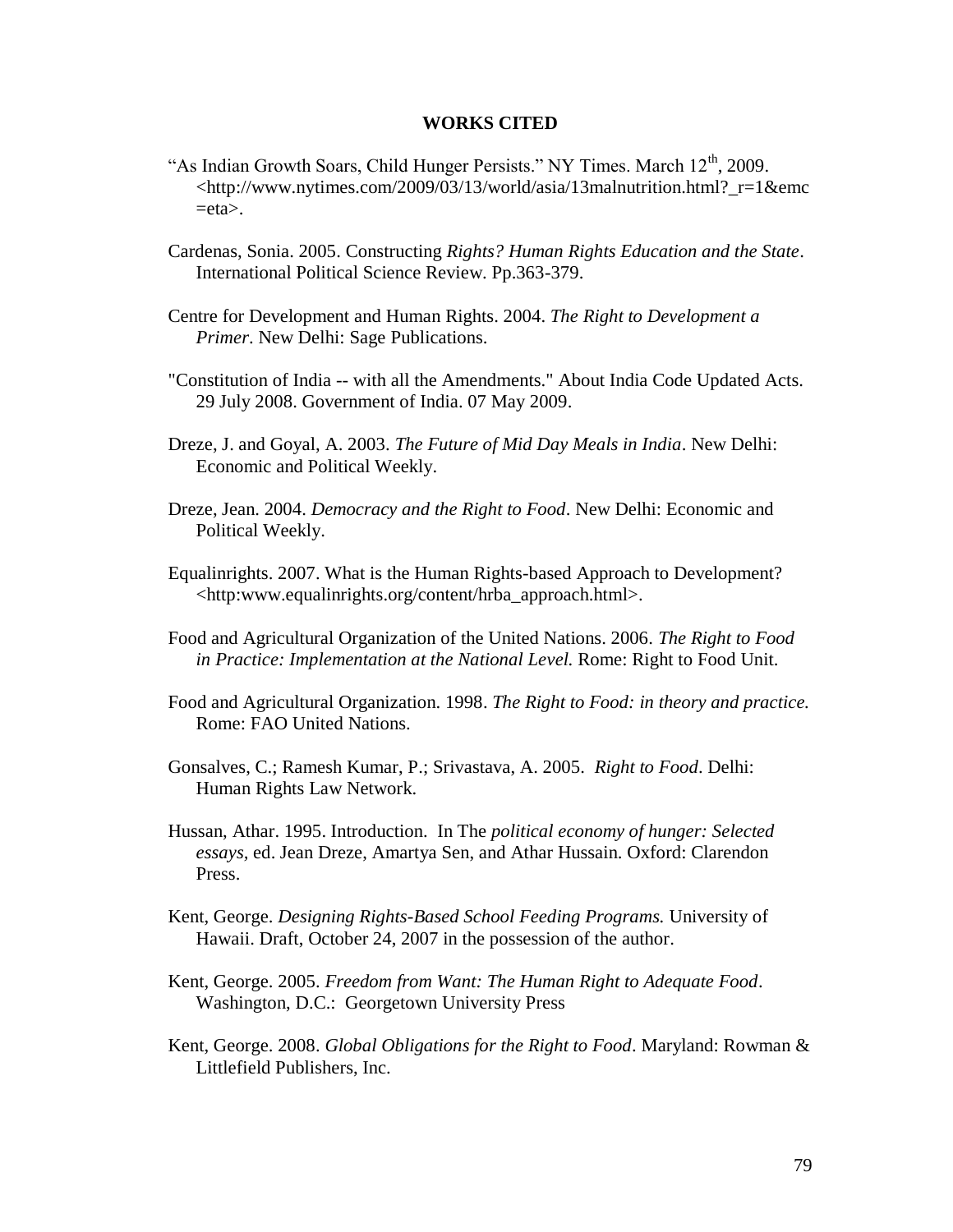- Kent, George. *School Meals as Entitlements*. Presented at the University of Hawaii.
- Kent, George. 1964. *The political economy of hunger*: *The silent holocaust*. New York: Praeger.
- Kundu, A and Jain, S. 2004. *Right to Food Case Study: India*. Food and Agricultural Organization.
- Levinger, D. 1986. 'School Feeding Programmes in Developing Countries: An Analysis of Actual and Potential Impact'. Washington, DC: Office of Evaluation, Bureau for Food and Voluntary Aid, Agency for International Development.
- Ministry of Human Resources Development. 2006. "National Programme of Nutritional Support to Primary Education." New Delhi: Government of India.
- OHCHR Homepage. United Nations High Commissioner for Human Rights. 03 May 2009 <http://www.unhchr.ch/development/approaches-04.html>.
- Owens, Edgar. 1987. *The future of freedom in the developing world: Economic development as political reform.* New York: Pergamom Press.
- Oxfam. 2002. *Rigged Rules and double standards: Trade, globalization, and the fight against poverty.* London: Oxfam. <http://www.maketradefair.com/assets/english/Report\_English.pdf>.
- Poppendieck, Janet. 1998. Sweet charity: Emergency food and the end of entitlement. New York: Penguin Books.

Rajivan, Anuradha K. 2003. "History of Direct Nutrition Schemes in Tamilnadu" [<http://www.righttofoodindia.org/data/fresh.pdf>](http://www.righttofoodindia.org/data/fresh.pdf).

- Right to Food Campaign. *Midday Meals Primer*: *a tool for the implementation of the MDM. www.righttofoodindia.org.* New Delhi*,* 2005.
- Right to Food Campaign. 2009. The Right to Food Campaign Secretariat. 20 April 2009. <http://www.righttofoodindia.org/>.
- Rutledge, Jennifer. "A Child's Right to Food: India's Mid-Day Meals Programme" Paper presented at the annual meeting of the ISA's 49th Annual Convention. San Francisco. Mar 26, 2008. <http://www.allacademic.com/meta/p250577\_index.html>.
- Secretariat of the Right to Food Campaign. 2005. *Supreme Court Orders on the Right to Food: A Tool for Action*. Delhi: Right to Food Campaign.

Sen, Amartya. 2000. *Development as Freedom.* New York: Knopf.